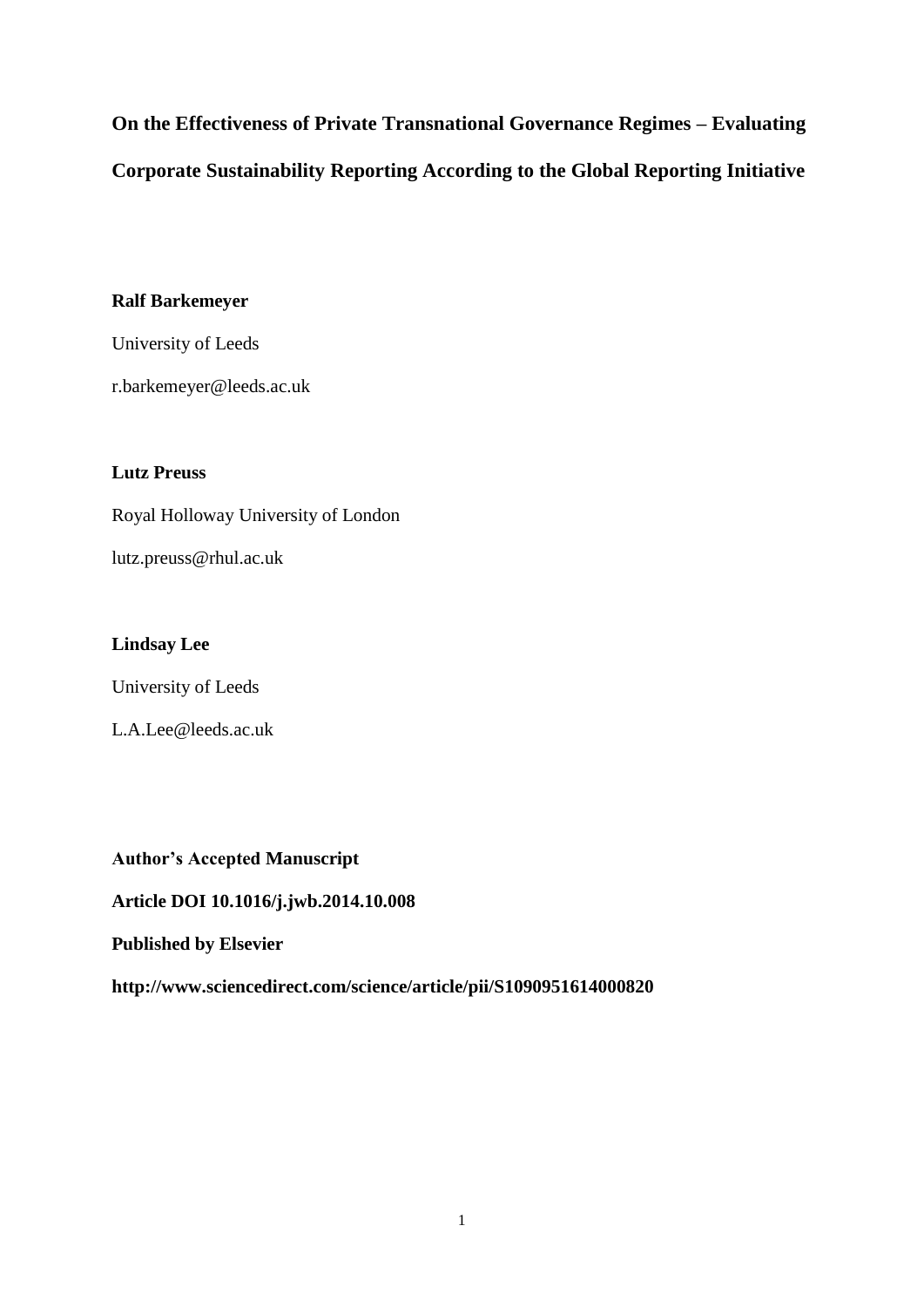### **Abstract**

The increasing involvement of transnational companies (TNCs) in global governance has been both applauded for its potential to make governance more effective and criticized for lacking democratic legitimization. Hence we investigate the effectiveness of one transnational governance regime, corporate sustainability reporting according to the Global Reporting Initiative (GRI). We found that the GRI has been successful in terms of output effectiveness by promoting the dissemination of sustainability reporting, in particular among Asian and South American companies. However, the outcome effectiveness of the GRI is limited as reporting showed a rather uniform content across countries and sectors which does not reflect materiality considerations. As GRI reporting does not seem to have facilitated greater company-stakeholder interaction, its impact effectiveness is likely to be limited too.

**Keywords:** Corporate Social Responsibility, Global Governance, Global Reporting Initiative, Governance Effectiveness, Nonmarket Strategy, Sustainability Reporting

## **1. Introduction**

The global political economy has until recently been characterized by a state-centric order, where cooperation between sovereign nation states led to the emergence of stable institutions to govern international economic activity (Cutler, 2001; Held, McGrew, Goldblatt, & Perraton, 1999). However, in the wake of globalization, state-level governance mechanisms have lost some of their regulatory powers to a polycentric system of overlapping centres, each having incomplete political authority (Kobrin, 1998; Strange, 1996). These emerging transnational governance systems are not only confronted with new challenges, such as climate change (Levy & Egan, 2000); moreover, their very nature is changing as alternative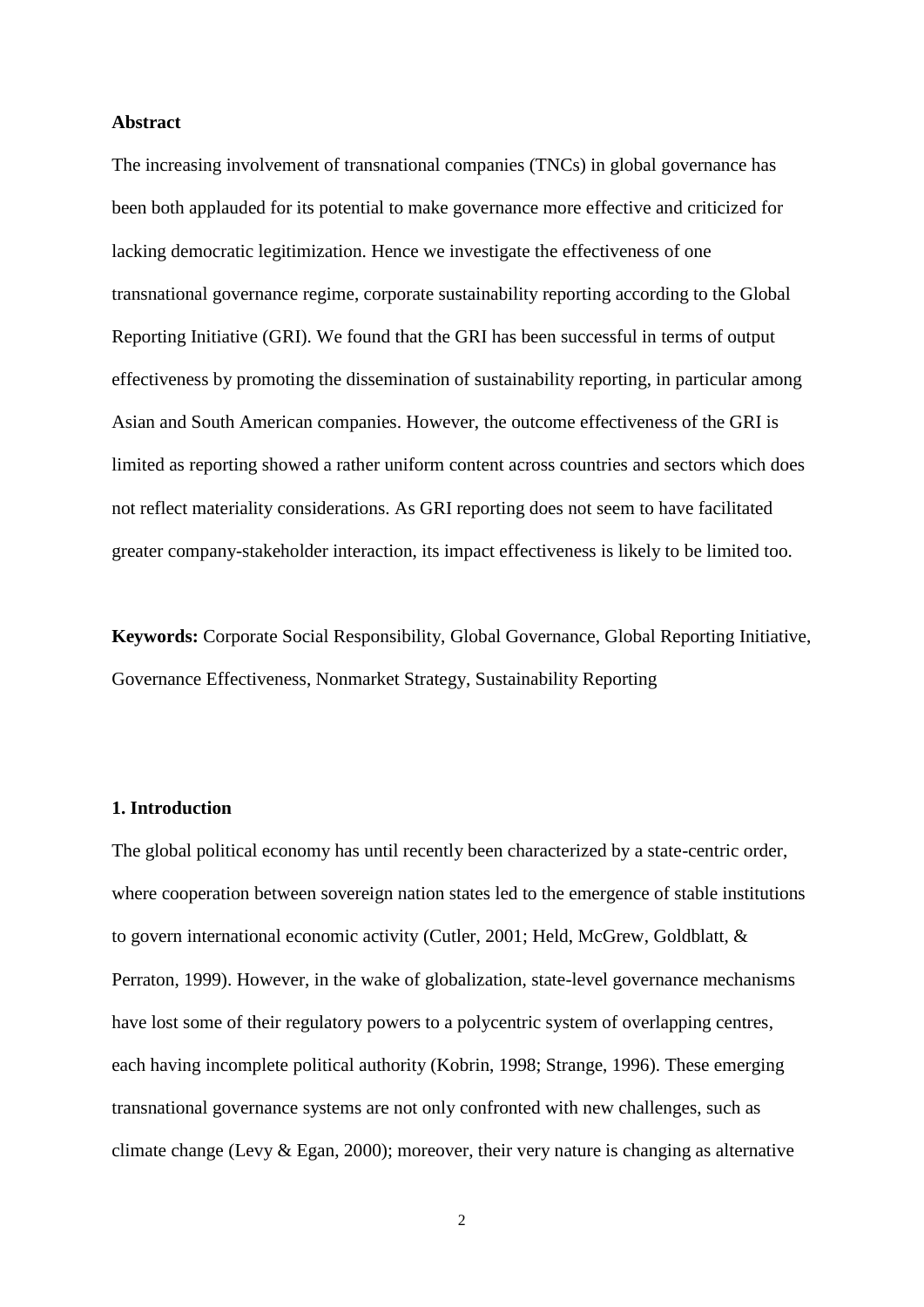actors emerge, such as non-governmental organizations (NGOs) or transnational corporations (TNCs) (Kobrin, 1998; Rosenau & Czempiel, 1992; Teegen, Doh, & Vachani, 2004). In particular, TNCs have emerged as actors with significant political clout and authority as they push for a substitution of institutional arrangements by forms of 'soft' regulation (Kobrin, 2009). In addition to TNCs from developed economies, non-Western TNCs clamour to influence the international institutional environment too (van Tulder, 2010).

These developments have the potential to generate more effective governance regimes (Haas, 2004; Scholte, 2002). At the same time, corporate involvement in shaping governance structures is increasingly becoming detached from the democratically legitimated structure of state law (Scherer, Baumann-Pauly, & Schneider, 2013). As the financial crisis has shown, many governments in developed countries struggle to fully control corporate activities (Crotty, 2009), not to mention states where the enforcement of legal rules is weak or where there are no proper legal frameworks in place (Fukuyama, 2004). Many observers thus point to a "democratic deficit that emerges when private corporations engage in public policy" (Scherer, et al., 2013, p. 473). A key issue for the literature on international relations – and neighbouring subjects, such as corporate political activity and corporate social responsibility – then concerns the effectiveness of these emerging institutional arrangements.

We investigate the effectiveness of private transnational regulatory regimes by building on contributions from the international relations literature, in particular the distinction between output, outcome and impact effectiveness as originally proposed by Easton (1965) and developed by Underdal and Young (2004). The subject of our study is one private transnational governance regime that is rapidly becoming standard practice among developed and developing country firms, namely sustainability reporting according to the guidelines of the Global Reporting Initiative (GRI). The aim of the GRI is to promote the dissemination and improve the quality of sustainability reporting (GRI, 2006). Focusing on the effectiveness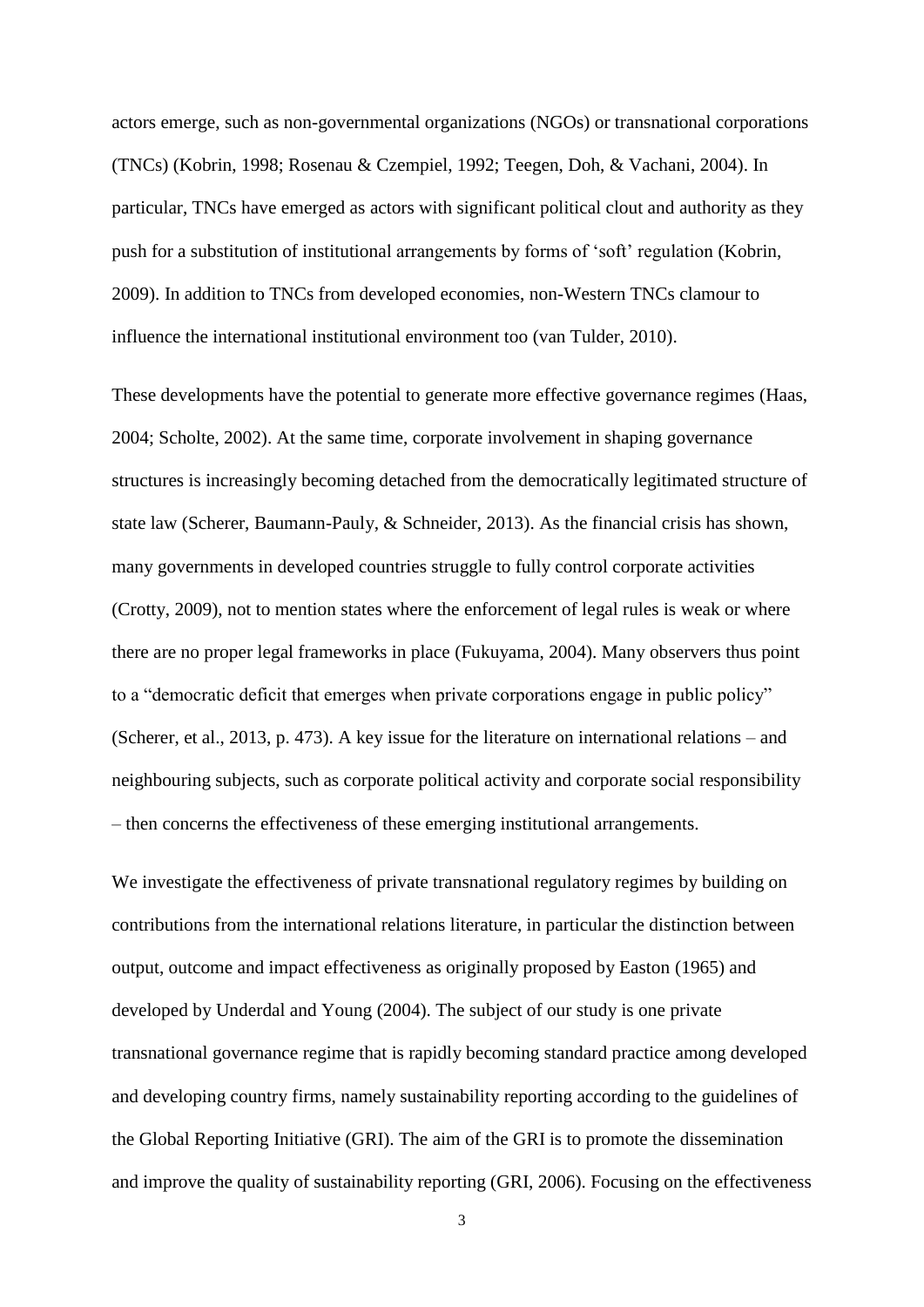of this particular private transnational governance regime, the GRI should therefore contribute to an increased uptake of corporate sustainability reporting (output effectiveness), allowing internal and external company stakeholders to more meaningfully interact with the respective company on the basis of this information (outcome effectiveness). Ultimately, these interactions should result in measurable contributions towards problem solving in the areas the company reports on (impact effectiveness).

Our study is based on an analysis of 933 GRI reports by companies from 30 countries, representing seven industries. It captures differences in the engagement with this transnational governance regime not only between companies from different industries but also between firms from industrialized and emerging economies. As sustainability is contextspecific, we would expect that companies report on those issues that are most material for their operations and their stakeholders. Hence, we expected industry and country-level differences between companies to lead to significant differences in approaches to sustainability reporting. However, whilst we did find some industry-level and country-level differences in reporting, these do not appear to be linked to materiality considerations. Instead, the dominant pattern emerging from our analysis is that coverage levels across GRI indicator categories are very uniform. As report content reflects neither the geographical context nor the stakeholder networks companies are embedded in, we have to conclude that the GRI – although influential – is fundamentally flawed.

This paper makes several contributions to the development of the literature. First, as a contribution to the international relations and international business literatures, we go beyond a dominant focus on North American, European and Japanese firms (Yang, Wang, & Su, 2006) and offer robust quantitative data for a relatively large sample (n=933) covering a genuinely global range of countries. Not least, we provide evidence of the significant level of engagement with private global governance by emerging economy firms, in particular by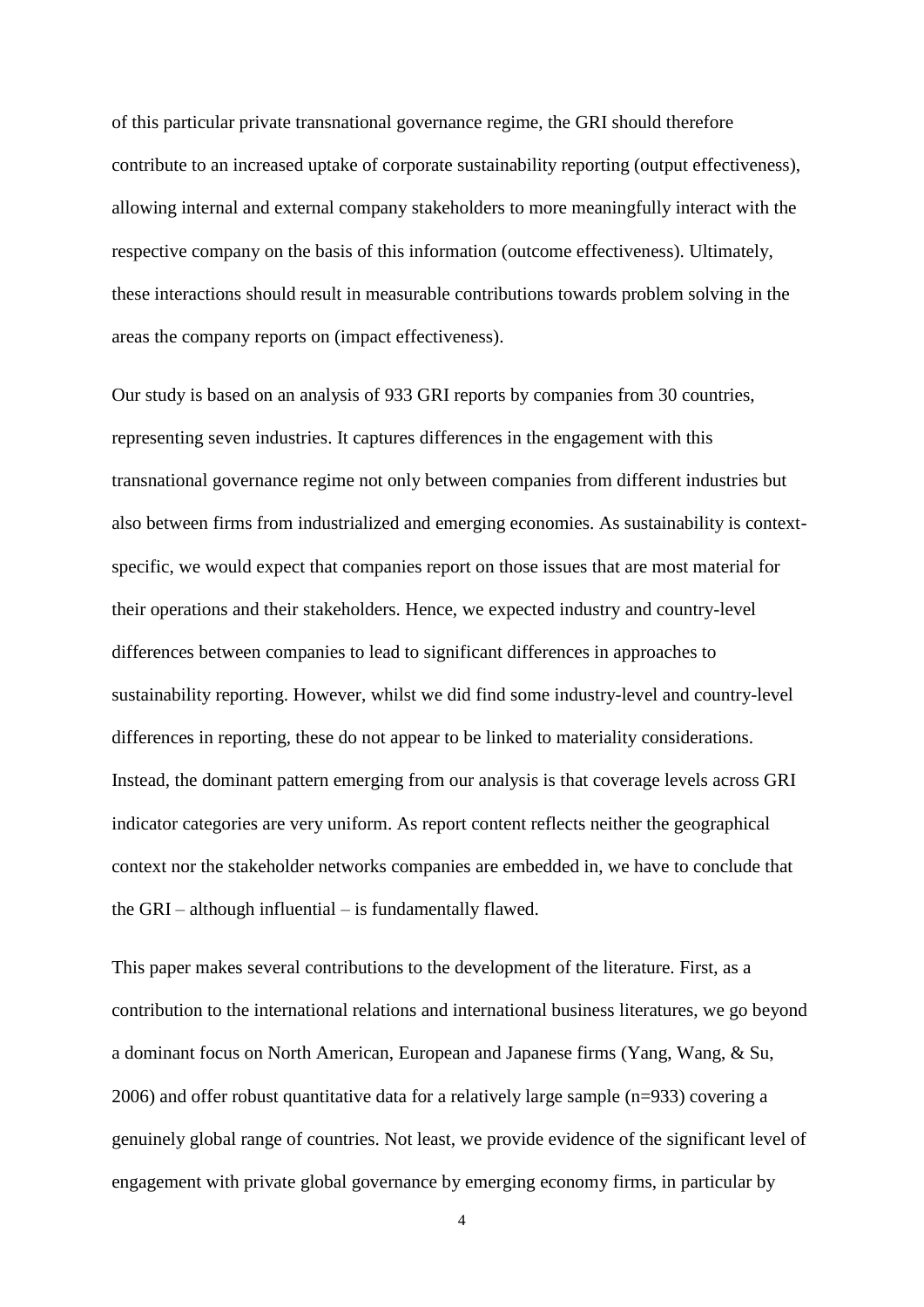those from South and East Asia as well as South America. Secondly, and more importantly, our findings have implications for discussions of the effectiveness of private transnational governance. Companies are clearly under pressure to report on their social and environmental impacts, but these pressures, by and large, have not translated into differences in terms of what they report on. Put differently, the GRI can be considered highly successful in terms of *output effectiveness*. However, the largely uniform content of sustainability reports across the sample casts serious doubt on the *outcome effectiveness* of the GRI. Impaired outcome effectiveness, in turn, makes *impact effectiveness* unlikely too.

The remainder of this paper is structured as follows. The next section provides an overview of the recent emergence of private transnational governance regimes. Subsequently, we introduce a model to evaluate the effectiveness of such regimes, building on the distinction between output, outcome and impact effectiveness (Easton, 1965; Underdal & Young, 2004). The following section reviews the prior literature on corporate sustainability reporting, with a focus on country- and sector-level differences in reporting as well as the role of the GRI. We then describe and justify the research method, followed by the presentation of findings from our empirical analysis. Before we conclude, we discuss the relevance of our findings for future research into private governance regimes as well as their managerial relevance with regard to the future of corporate sustainability reporting.

### **2. Theoretical Background and Development of Hypotheses**

## *2.1. Private Transnational Governance and Corporate Nonmarket Strategy*

Economic activity, both at national and at international levels, requires well-functioning institutions. Until recently, this was provided by the sovereign state, which enjoyed a monopoly of force within its territory (Cutler, 2001; Held, et al., 1999). Holding the undisputed right to design rules within its territory (Held  $&$  McGrew, 1993), the sovereign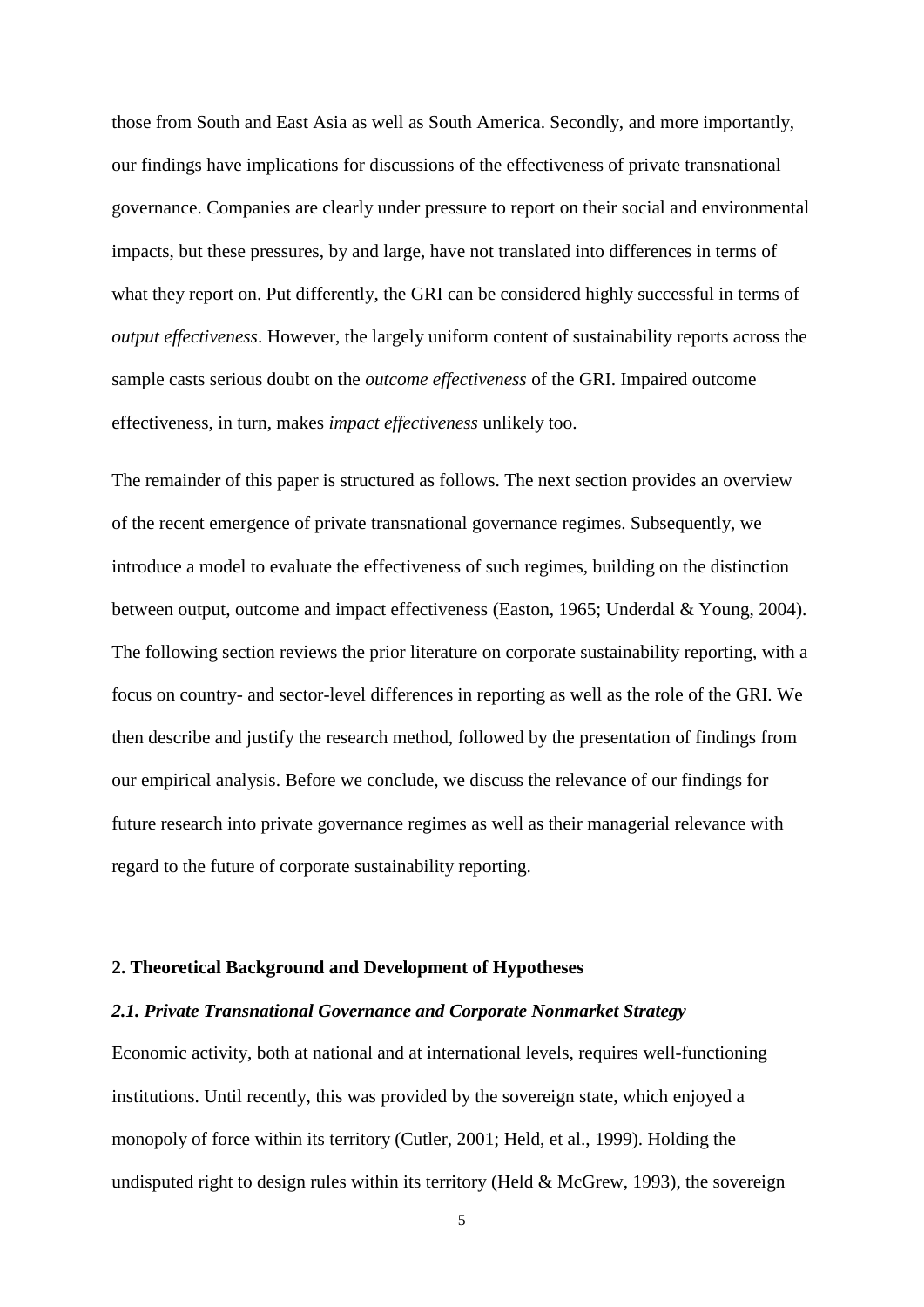state can provide the institutions to guide economic activities domestically. The sovereign state is also authorized to define its relations with other states through international agreements (Krasner, 1988); thus being able to bring about institutions to govern economic activity internationally. However, such state-level governance structures have been challenged by globalization. In the words of Strange (1996, p. 4): "Where states were once the masters of markets, now it is the markets which, on many crucial issues, are the masters over the governments of the states." The traditional dominance of the state has increasingly given way to the emergence of multiple authorities, in particular in the transnational arena, as well as a blurring of responsibilities between public and private sectors (Held & McGrew, 1998; Kobrin, 2009; Scherer & Palazzo, 2011). The result is a world that is more fragmented politically. At the same time, economic interdependence is greater than ever before, as "the dramatic increases in the cost, risk and complexity of technology in many industries render even the largest national markets too small to serve as meaningful economic units" (Kobrin, 1998, p. 361).

It is a key feature of the emerging polycentric system of governance (Kobrin, 2009) that it is significantly shaped by "the apparent assumption by TNCs and global business associations of roles traditionally associated with public authorities" (Ruggie, 2004, p. 502). Such private forms of regulation operate through non-state, market-based frameworks to address a wide range of externalities of corporate activity, from environmental degradation through labour practices in supply chains to violations of human rights (Vogel, 2010). In a similar fashion, authors like Scherer, Palazzo and Matten (2014) stress that by providing welfare and other benefits that go beyond their narrow economic role corporations not only directly contribute to the production of public goods but also have become political actors (see also Matten & Crane, 2005). These developments apply not only to TNCs from developed nations; rather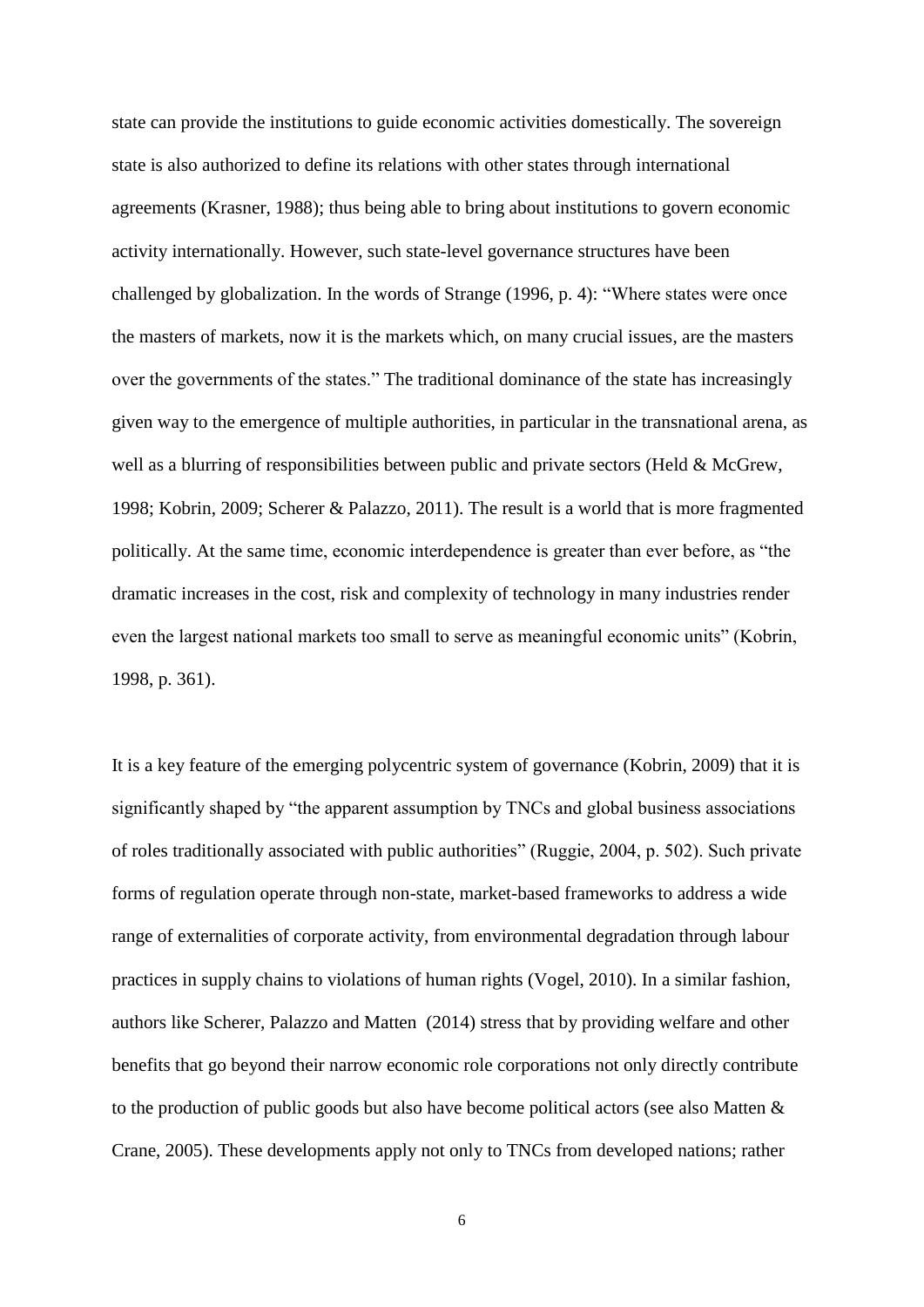non-Western TNCs increasingly seek influence over the international institutional environment too (van Tulder, 2010).

Private sector involvement in global governance regimes highlights the importance of companies' nonmarket strategies. Here Baron (1997) stressed that, since the business environment is composed of both a market and a nonmarket environment, companies need to develop a strategy that combines market and nonmarket components to generate synergies and thus superior overall performance. A key part of nonmarket strategy is business political behaviour (Boddewyn & Brewer, 1994) or corporate political activity (Hillman, Keim, & Schuler, 2004; Lawton, McGuire, & Rajwani, 2013), which has been defined as corporate activities to "influence electoral and legislative/regulatory processes so that the outcomes of those processes better reflect the internal goals of the organization" (Baysinger, 1984, p. 249). However, following Baron and Diermeier (2007, p. 540) we propose that nonmarket strategy should go beyond its traditional focus on public institutions, in particular legislative, regulatory and judiciary agencies, to also consider the various forms of "*private* nonmarket competition where private interests such as activists or NGOs try to affect company and industry practices". Put slightly differently, we propose that nonmarket strategy means an integrated pursuit of both corporate political activity (CPA) and corporate social responsibility (CSR) (see also den Hond, Rehbein, de Bakker & Kooijmans-van Lankveld, 2014). CSR, in turn, can be defined as "the responsibility of enterprises for their impacts on society" (European Commission 2011: 6).

The emergence of transnational private governance mechanisms "has been both hailed as a highly promising solution to the shortcomings of state regulation and sharply criticized on the grounds that voluntary business regulations are inherently incapable of addressing market and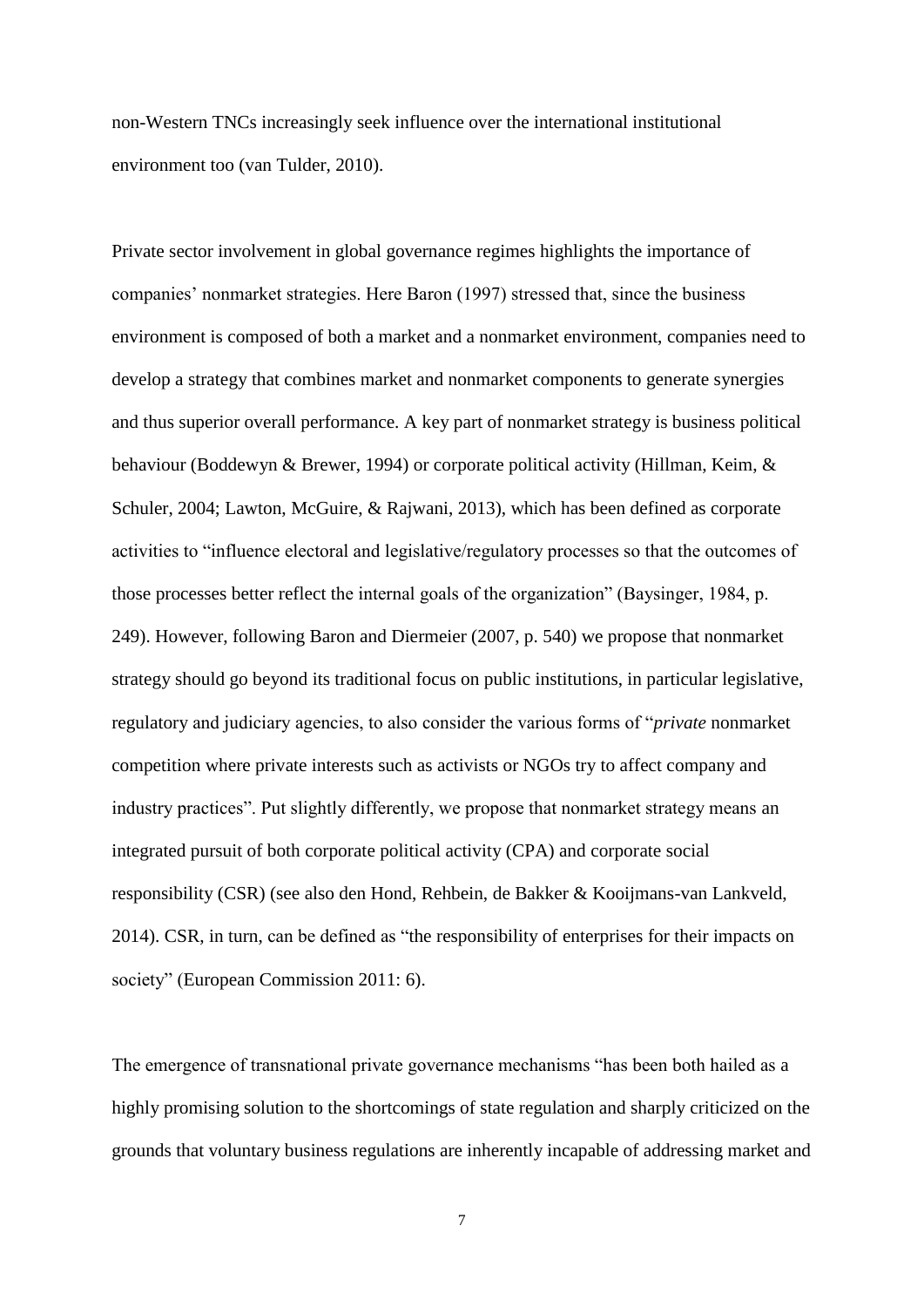regulatory failures" (Vogel, 2010, p. 79). On the one hand, private governance can generate a more inclusive, targeted, timely, flexible, and ultimately more effective governance regime (Haas, 2004; Scholte, 2002). Indeed, corporate codes of conduct were found to – under certain conditions – improve corporate environmental and labour practices (Locke, Kochan, Romis, & Qin, 2007). On the other hand, private governance is potentially problematic as corporate involvement in shaping governance structures is increasingly becoming detached from the democratically legitimated structure of state law (Scherer, et al., 2013). Private governance has been particularly criticized for offering insufficient transparency and accountability (O'Rourke, 2003); some regimes are not enforced very well or cover only a small number of firms in a sector (Vogel, 2010). Given these debates, the research question of this paper is how effective private transnational governance systems are. The paper will investigate this question with regard to one particular governance regime, namely sustainability reporting according to the guidelines of the Global Reporting Initiative (GRI).

## *2.2. Effectiveness of Governance Regimes*

In order to evaluate the effectiveness of GRI reporting as a private transnational governance mechanism, we apply the distinction made in international relations research between output, outcome and impact effectiveness as originally proposed by Easton (1965) and developed by Underdal and Young (2004). The *output effectiveness* of an organization can generally be described as its formal output, such as norms, regulation, or any specific commitments agreed on by the organization's members. The outcome and impact dimensions of effectiveness both refer to consequences in areas that are addressed by the organization. *Outcome effectiveness* refers to behavioural changes of actors evoked by the organization, whereas *impact effectiveness* refers to measurable contributions that are made towards actual problem solving (Young, 2002). This typology implies that, in terms of output and outcome effectiveness, we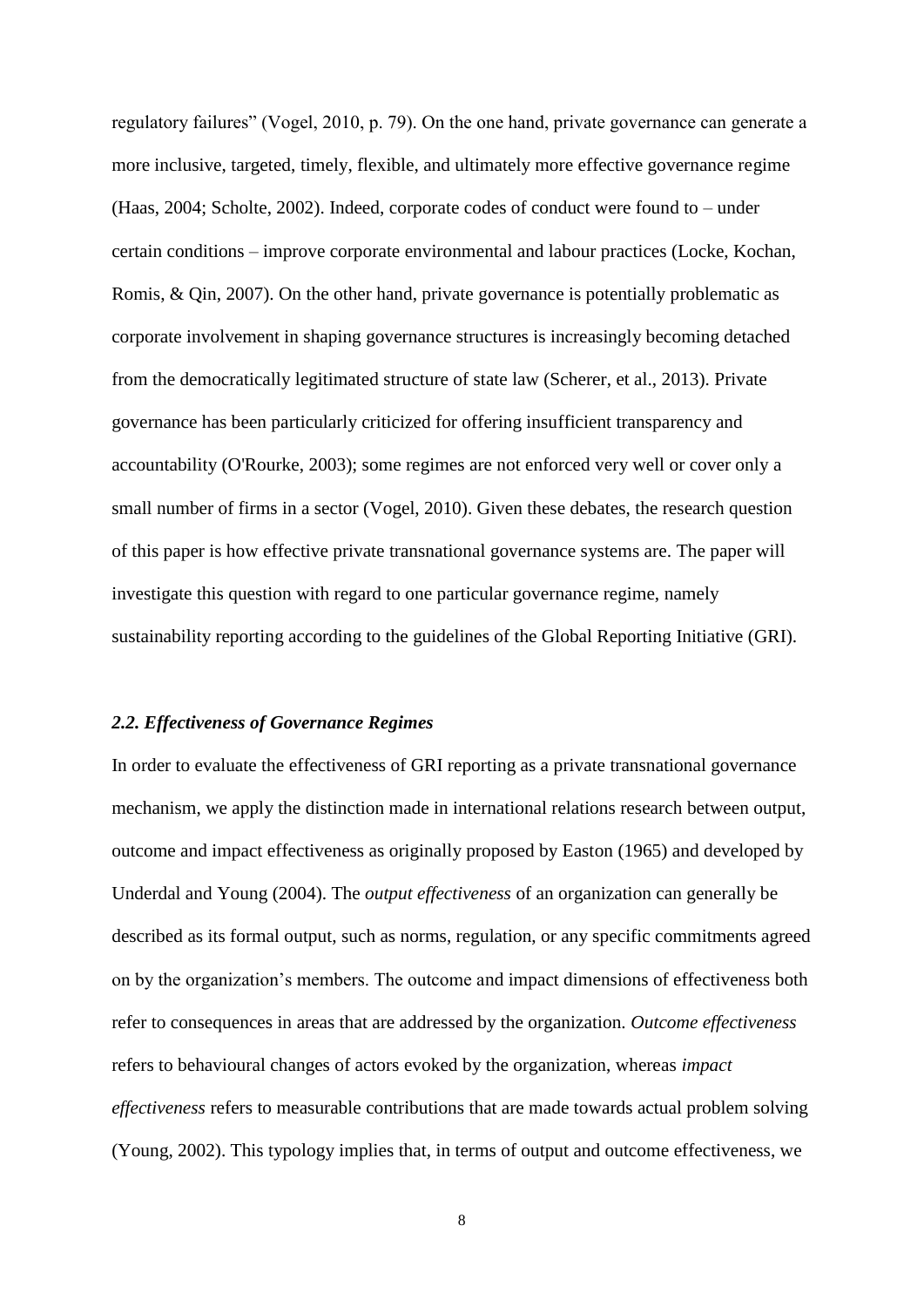can distinguish between the organizational level and the individual actor level, where impact effectiveness exclusively focuses on actions carried out by members of the organization.

This conceptual distinction has repeatedly been applied in recent academic work on the role of the private sector in shaping the business-society interface at a transnational level (Biermann & Bauer, 2004; Rieth, Zimmer, Hamann, & Hanks, 2007). Applying the distinction between output, outcome and impact effectiveness to the UN Global Compact in sub-Saharan Africa, Rieth, Zimmer, Hamann and Hanks (2007) found a degree of change at the output level as companies are beginning to sign up to UN Global Compact principles; whereas change in company behaviour (outcome) and increased corporate contributions to solving social and environmental challenges (impact) were more difficult to ascertain.

In the context of sustainability reporting, the publication of a sustainability report can be viewed as effective if the sustainability-related information provided in the report forms the basis for meaningful interaction between the company and its internal and external stakeholders. The company's internal and external stakeholders should be able to process the sustainability-related information most material to them and act accordingly, i.e. reward good performers and sanction bad performers, and in turn drive further improvement in sustainability performance. Given the context-specific nature of sustainability, we would expect different companies and stakeholder groups to focus on different sustainability-related priorities. For example, the extent to which challenges, such as climate change, poverty alleviation, human rights abuses or biodiversity, are perceived as material for a specific company or stakeholder group should vary with their sector and geographic locations.

## *2.3. Institutionalism*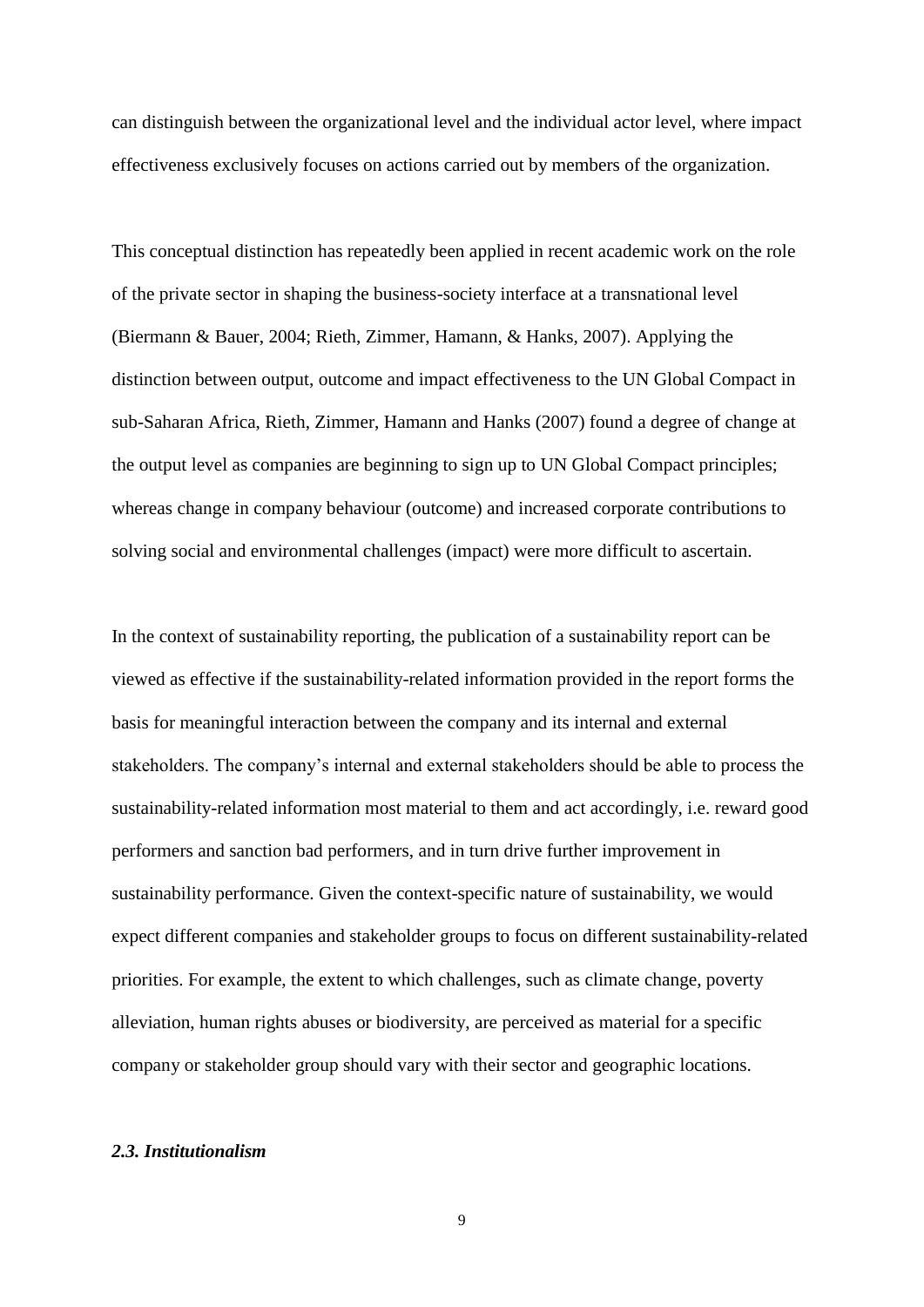The impact of the context-specific nature of sustainability on sustainability reporting can be captured through one particular strand of organization theory, namely institutionalism. Institutionalism seeks to explain how the organizational field in which an organization is embedded and the organization itself influence each other. Organizational action is thus no longer defined autonomously by the organization, although the organization does not merely react passively to dictates by the field either (DiMaggio & Powell, 1983). Institutions can be defined as "shared rules and typifications that identify categories of social actors and their appropriate activities or relationships" (Barley & Tolbert, 1997, p. 96, italics removed); they operate through regulative, normative and cultural-cognitive processes (Scott, 2008).

In order to gain access to resources that are imperative for their survival, organizations must maintain legitimacy in the eyes of field constituents and hence subject themselves to normative pressures. Under conditions of uncertainty organizations are also likely to mimic others they perceive to be successful. Coercive pressure occurs where one party, such as the state, has the power to establish rules for other organizations (DiMaggio & Powell, 1983; Scott, 2008). The organizational field thus leads to a reproduction of system-wide social facts at the organizational level (Zucker, 1987). However, organizations are not just passive recipients; rather they may have varying degrees of freedom to formulate strategic responses to institutional pressures (Oliver, 1991). They may engage in institutional entrepreneurship (Greenwood & Suddaby, 2006) or institutional work (Lawrence, Suddaby, & Leca, 2011) to consciously seek to change institutional arrangements.

Given the complexities of modern life, many organizations operate in multiple organizational fields. They then become "subject to multiple regulatory regimes, embedded within multiple normative orders, and/or constituted by more than one cultural logic" (Kraatz & Block, 2008, p. 243). In the literature bodies on international business, CSR as well as sustainability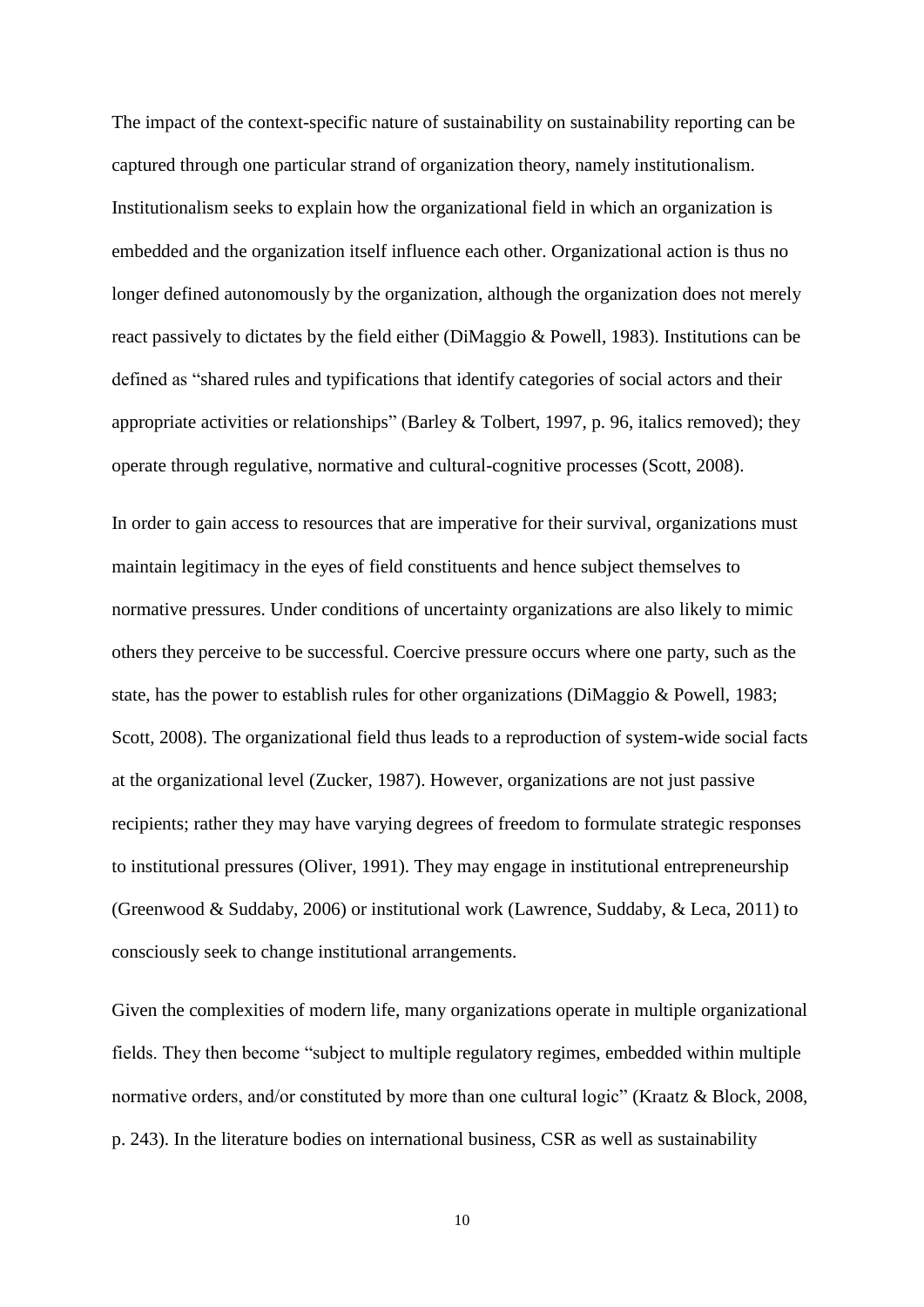reporting, two conceptualizations of organizational fields seem to dominate, namely at the industry and the national level (Delmas & Toffel, 2008; Jennings & Zandbergen, 1995).

### *2.3.1. Industry Level Institutional Pressures*

The CSR literature has identified industry level pressures as arising from regulators, public concern over an industry's social and environmental impact, as well as through market opportunities arising from investment into CSR (Banerjee, 2001; Delmas & Toffel, 2008; Sharma & Henriques, 2005). A key form of coercive pressure is regulation, the form and rigidity of which is likely to be related to differences in the level of social and environmental impacts different sectors generate, such as differences in the amount and toxicity of their waste (Banerjee, 2001; Delmas & Toffel, 2008). In terms of normative pressure, industries differ in the degree of legitimation that is accorded to the industry by key societal actors, such as civil society organizations (Spar & La Mure, 2003) or the media (Bansal, 2005). Hence there are differences between sectors in terms of what types of governance regimes get adopted and how effective these are (Potoski & Prakash, 2013).

By contrast, intra-industry similarities may serve as a motivation for firms to imitate competitors within their sector (Jackson & Apostolakou, 2010). From such a perspective, industries differ in terms of opportunities to generate benefits from CSR initiatives, such as to reduce costs or to increase the (perceived) quality of their product (Carroll & Shabana, 2010; Epstein & Roy, 2003). Related to this are differences in opportunities for reducing an industry's social and environmental impact through product or process innovation (Hall & Vredenburg, 2003).

The sustainability reporting literature has shown that sector affiliation is a significant explanatory variable for the likelihood of a company producing social and environmental disclosures as well as the length of these disclosures (Bowen, 2000; Cormier & Magnan,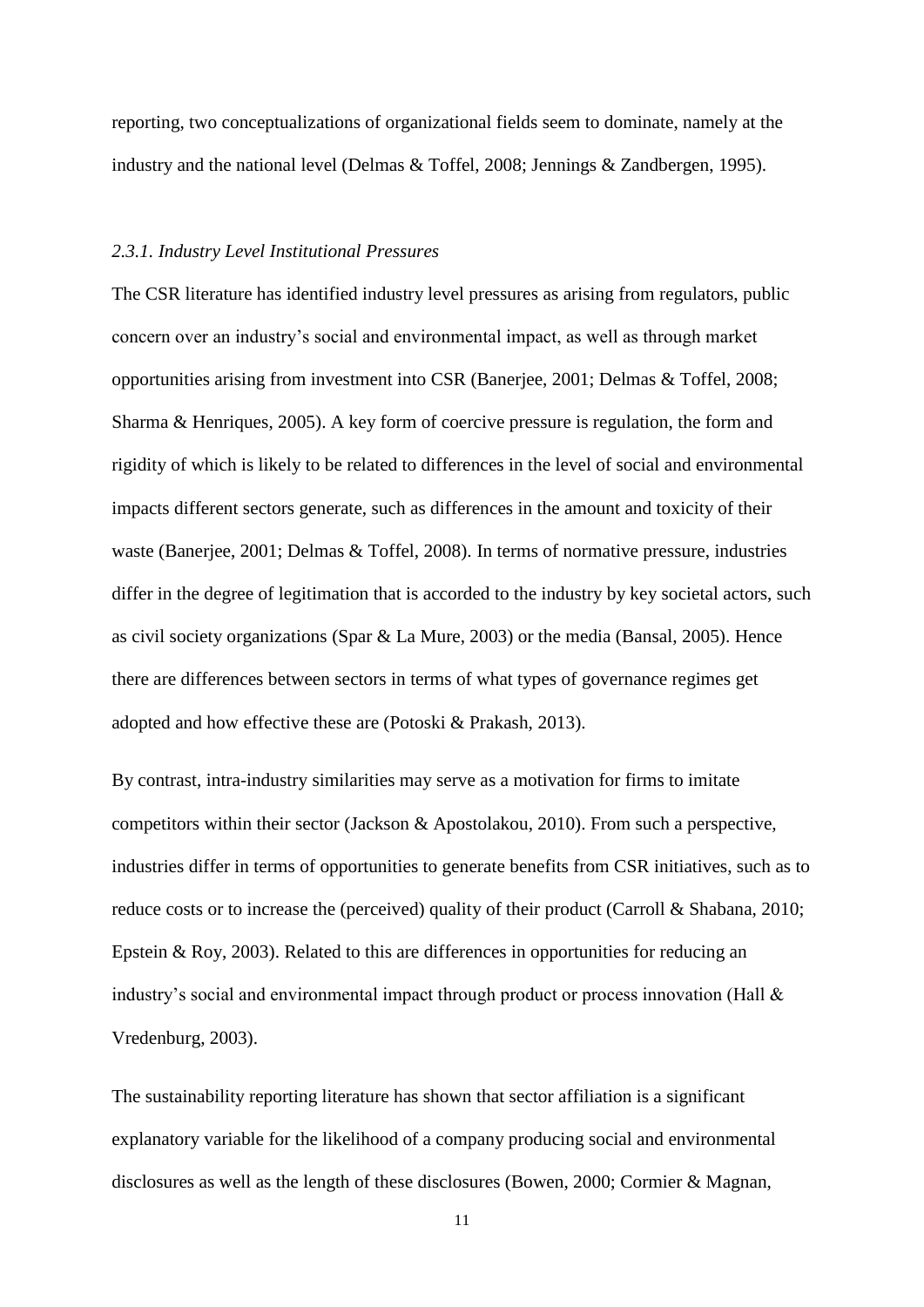1999; Halme & Huse, 1997; Neu, Warsame, & Pedwell, 1998) (for recent overviews see Fifka, 2013; Fortanier, Kolk, & Pinkse, 2011). Based on these insights from the literature, we thus hypothesize that industry pressures will shape corporate engagement with CSR challenges; we would expect that different industries will reveal differences in the extent to which they address social and environmental challenges. More formally:

Hypothesis 1. There will be industry-level differences in the content of corporate sustainability reports.

## *2.3.2. National Level Institutional Pressures*

Conceptualizations of institutional pressures at national level grapple with wider, more diffuse societal expectations. "Members of modern nations look not only for economic development, but also for balanced social development within local ecosystems" (Jennings & Zandbergen, 1995, p. 1026). These differences between nations in approaches to CSR can be explored through the literature on national business systems and varieties of capitalism (Hall & Soskice, 2001; Maurice & Sorge, 2000). For example, Whitley (1999) identified differences between historically grown institutional frameworks in capitalist economies in terms of influences arising from the political system, the financial system, the education and labour system and the cultural system (Ioannou & Serafeim, 2012).

Applying differences in national business systems to CSR, Matten and Moon (2008) argue that the traditions of individualism and democratic pluralism in the US have led to a greater prominence of market-based self-organization and hence an emphasis on explicitly articulated CSR policies, programmes, and practices. By contrast, continental European markets tended to be organized by producer group alliances to reflect consensual representation of labour and capital or strong government leadership; as a result, European CSR has been indirectly expressed through wider systems of responsibility that embrace a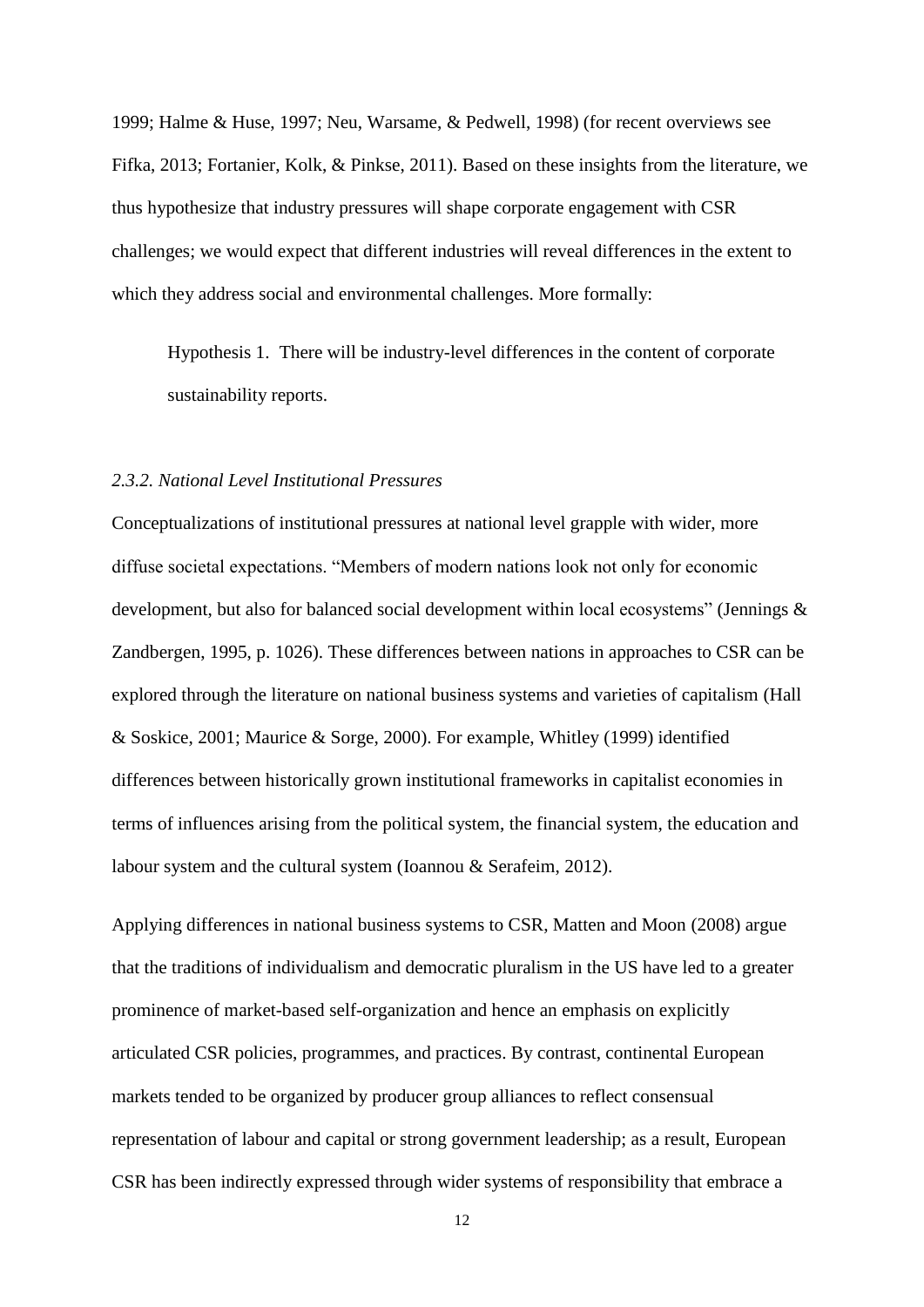broader set of actors than just business. Such differences in national institutions can, in turn, affect global governance regimes. For example, Prakash and Potoski (2014) showed that the effectiveness of ISO 14001 is shaped by the stringency of a country's domestic environmental regulation: ISO 14001 certifications reduced air emissions in countries with less stringent environmental regulations but had no such effect in countries with more stringent regulations.

More recently, the literature on national business systems and varieties of capitalism has been extended to cover developing countries and transition economies (e.g. Whitley, 1999; King, 2007). In parallel, the CSR literature has shown a growing interest in these regions of the globe too (Blowfield & Frynas, 2005; Dobers & Halme, 2009; Visser, 2008). Developing countries seem to face CSR challenges that are different from those in industrialized nations. Social and environmental crises are often more acute, while recent political changes, such as moves towards democratization, liberalization and privatization, have created new opportunities for the private sector. Hence there is a greater expectation that business will contribute to socio-economic development (Eweje, 2006; Peinado-Vara, 2006). At the same time, many developing countries display governance gaps so that compliance with even basic legislation cannot be taken for granted (Fox, 2004), while pressure from environmental NGOs and domestic consumers is largely absent (Logsdon, Thomas, & Van Buren, 2006).

Along these lines, country-level differences in non-financial reporting have been identified in terms of the likelihood of reporting (Halme & Huse, 1997; Kolk, 2010), report content (Baskin, 2006; Chapple & Moon, 2005; Kolk, 2005) or the likelihood of assurance (Kolk & Perego, 2010). To an extent, these differences stem from country-level differences in reporting legislation (Guthrie & Parker, 1990; Kolk, Walhain, & Van de Wateringen, 2001); yet, the salience of specific pressure groups (Neu, et al., 1998; Van der Laan Smith, Adhikari, & Tondkar, 2005) as well as underlying cultural and institutional contexts (Fortanier, et al.,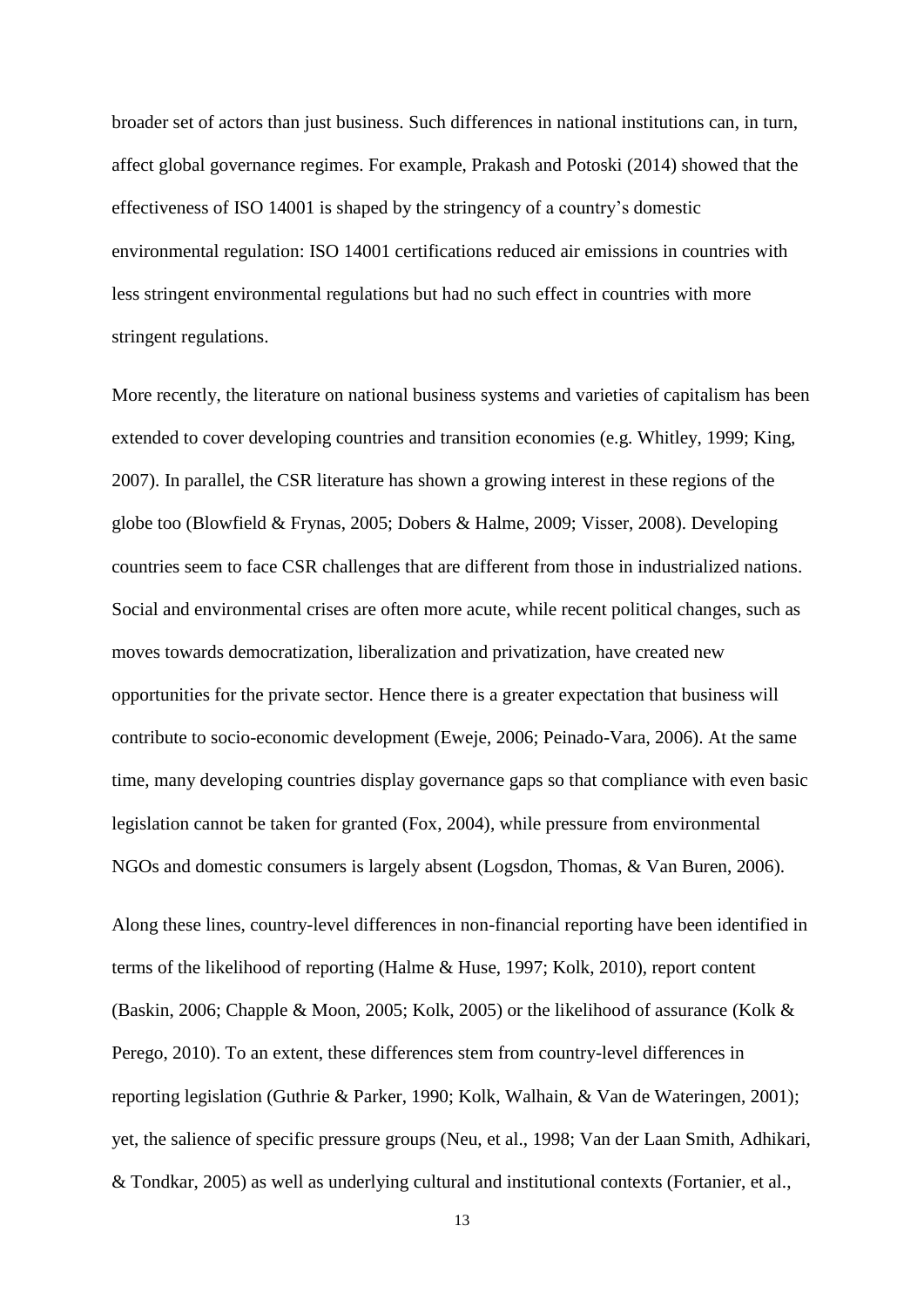2011; Kolk, 2005) have also been shown to result in country-level differences in sustainability reporting. In line with such arguments in the literature, we would expect to be able to identify differences in sustainability reporting depending on the geographic context from which a company hails. Therefore, we hypothesize that:

Hypothesis 2. There will be country-level differences in the content of corporate sustainability reports.

## *2.4. The Global Reporting Initiative (GRI)*

In recent years, the GRI has emerged as the key normative body in the field of sustainability reporting (Etzion & Ferraro, 2010; Levy, Brown, & De Jong, 2010). To date, several thousand companies have used the GRI guidelines as guidance for their sustainability reports. Moreover, reporting according to the GRI guidelines is widely considered as means of enhancing the credibility of a sustainability report (KPMG, 2011). The GRI guidelines stipulate (a) generic principles for the process of publishing a sustainability report, and (b) standard disclosures specifying the actual content of these reports. Principles for ensuring report quality include aspects such as balanced reporting, clarity and accuracy, and generally applicable rules for the definition of reporting boundaries. Another key principle is that of materiality, i.e. the consideration of all "significant economic, environmental, and social impacts, or that would substantively influence the assessments and decisions of stakeholders" (GRI, 2006, p. 8). In other words, companies need to tailor their reports to the characteristics of their operations as well as to the information needs of their stakeholders.

The GRI Guidelines prescribe a certain amount of standard disclosures as base content that should appear in any sustainability report (GRI, 2006). Thus the Guidelines contain a set of 79 performance indicators covering six sustainability-related dimensions, namely the economic dimension (9 indicators), the environment (30), labour practices and decent work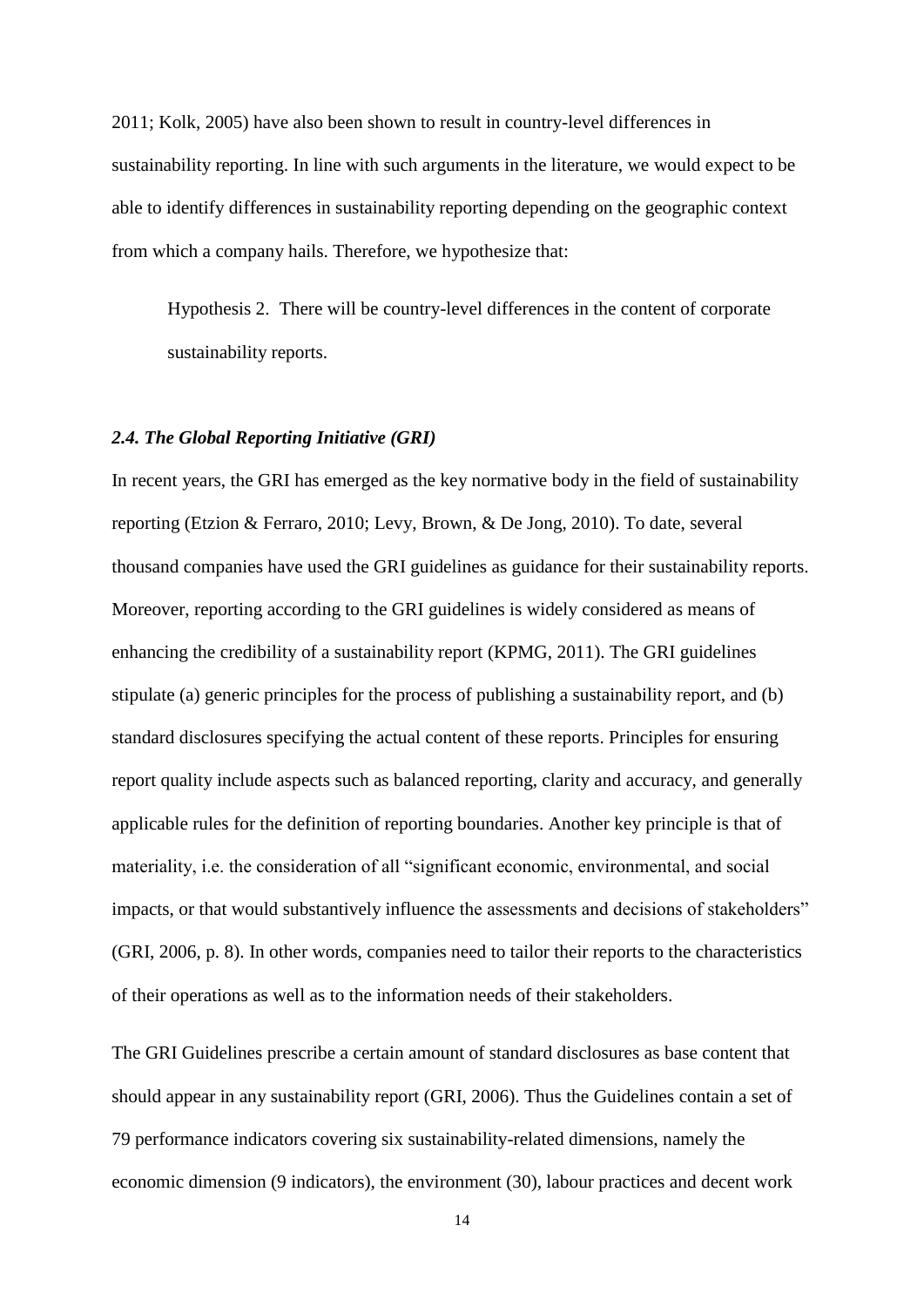(14), human rights (9), society (8) and product responsibility (9). Of these, 49 indicators are defined as core indicators, i.e. a company ought to report on these irrespective of sector affiliation or geographic context. The other 30 indicators are defined as additional ones, i.e. they can be addressed depending on the nature of the company's operations and the information needs of its stakeholders. Furthermore, the GRI has specified sector-specific protocols (e.g. for apparel & footwear, automotive, public agencies, mining & metals) to acknowledge the specific characteristics of particular sectors.

In summary, the GRI Guidelines aim to promote sustainability reporting in a way that enables companies to report on a baseline set of core indicators while at the same time tailoring their reporting to the context-specific information needs of their various stakeholder groups. Stakeholders should be empowered through the provision of sustainability-related information, so that "information serves as an instrument of private civil regulation by mobilizing its recipients to demand certain performance levels and providing a channel for transparency and accountability" (Levy, et al., 2010, p. 95). Expectations behind the GRI thus are that companies are transparent and accountable with regard to those aspects of their sustainability performance that are most material for their stakeholders, and that stakeholders then process this information and adapt their decision-making accordingly. To be effective, GRI reporting should reflect context-specific sustainability-related priorities. The content of sustainability reports should not be uniform but instead be tailored to the information needs and materiality considerations of different stakeholder groups. We therefore hypothesize:

Hypothesis 3. The content of sustainability reports reflects context-specific prioritizations of CSR.

## **3. Research Methods**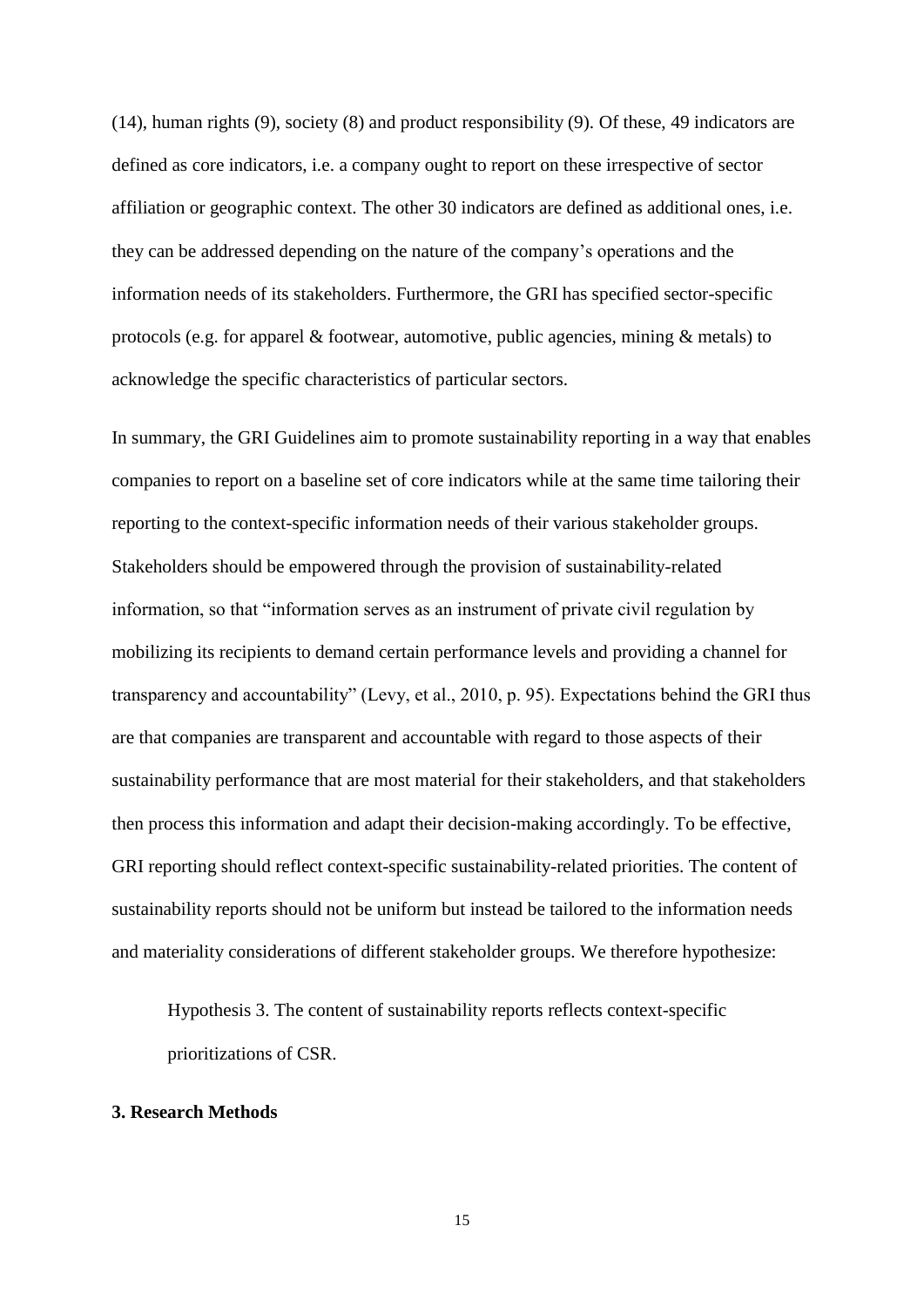We test our hypotheses through a content analysis of 933 GRI sustainability reports by companies from seven different sectors and 30 different countries.

### *3.1. Sample Selection*

Our data collection used the Corporate Register database to generate a suitable sample of corporate sustainability reports. Whilst there is a rapidly growing literature focusing on sustainability reporting among developing country companies (Baskin, 2005; Chapple & Moon, 2005; De Villiers & Van Staden, 2006; Thompson & Zakaria, 2004), thus overcoming an initial Northern bias in the non-financial reporting literature, to date very few studies undertook a direct comparison between developed and developing country reporters (for notable exceptions see e.g. Preuss & Barkemeyer, 2011; Welford, 2005). The aim of this study was therefore to create a balanced sample covering both developed and developing country firms.

Our sample selection process used the following rationale: 1) to ensure a sufficient minimum size of country subsamples, only countries with a minimum number of 10 reports were included; and 2), as one of the central dimensions in this study is sector, only sectors with a minimum number of 20 G3 sustainability reports from non-OECD countries were selected for analysis. For the sectoral classification of industries, we followed the classification used by the Corporate Register website. These criteria were met by seven industries: electricity; gas, water  $\&$  multiutilities; industrial metals; mining; oil  $\&$  gas; banking  $\&$  finance; construction. By contrast, whilst reporting has become relatively widespread in sectors such as industrial transportation, chemicals or travel & leisure, the vast majority of reporting firms of those sectors are based in Europe or North America. As a result, these sectors were not included in the sample. Data collection took place between July 2009 and January 2010. To ensure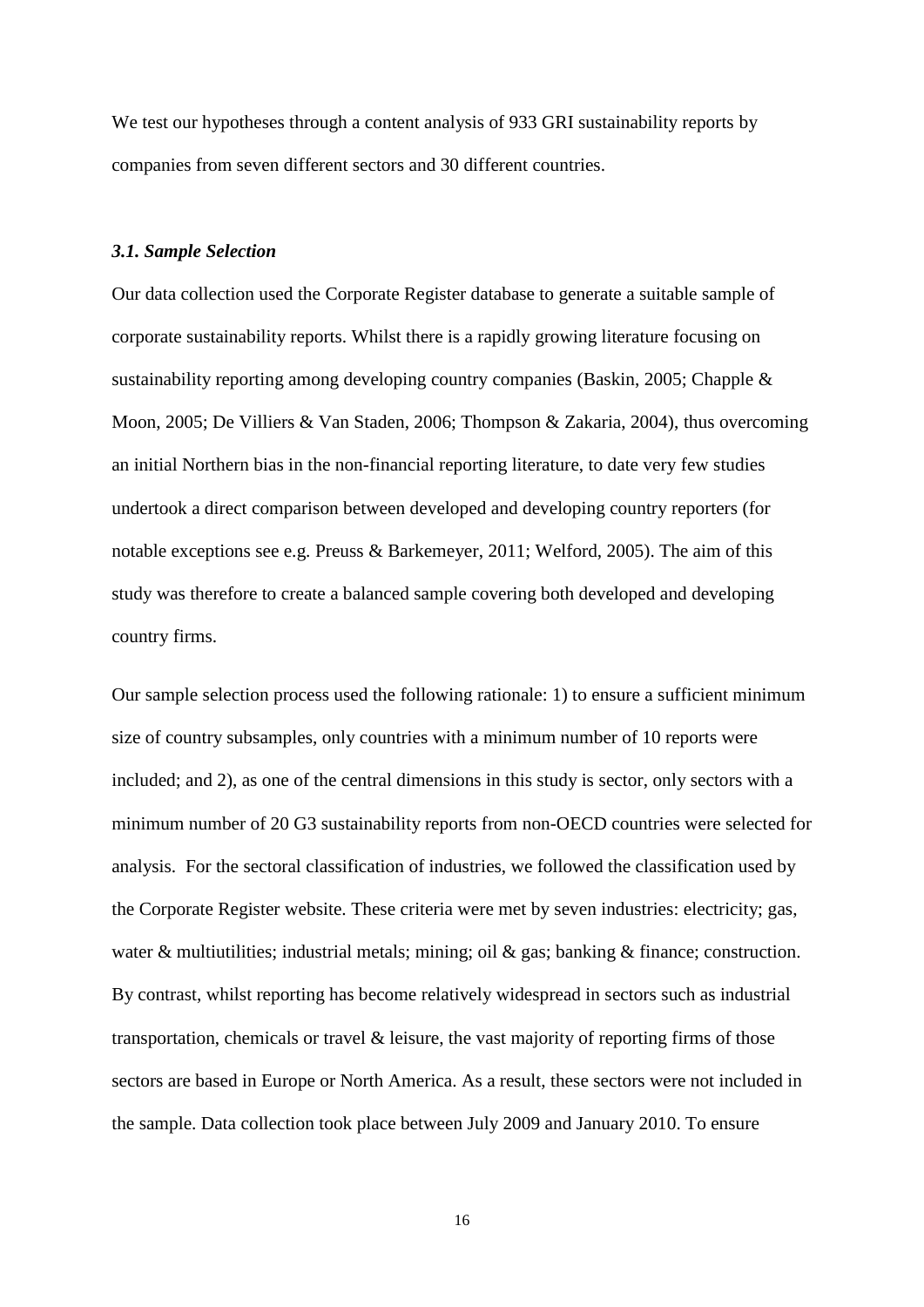consistency, the final sample consists of documents reporting on the years 2006-2009, all of which comply with the same version of the GRI Guidelines (i.e. G3).

Our initial sample consisted of 1118 reports, which underwent screening. As the analysis focused on company priorities across the total of 79 GRI G3 indicators, those reports that did not contain a GRI content index listing the indicators used in the report were excluded from the sample. In total, the final sample consists of 933 GRI G3 reports from 30 countries (Table 1). Banking & finance represents the largest sector within the sample (n=209), followed by electricity (188), gas, water  $\&$  multiutilities (139), construction (138), mining (98), oil  $\&$  gas (98) and industrial metals (63). In terms of countries of origin, Spain constitutes the largest subsample (n=142), followed by Brazil (79), Italy (75) and the USA (56). In terms of region of origin, Europe represents the largest subsample (n=472), followed by South America (173), North America (103), Asia (76), Australia/New Zealand (66), and Africa (46).

\*\*\*\*\*\*\*\*\*\*\*\*\*\*\*\*\*\*\*\*\*\*\*\*\*\*\*\*\*\*\*\*\*\*\*

TAKE IN TABLE 1 ABOUT HERE

\*\*\*\*\*\*\*\*\*\*\*\*\*\*\*\*\*\*\*\*\*\*\*\*\*\*\*\*\*\*\*\*\*\*\*

### *3.2. Variables*

The extent to which a set of indicators is addressed within each category as well as across the set of 79 GRI G3 indicators was used as dependent variable. Hence, OLS regressions were performed for the dimensions of *economic* indicators (9 indicators), *environmental* indicators (30), *labour practices and decent work* indicators (14), *human rights* indicators (9), *society* indicators (8), and *product responsibility* indicators (9). In addition to industry affiliation, country of origin and region of origin, a number of further independent variables were used in the analysis. Sales and the number of employees were included as indicators of company size, and the ratio of international employees to total employees was used as a measure of a company's degree of internationalization. Two measures were used to capture changes in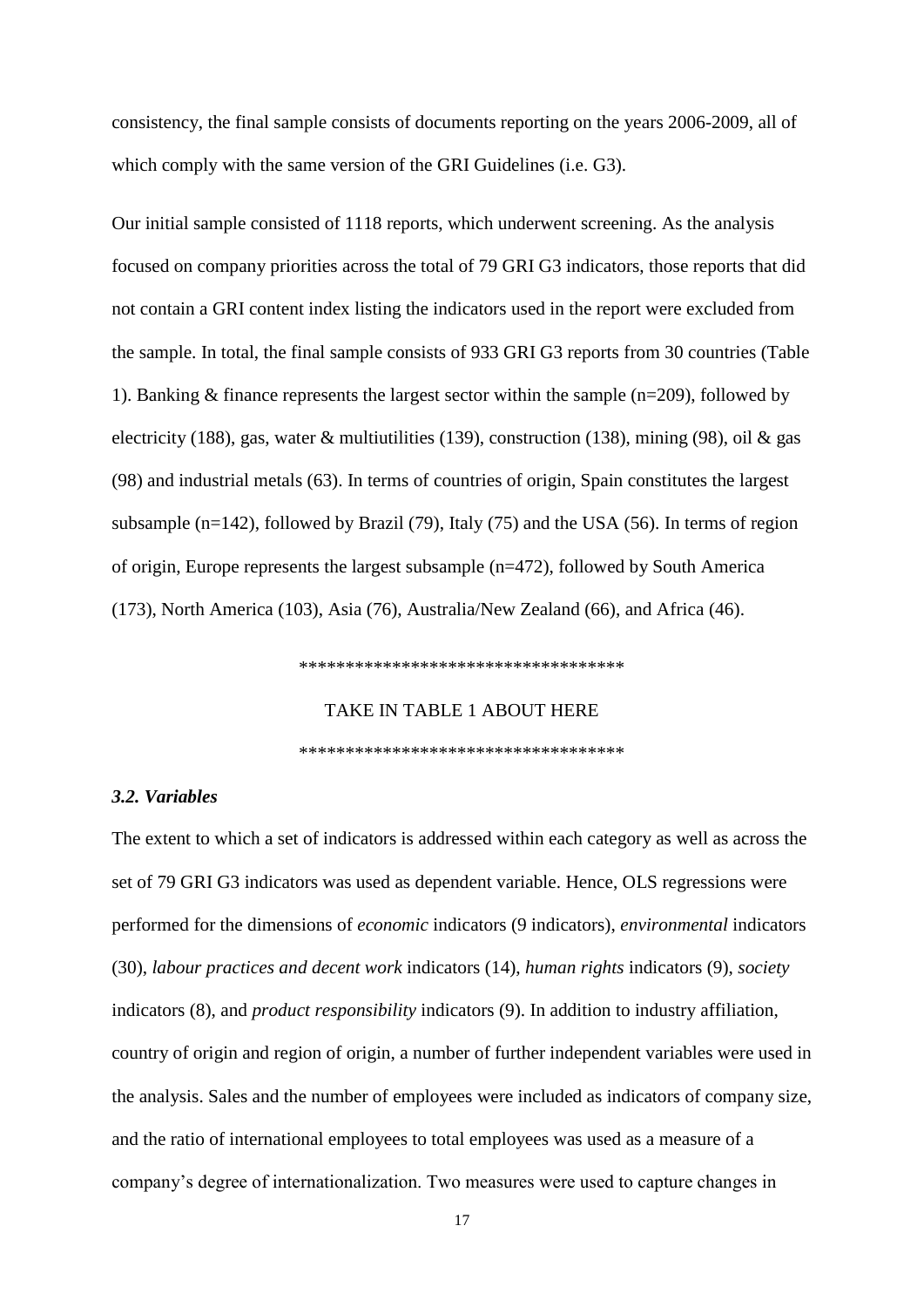sustainability reporting over time: (a) the total number of sustainability reports, and (b) the number of GRI G3 reports published by the company prior to the report at hand. Finally, GDP per capita for the country of origin in the year of report publication and UN Global Compact membership were included in the analysis. GDP per capita serves as an indicator for the level of economic development in the company's country of origin, while UN Global Compact membership indicates that a company participates in other sustainability-related private transnational governance regimes beyond the GRI.

## *3.3. Data Analysis*

The GRI content index of each of the 933 reports was transcribed into an SPSS database for subsequent analysis. Each indicator the company claimed to have fully or partially addressed in the report was assigned the value 1; all indicators not addressed in the report were marked as 0. Only the generic set of 79 core and additional GRI G3 indicators were considered; supplementary indicators used by the companies – as for example those defined in the sectorspecific GRI protocols in the case of mining and industrial metals – were not considered as these apply to individual sectors only and hence would have skewed the data.

As an initial step, a descriptive statistical analysis established mean coverage levels across the total sample and for each indicator category. Subsequently, a series of OLS regression analyses were performed to identify how the different independent variables have shaped the content of the sustainability reports, with particular emphasis on sector affiliation and country/region of origin. Whilst logistic regression can generally be considered to produce more accurate results in terms of goodness of fit compared to linear regression models when modelling percentage data (Zhao, Chen, & Schaffner, 2001), a linear regression model can still produce adequate results if the data points largely fall in the range between 0.2 and 0.8 – and hence effectively follow the linear section of an otherwise sigmoid curve (cf. Cox &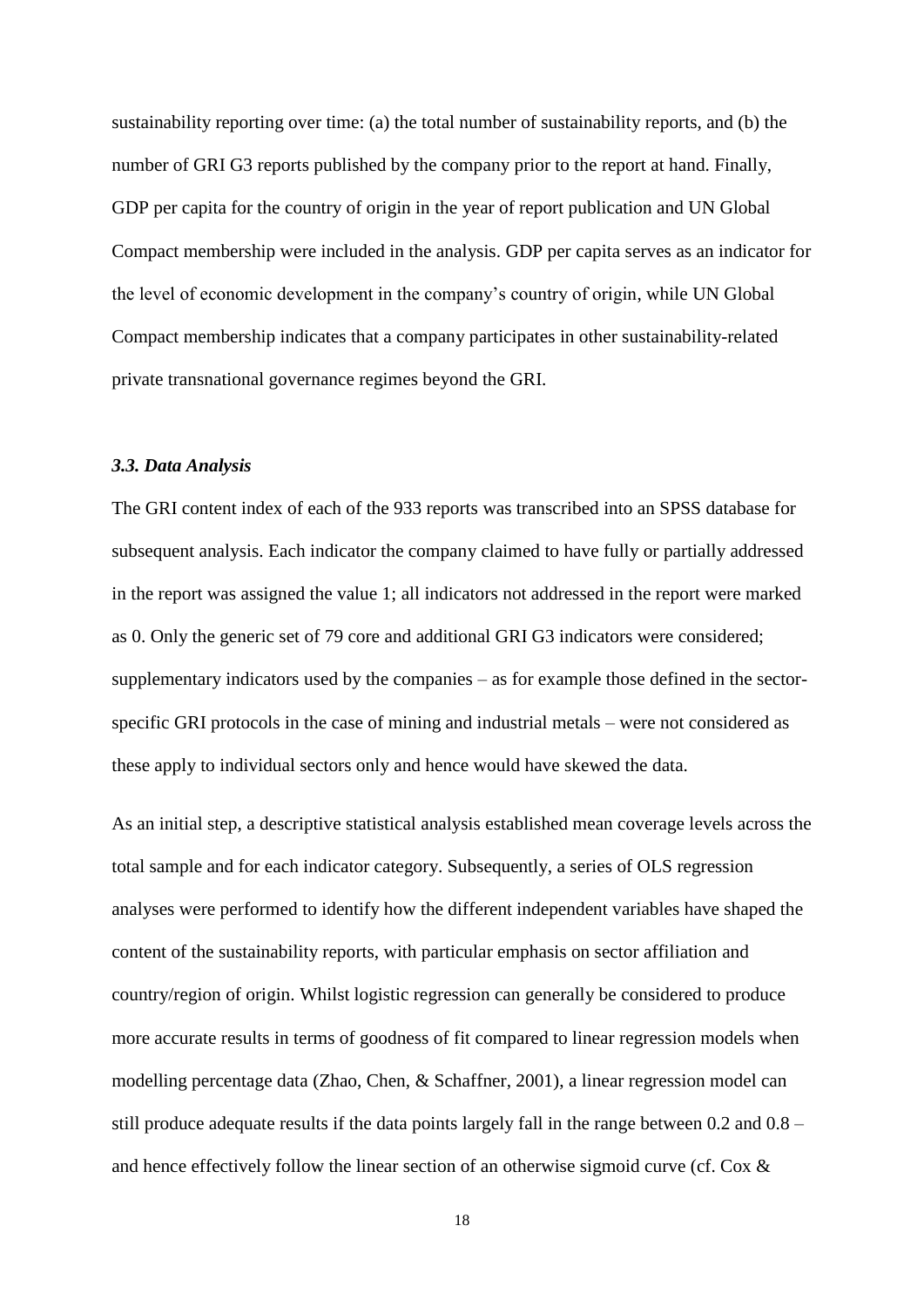Wermuth, 1992; Howell, 2002). The advantages of choosing a linear regression model for the purposes of this paper lie in its relative simplicity and the ability to express the extent to which each group of independent variables explains the variance in the dependent variable in one simple measure  $(R^2)$ . To test the linear model, the actual number of indicators addressed was also used as the dependent variable, which produced similar results.

## **4. Results**

### *4.1. Overall Patterns*

A summary of the results of the descriptive content analysis of the GRI G3 reports is provided in Table 2. The average company in the sample reports on 57.1% of the 79 GRI G3 indicators (45.1 indicators of 79). Of these, 64.5% of the economic indicators are addressed on average (5.8 of 9), as well as 55.6% of the environmental indicators (16.7 of 30), 70.6% of the labour indicators (9.9 of 14), 47.3% of the human rights indicators (4.3. of 9), 57.0% of the society indicators (4.6 of 8), and 43.2% of the product responsibility indicators (3.1 of 9). Roughly 37.0% of the average company's disclosure focuses on environmental performance. Social performance indicators (as an aggregate figure of the categories labour, human rights, society and product responsibility) account for 50.1%, whereas economic performance indicators account for 12.9% of the total indicators reported.

\*\*\*\*\*\*\*\*\*\*\*\*\*\*\*\*\*\*\*\*\*\*\*\*\*\*\*\*\*\*\*\*\*\*\*

## TAKE IN TABLE 2 ABOUT HERE

\*\*\*\*\*\*\*\*\*\*\*\*\*\*\*\*\*\*\*\*\*\*\*\*\*\*\*\*\*\*\*\*\*\*\*

In terms of sector affiliation, relatively modest sector-level differences can be identified: mining (62.9%) and electricity (61.1%) show the highest levels of coverage, followed by gas, water & multiutilities (59.5%), industrial metals (59.5%) and oil & gas (59.3%). Only banking & finance (52.5%) and in particular construction (49.3%) diverge from this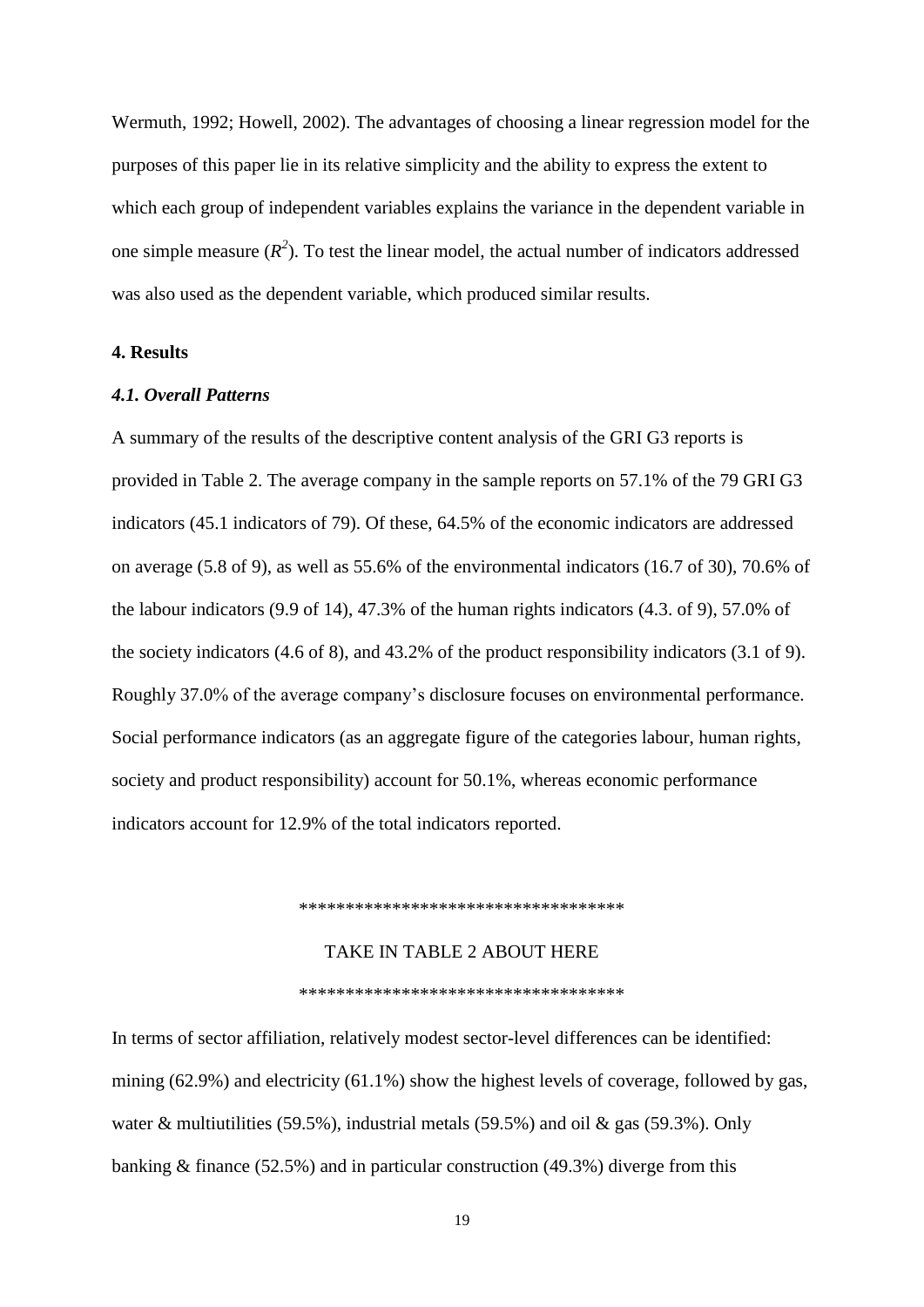homogeneous pattern. Construction consistently shows the lowest or second-to-lowest coverage levels, with the exception of the environmental category. Mining shows the highest or second-to-highest coverage levels throughout, with the exception of product responsibility. Differences between the seven sectors are particularly pronounced in the cases of labour rights ( $\Delta$ coverage = 25.6%) and human rights ( $\Delta$ coverage = 25.4%). In contrast, only relatively subtle differences can be identified in the five remaining categories (∆coverage ranging from 9.2% to 17.8%) as well as in terms of overall coverage of indicators (∆coverage  $= 13.5\%$ ).

#### \*\*\*\*\*\*\*\*\*\*\*\*\*\*\*\*\*\*\*\*\*\*\*\*\*\*\*\*\*\*\*\*\*\*\*

# TAKE IN FIGURE 1 ABOUT HERE \*\*\*\*\*\*\*\*\*\*\*\*\*\*\*\*\*\*\*\*\*\*\*\*\*\*\*\*\*\*\*\*\*\*\*

Figure 1 illustrates the uniform patterns emerging across the different GRI indicator categories. All sectors with the exception of construction typically move within a narrow band. Construction shows lower than average coverage levels across all indicator categories, but nevertheless follows the same pattern in that economic and labour rights indicators are most popular whilst human rights and product responsibility indicators are rarely covered. There are only two notable cases in which this general pattern is broken, with mining addressing very few of the product responsibility indicators, and banks providing very little information on environmental indicators.

In addition, clear regional-level differences can be identified. Across the overall set of 79 indicators, Asian companies clearly show the highest levels of coverage with an average value of 66.7%, i.e. 52.7 of 79 indicators are addressed. On the other hand, the lowest levels of coverage are found among North American companies (47.6%). Regional differences are most pronounced in the categories labour rights ( $\Delta$ coverage = 27.4%), product responsibility ( $\Delta$ coverage = 24.7%) and human rights ( $\Delta$ coverage = 23.6%). Nevertheless, as shown in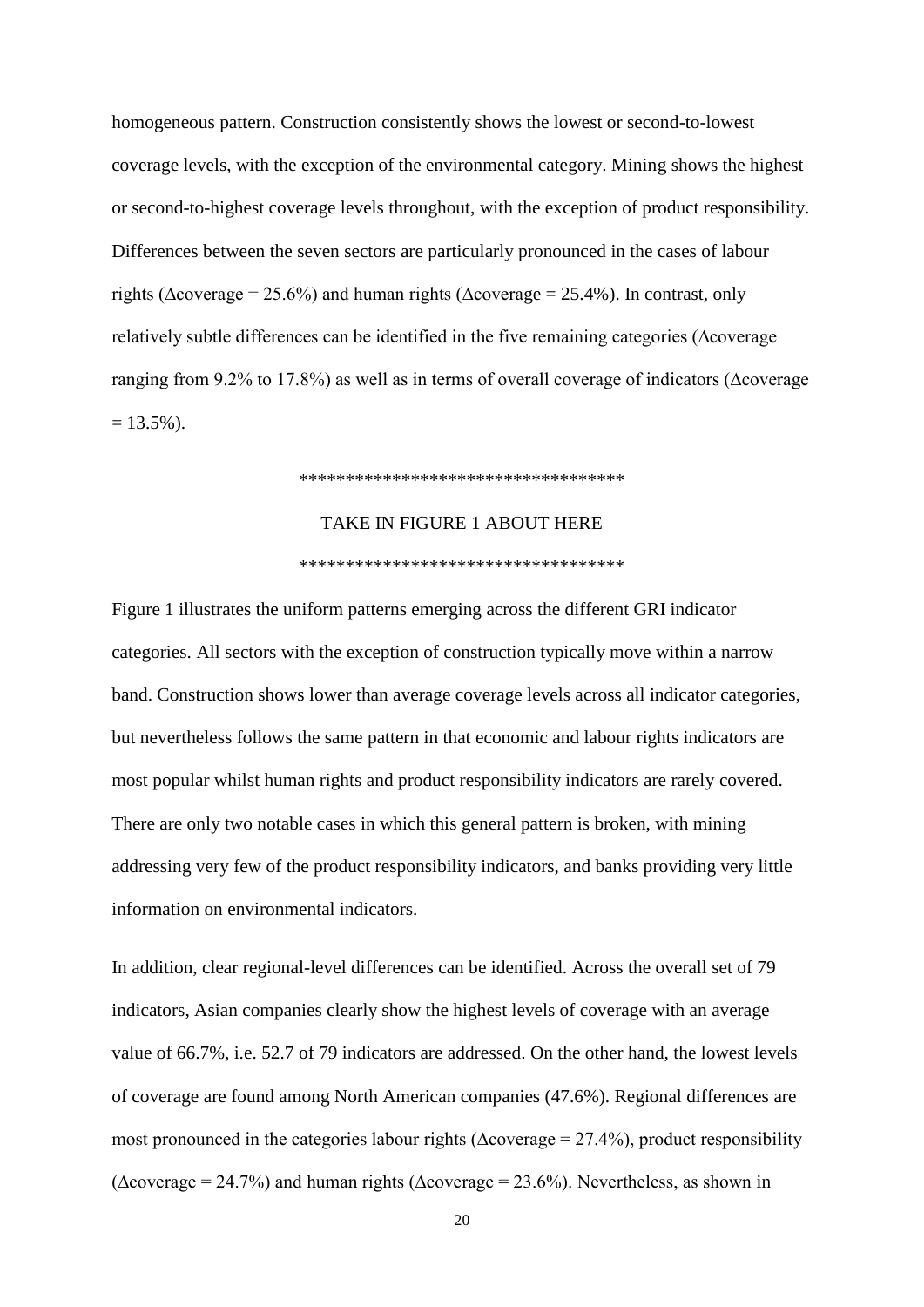Figure 2, a comparison of regional-level coverage across the different indicator categories again reveals uniform patterns.

\*\*\*\*\*\*\*\*\*\*\*\*\*\*\*\*\*\*\*\*\*\*\*\*\*\*\*\*\*\*\*\*\*\*\*

## TAKE IN FIGURE 2 ABOUT HERE

#### \*\*\*\*\*\*\*\*\*\*\*\*\*\*\*\*\*\*\*\*\*\*\*\*\*\*\*\*\*\*\*\*\*\*\*

Whilst overall coverage levels are clearly different between different regions – with North American companies addressing less than half of all GRI indicators and Asian companies on average addressing more than two thirds of all GRI indicators – the prioritization of indicator categories appears to be very similar across all regions. North American companies show the lowest coverage levels throughout, while Asian companies exhibit the highest coverage levels in five out of six indicator categories. All other regions move within a relatively narrow range between these two extremes. Only very few deviations from these overall uniform patterns can be identified. For example, North American companies as well as those from Australia and New Zealand show a relatively high coverage of environmental indicators compared to a low coverage of the other five indicator categories.

### *4.2. OLS Regression Analyses*

#### *4.2.1. Model Fit*

[Table 3](#page-43-0) shows the model fit summaries of the OLS regression analyses. A statistically significant improvement in the model fit as a variable is added shows that the variable has significant explanatory power and its inclusion in the model can be used to investigate the nature of the input-output relationship. Country of origin was coded for all country subsamples except Brazil (n=79) which was used as reference group due to the fact that Brazilian companies showed the lowest variation from the overall average coverage levels of the six indicator categories. The three variable categories sector affiliation, country of origin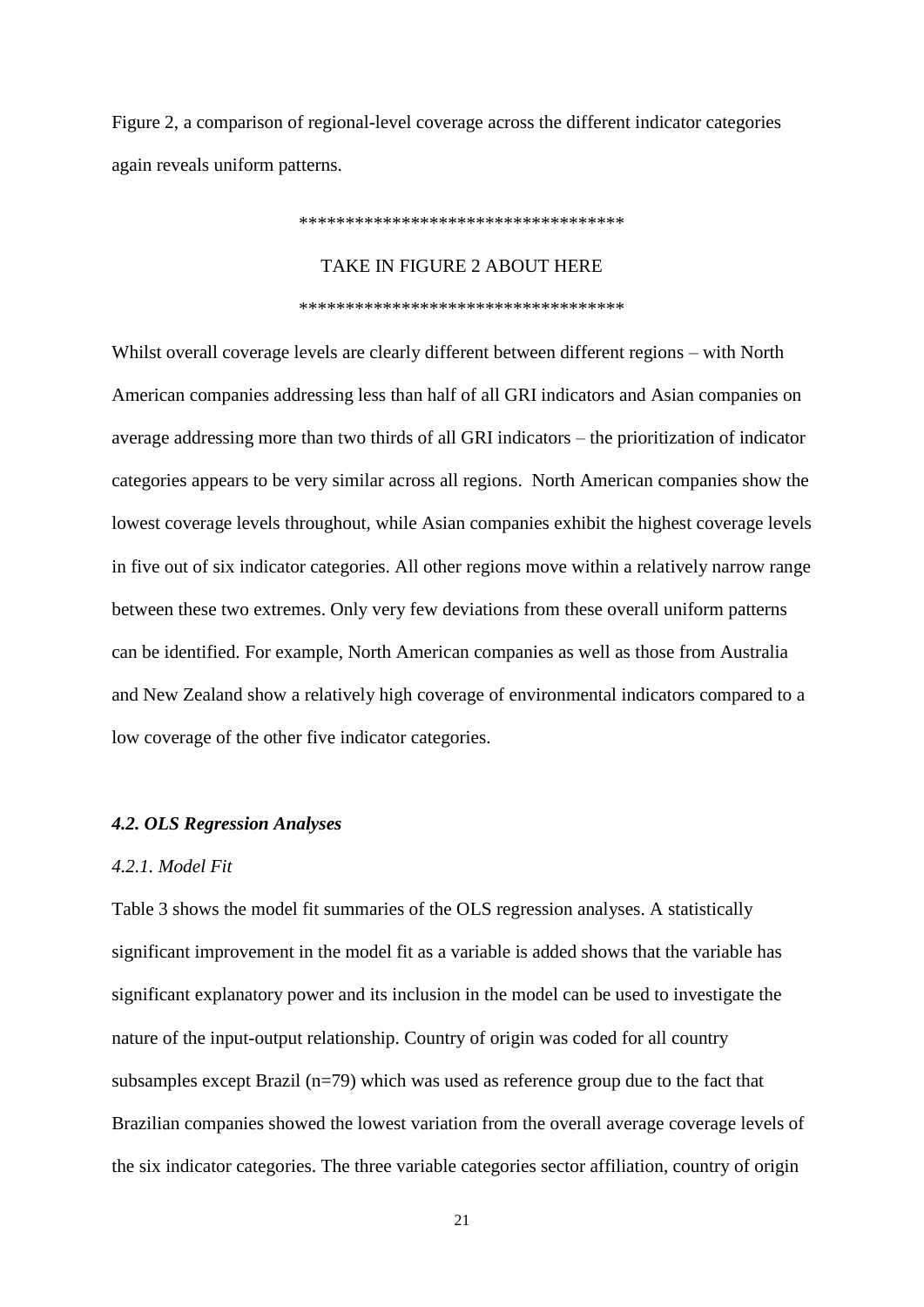and all remaining variables (i.e. number of G3 reports, total number of sustainability reports, GDP/capita, UN Global Compact membership, number of employees, and internationalization scores) were entered separately into the regression analyses to identify whether and to what extent they can explain variation in the dependent variable. Variations of variable entry were performed, entering the three clusters of variables at different positions. Table 3 shows the model fit summaries of those regression analyses in which sector variables were entered first, followed by country, and all remaining variables. However, all other variations in the order of variable entry produced the same results as presented in Table 3.

#### \*\*\*\*\*\*\*\*\*\*\*\*\*\*\*\*\*\*\*\*\*\*\*\*\*\*\*\*\*\*\*\*\*\*\*

## TAKE IN TABLE 3 ABOUT HERE

#### \*\*\*\*\*\*\*\*\*\*\*\*\*\*\*\*\*\*\*\*\*\*\*\*\*\*\*\*\*\*\*\*\*\*\*

In terms of explanatory power,  $R^2$  values range from 0.226 (product responsibility) to 0.338 (economic indicators). In other words, in the case of economic indicators 33.8% of the variation of the dependent variable can be explained by the set of independent variables. Entering the variable clusters sector affiliation, country of origin and all remaining variables significantly improves model fit in all cases except labour rights: here, sector affiliation does not significantly impact model fit.  $R^2$  values for country of origin and all the other variable categories are significant at the  $p < .001$  level throughout.

## *4.2.2. OLS Regression Results*

With the models fitted as in Table 3, the relationship between sectors, countries and 'other' variables can be investigated. Table 4 summarizes the results of the OLS regression analyses for the individual indicator dimensions as well as across the total set of 79 indicators. In terms of total coverage of indicators (Table 4 top left), banking ( $\beta$  = -0.182; p < .001) and construction ( $\beta$  = -0.177; p < .001) emerge as the two sectors that show a significantly lower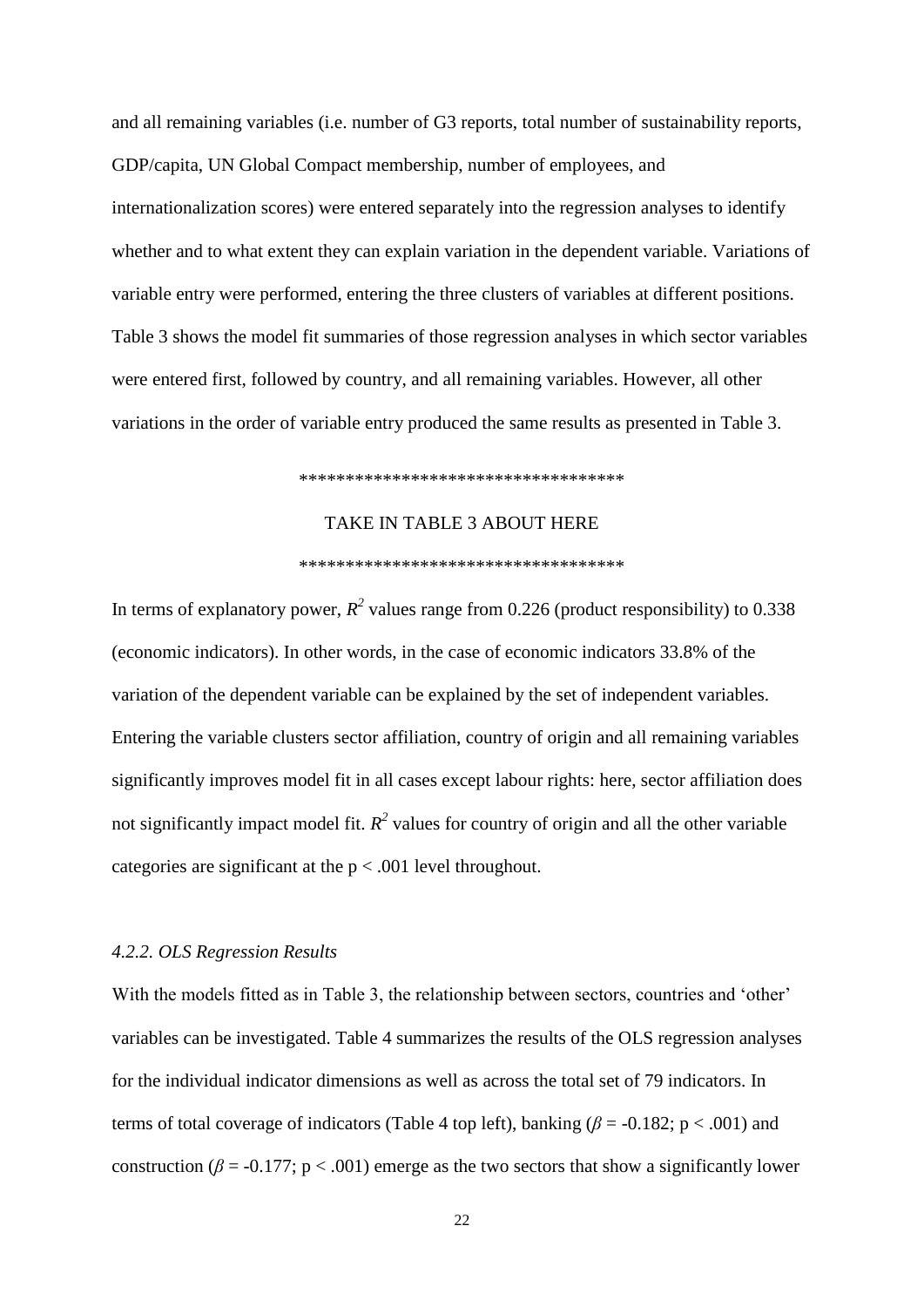standardized Beta value than electricity, the sector reference group. In addition, a range of countries show coverage levels significantly above or below their reference group Brazil. The highest standardized Beta value for any of the countries or regions is found in the Spanish  $(0.416; p < .001)$  and South Korean  $(0.217; p < .001)$  subsamples. Significantly lower standardized Betas compared to the reference group can be found among Philippine companies ( $\beta$  = -0.078; p < .05).

#### \*\*\*\*\*\*\*\*\*\*\*\*\*\*\*\*\*\*\*\*\*\*\*\*\*\*\*\*\*\*\*\*\*\*\*

## TAKE IN TABLE 4 ABOUT HERE

#### \*\*\*\*\*\*\*\*\*\*\*\*\*\*\*\*\*\*\*\*\*\*\*\*\*\*\*\*\*\*\*\*\*\*\*

Of the additional variables, the number of G3 reports ( $\beta$  = 0.141; p < .001), the total number of reports ( $\beta$  = 0.100; p < .001) and UN Global Compact membership ( $\beta$  = 0.194; p < .001) show significantly positive standardized Beta values. In other words, companies have a better indicator coverage the greater the number of previous (GRI) reports they have published, and UN Global Compact members tend to produce more comprehensive reports. In contrast, GDP/capita and the number of employees do not appear to have a significant impact on indicator coverage in any of the six categories. Examining the individual indicator dimensions (remainder of Table 4), the pattern identified above is largely repeated. Across all six indicator dimensions, the number of GRI G3 reports and UNGC membership are significantly positively related to the extent to which indicators are addressed. The total number of previous sustainability reports published is significantly positive in four out of six cases. There is only one case (human rights indicators) where the degree of internationalization has a significantly positive impact.

At the sector level, construction shows a significantly lower standardized Beta than the reference group in all six cases. Only two other sectors show significantly higher or lower standardized Betas in any of the models, namely mining and banking. A higher number of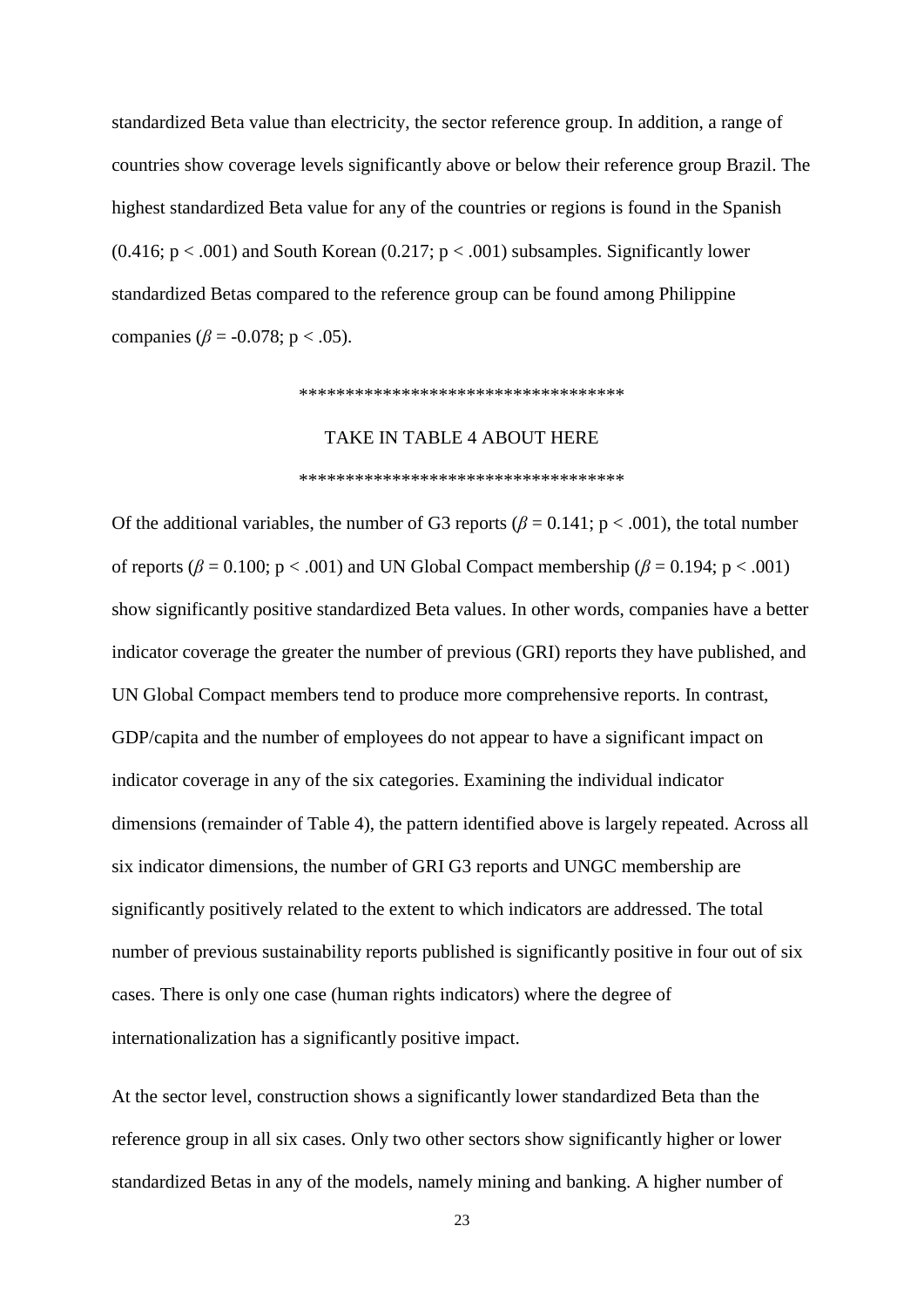significant divergences can be identified at the country level. Chile, Germany, Portugal, South Korea and Spain emerge as country subsamples with a significantly higher standardized Beta in three or more out of the six indicator categories. On the other hand, Argentina, Hungary, Russia and in particular the Philippines emerge as subsamples showing significantly lower standardized Betas in at least one indicator category. Whilst  $R^2$  values vary slightly depending on the order in which the three clusters of variables are entered into the regression, a general pattern is that only a relatively small share of the variation of the dependent variable can be explained by sector affiliation. Table 5 below provides a summary of significant standardized Beta values across the set of regressions.

### \*\*\*\*\*\*\*\*\*\*\*\*\*\*\*\*\*\*\*\*\*\*\*\*\*\*\*\*\*\*\*\*\*\*\*

## TAKE IN TABLE 5 ABOUT HERE

#### \*\*\*\*\*\*\*\*\*\*\*\*\*\*\*\*\*\*\*\*\*\*\*\*\*\*\*\*\*\*\*\*\*\*\*

As can be seen, a relatively homogeneous pattern emerges across the different indicator categories. The patterns identified in the overall sample (left column Table 5) are largely replicated in the six indicator dimensions. GRI report number and UNGC membership consistently have a significantly positive effect on indicator coverage; the total number of sustainability reports has a positive impact in four out of six indicator categories. By contrast, company size (as measured by the number of employees) and GDP/capita do not appear to affect coverage. There is only one single case where results can be identified for any of the independent variables that do not fit the above pattern, namely mining showing two positive (environmental and human rights indicators) and one negative (product responsibility) deviation from the reference group.

At the country level, no such deviating case can be identified. Instead, the uniform regionallevel patterns identified in Figure 2 above are generally replicated by the regression results.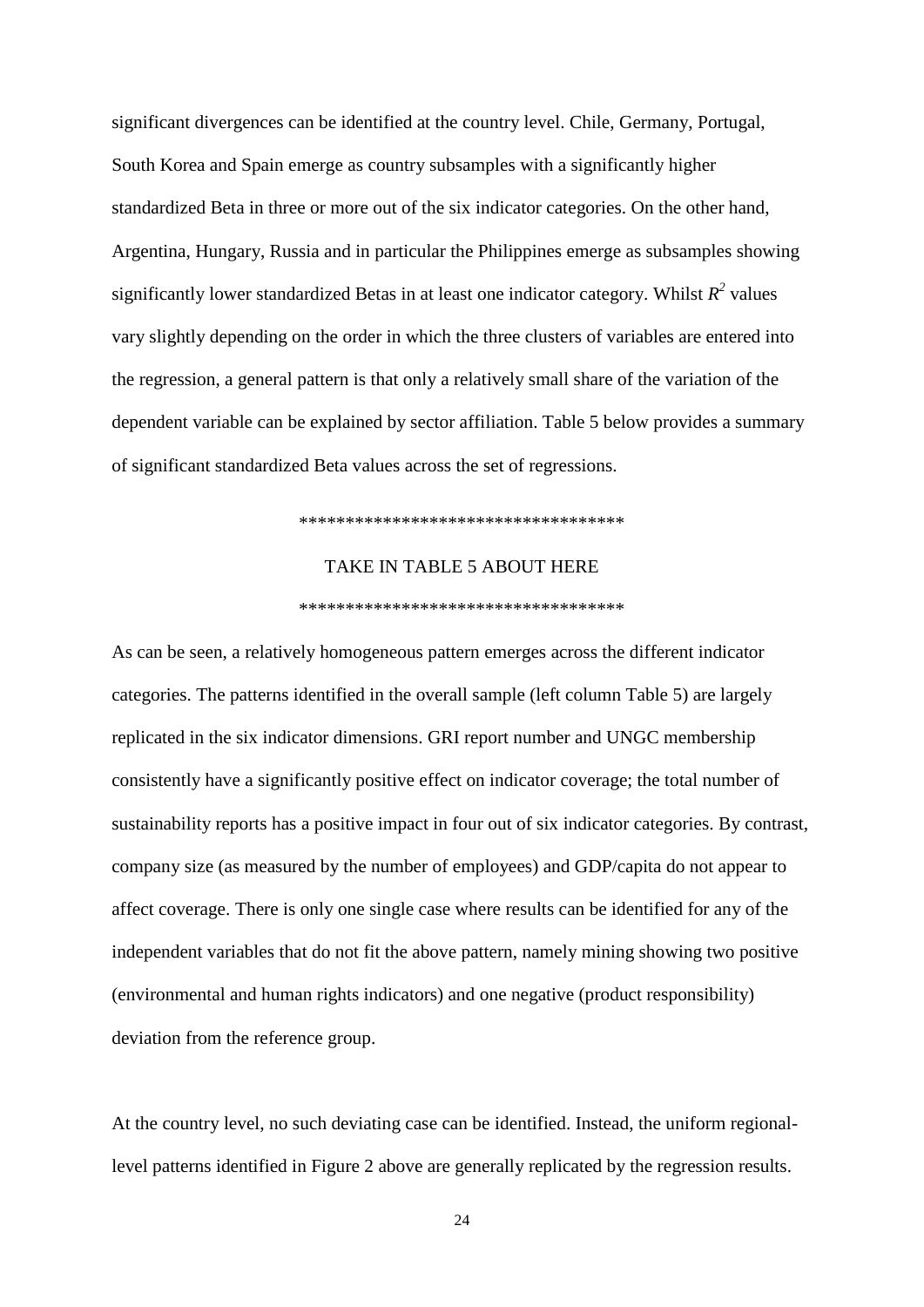Nevertheless, the regressions reveal significant country-level deviations within these regions. Throughout, Philippine companies show clearly lower coverage levels than their Asian peers; likewise, German, Spanish and Portuguese companies produce clearly more comprehensive reports than, for example, their Eastern European counterparts. One general observation is that companies from emerging economies, such as South Korea, Mexico and Chile, are among those showing highest coverage levels throughout, whereas some of those countries typically considered to be pioneers in sustainability reporting provide comparatively little information in their reports. It should be noted that whilst no significant effects can be identified for the UK and US subsamples, these showed significantly negative effects in all other model specifications; these negative effects only disappeared once GDP per capita and UNGC membership were introduced into the model reported above.

## **5. Discussion**

Sustainability reporting according to the GRI guidelines represents an emerging private transnational governance regime. Wanting to generate a more finely grained picture of the involvement of companies – from both developed and developing economies – in 'soft' regulation and thus the effectiveness of this particular private transnational governance regime, this study aimed to go beyond the dominant focus in international business on North American, European and Japanese firms (Yang, et al., 2006) to present a more genuinely global picture of corporate engagement with such governance regimes. Since the prior literature had identified industry and country of origin as key institutional pressures that shape a company's approach to social and environmental challenges (Delmas & Toffel, 2008), our study aimed to tease out what the relative importance of these two key institutional influences is. Examining this question through an international comparison of corporate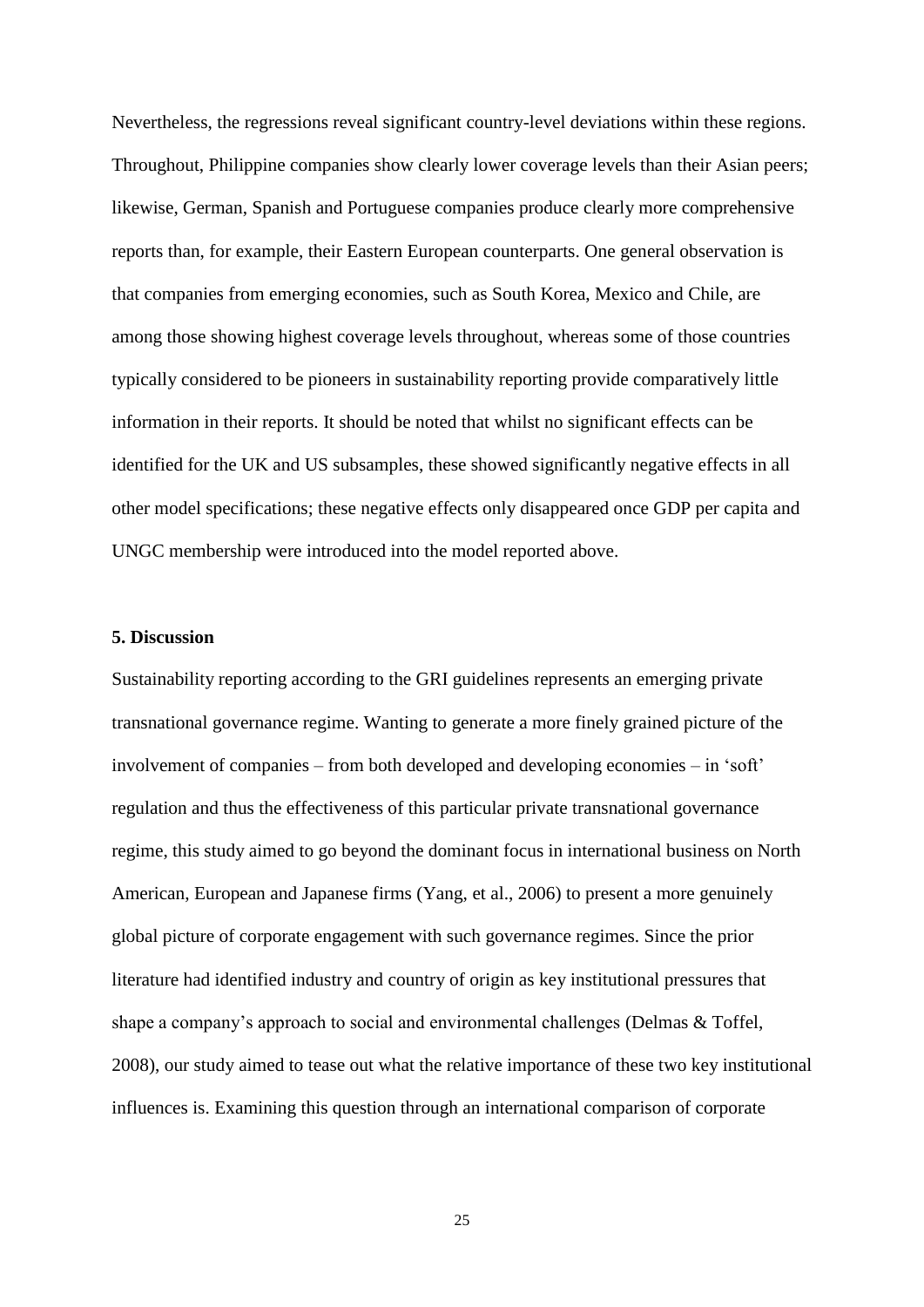sustainability reporting according to GRI, we found clear industry-level and country-level differences, thereby supporting hypotheses 1 and 2.

However, these country-level differences revealed two unexpected patterns. Firstly, a range of emerging economy companies – in particular Asian and South American companies – tend to publish more comprehensive sustainability reports than most of their developed country peers. Secondly, despite country-level differences in the comprehensiveness of reporting, no evidence of clear country-level prioritizations of indicator categories emerged. In other words, whilst reporting is more extensive in some countries than in others, there were no significant differences in terms of the extent to which different indicator categories were addressed. This is particularly surprising as, on average, companies address only 45 out of the 79 GRI indicators. Hence, we would have expected the materiality criterion to be crucial in this selection process, leading to different sector- and country-level profiles. In summary, our findings do not support hypotheses 3.

A functioning reporting regime should empower stakeholders through the provision of sustainability-related information. It should help companies to be transparent and accountable with regard to those aspects of their sustainability performance that are most material for their stakeholders, and stakeholders should then be able to integrate this information into their decision-making. Given the context-specific nature of sustainability, the above content analysis of sustainability reports should have revealed context-specific prioritizations of sustainability indicators. However, the overarching pattern we found was one of uniform report content across different sectors and countries. This lack of materiality considerations reflected in the report content leads us to the conclusion that GRI reporting is (still) fundamentally flawed.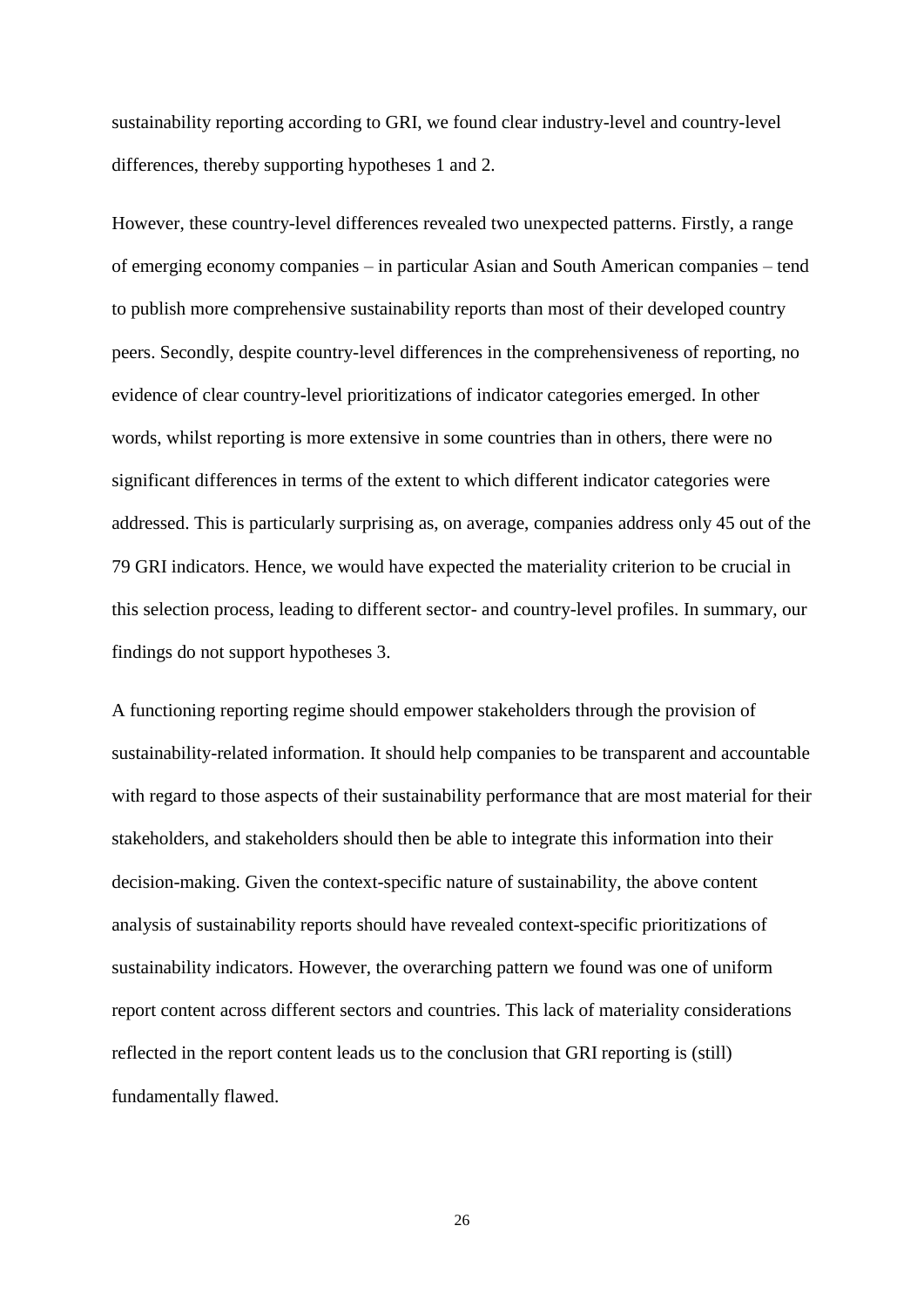Following Easton's (1965) distinction between output, outcome and impact effectiveness, it can be argued that the GRI has been successful in terms of output effectiveness by promoting the increased dissemination and standardization of sustainability reporting. Yet, we have to conclude that its outcome effectiveness is limited as it does not appear to allow internal and external stakeholders to meaningfully interact with the respective companies on the basis of the information provided in these reports. If it did, report content would not show the uniform patterns identified in the above analysis, but instead reflect context-specific materiality considerations. As a consequence, the impact effectiveness of GRI reporting is also limited as it is unlikely that GRI reporting will result in measurable contributions towards problem solving in the areas companies reports on.

## *5.1. Relevance for Future Research*

Our study has implications for future research both into international differences in CSR and into the effectiveness of governance regimes. To start with the former, one particular finding that invites discussion here is the high level of engagement with CSR in developing countries, in particular in South and East Asia. At a first glance, this would seem to be counter-intuitive. Many developing countries suffer from governance gaps due to weak, under-resourced or corrupt governments (Visser, 2008). They often have less of an active civil society (Mercer, 2002), while pressure from domestic consumers on companies to improve their social and environmental performance is largely absent too (Logsdon, et al., 2006). In addition, in many developing countries compliance with even basic legislation cannot be taken for granted (Escobar & Vredenburg, 2011; Fox, 2004).

There are three main explanations for this unexpected result. First, Asian firms may indeed be CSR leaders. There is evidence that the role of business is seen in many developing countries and transition economies as encompassing a wider spectrum of roles as well as a broader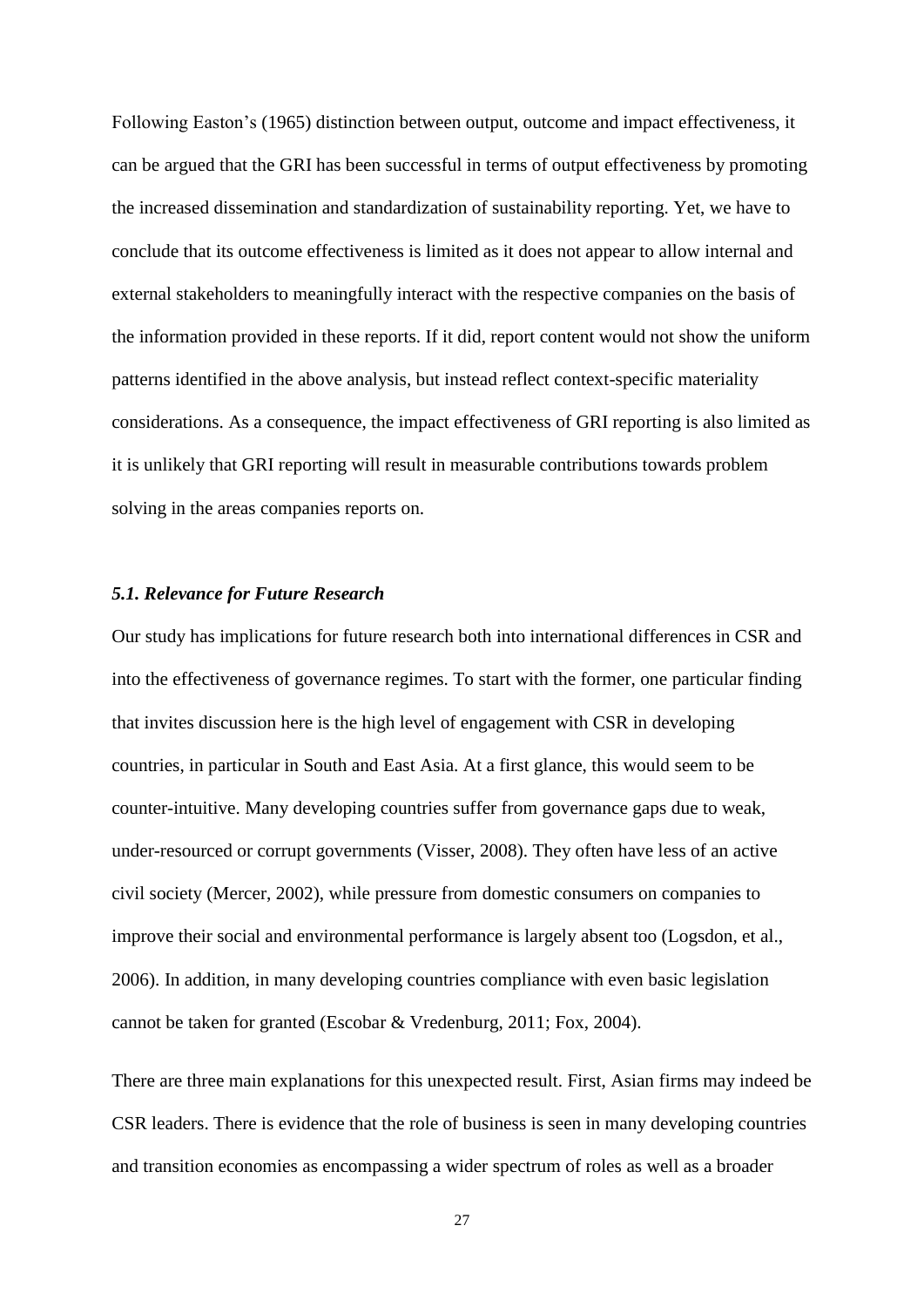range of stakeholders than in industrialized nations (Lacy, Cooper, Hayward, & Neuberger, 2010). Some developing country firms, such as the Tata group in India, can lay claim to a long engagement with social and environmental issues (Sivakumar, 2008). Furthermore, as it is widely known that environmental and labour standards are weaker in many developing countries, considerable pressure has built up upon developing country firms to address their social and environmental impacts (Chandler, 2003; Christmann & Taylor, 2006; Gugler & Shi, 2009). More extensive reporting by developing country firms may thus reflect a greater exposure of these firms to a number of CSR challenges that are specific to the contexts they operate in.

Second, the more extensive reporting by Asian firms may be decoupled from their underlying CSR performance. As civil society pressure is stronger in industrialized nations, companies from North America or Europe may run a greater risk of being punished for unrealistic reporting (Lyon & Maxwell, 2011). Restraint in sustainability reporting by firms from industrialized nations may also be driven by a fear of litigation. It has been observed, for example, that the litigious environment of the US was one of the reasons why US corporations were much slower to sign up to the UN Global Compact than European firms were (Williams, 2004). Third, developing country firms typically started to report at a later stage than their developed country counterparts (Kolk, 2010). The reporting regimes already established in these pioneer firms could have created path dependencies in terms of the range of indicators that they report on, whereas firms that started to report more recently might aim to comply with the most recent version of the GRI guidelines.

In terms of implications for future research into the effectiveness of governance regimes, the uniform coverage levels across the six GRI categories in the country subsamples lend themselves to the conclusion that sustainability reports may not be too closely related to the actual impact of the reporting companies. To a certain extent, the absence of sector- or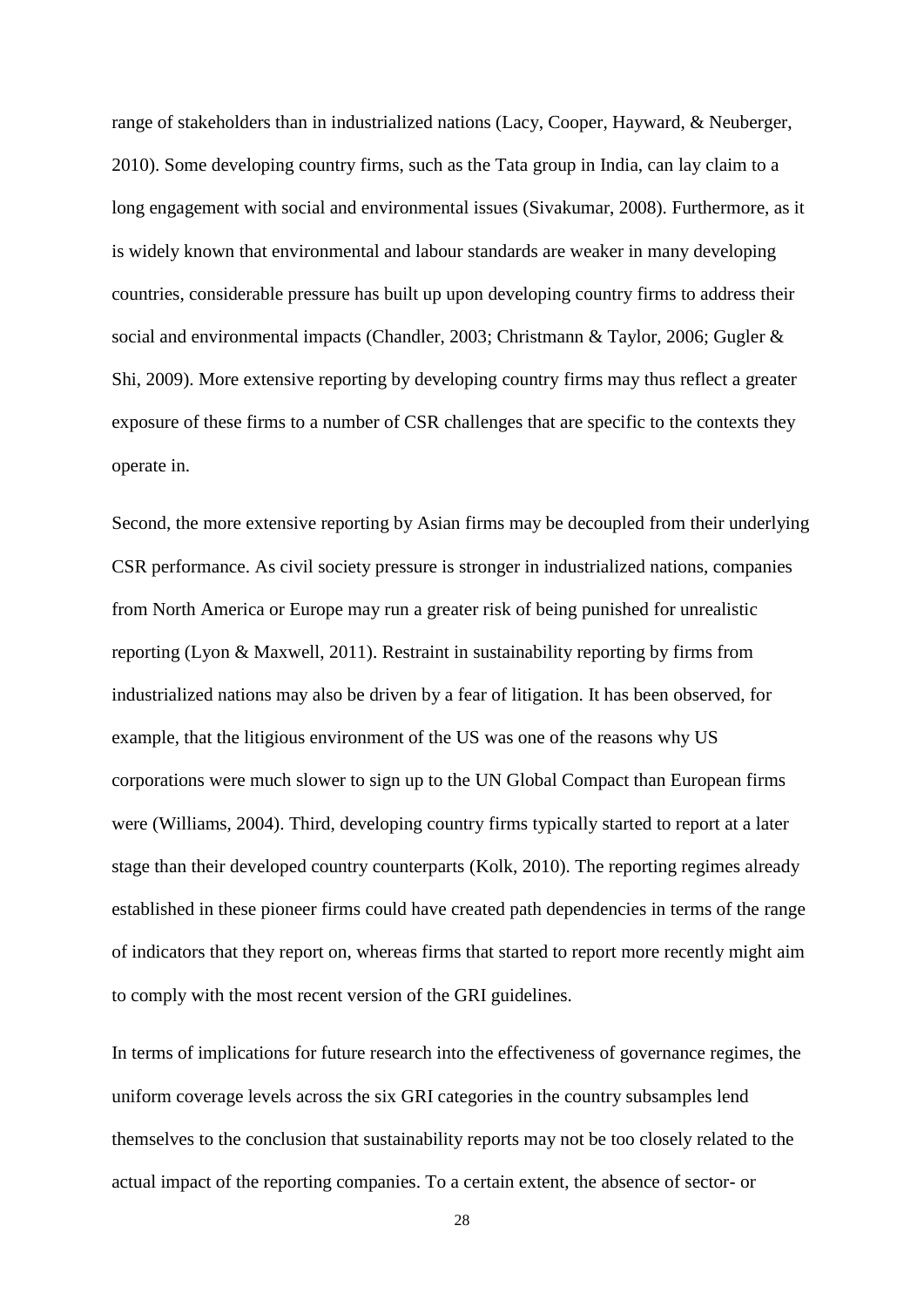country-specific CSR profiles may be the result of an "upward harmonization" caused by the GRI Guidelines as well as other global standards and guidelines in the context of sustainability reporting and CSR more generally (Fortanier, et al., 2011). However, it should be noted that, on average, companies in the sample still only reported on 57% of all GRI indicators, i.e. any existing upward harmonization is not particularly strong. Other explanations of the uniform reporting patterns could be that companies choose to report on indicators for which data is easily available, or indicators that are in line with the way in which they wish to portray themselves. Whatever the case, it is likely that report content is selected on the basis of criteria other than the materiality of the information in the context of a given company. The results therefore point to sustainability reporting as a form of symbolic, rather than of substantive engagement with CSR (Christmann & Taylor, 2006; Westphal & Zajac, 1994). Such symbolic adoption may eventually risk devaluing sustainability reporting to the status of a management fad.

## *5.2. Managerial Relevance*

The uniform reporting patterns within different countries and sectors – and the absence of specific impact profiles – led us to the conclusion that sustainability reporting may reflect symbolic rather than substantive engagement with CSR, which in turn leads to implications for sustainability reporting and for CSR practice more widely. Our findings indicate that the pressures from the different organizational fields have driven companies to publish sustainability reports but, by and large, have not translated into differences in terms of what they report on.

Such observations have affinity with the evaluation of the contemporary audit culture in CSR by Kemp, Owen and van de Graaff (2012). They suggest that audits are hampered by an "over-reliance on external parties to generate performance data against pre-selected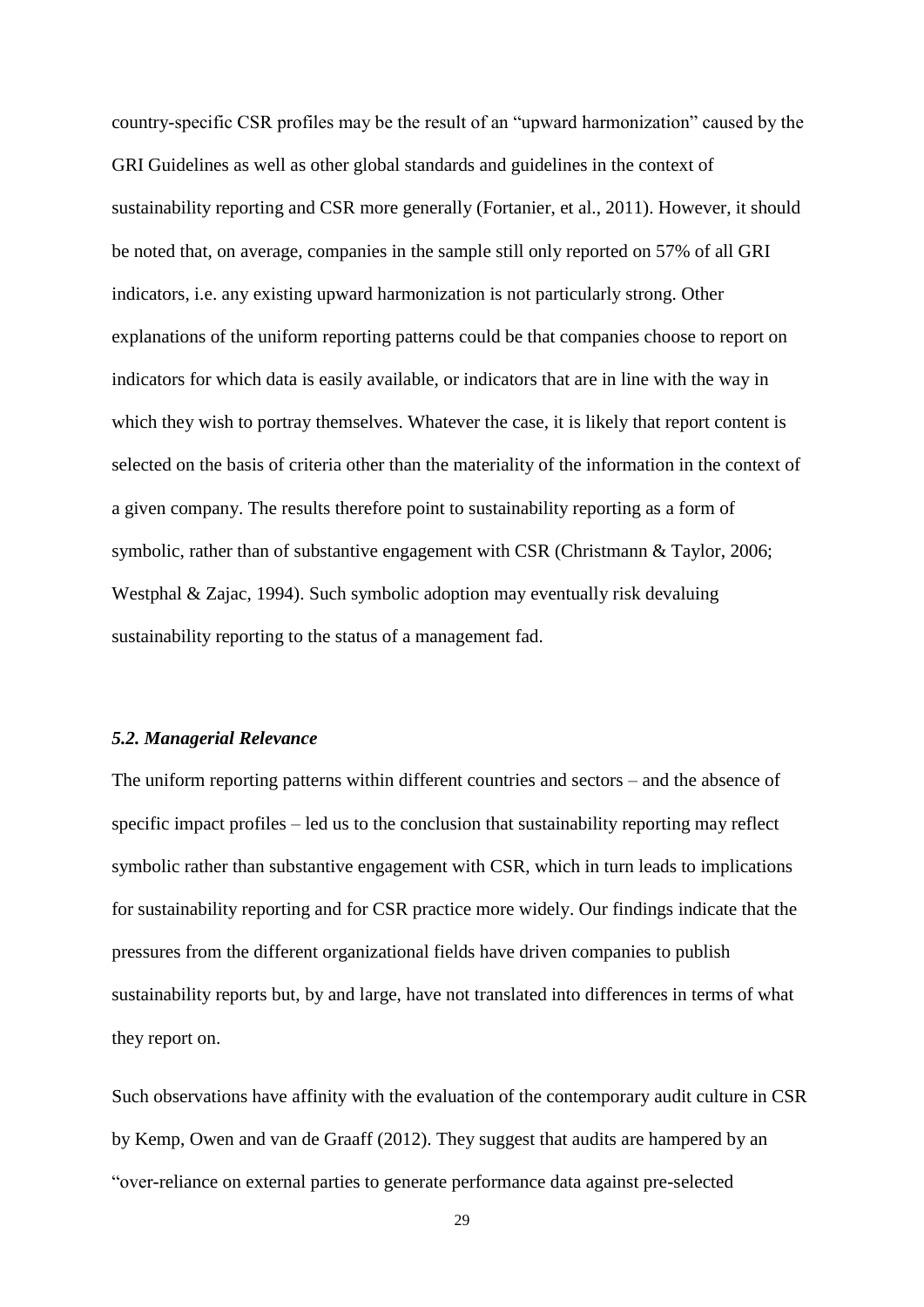indicators" (Kemp, et al., 2012: 5), which leads to a limited ability of these audits to "stimulate internal engagement around social and organizational norms and principles" (Kemp, et al., 2012: 1). Such a decoupling of formal organizational structures and actual actions of organizations (Meyer & Rowan, 1977) has also been a recurring theme in research into other CSR tools, such as corporate codes of conduct (e.g. Christmann & Taylor, 2006; Stevens, Steensma, Harrison, & Cochran, 2005). In the context of sustainability reporting, companies seem to use these reports as a symbolic means to signal consistency with external expectations without necessarily invoking substantive change within their organizations (see e.g. Ashforth & Gibbs, 1990; Richardson, 1985).

The central role of headquarters in sustainability reporting may in fact result in a skewed representation of a company's social and environmental performance. This argument goes back to the distinction between different levels of strategy making within a firm (Beard  $\&$ Dess, 1981; Hambrick, 1980; Hitt & Ireland, 1985). Whilst Banerjee (2001) argues that environmental management tools commonly are confined to strategies at the corporate and functional levels without sufficient linkages to the overarching enterprise strategy level, sustainability reporting may, in turn, be confined to the enterprise level without sufficient linkages to subordinate strategy levels. In particular large TNCs, which need to coordinate, integrate and exchange CSR-related resources among many geographically dispersed subsidiaries (Strike, Gao, & Bansal, 2006), may struggle to reflect the full range of social and environmental challenges across the full range of their locations.

## *5.3. Limitations of the Study*

Like all research, this paper has a number of limitations that we wish to acknowledge. Perhaps most importantly, all companies included in the analysis can be seen as constituting "best practice" in terms of sustainability reporting as they have in some way or another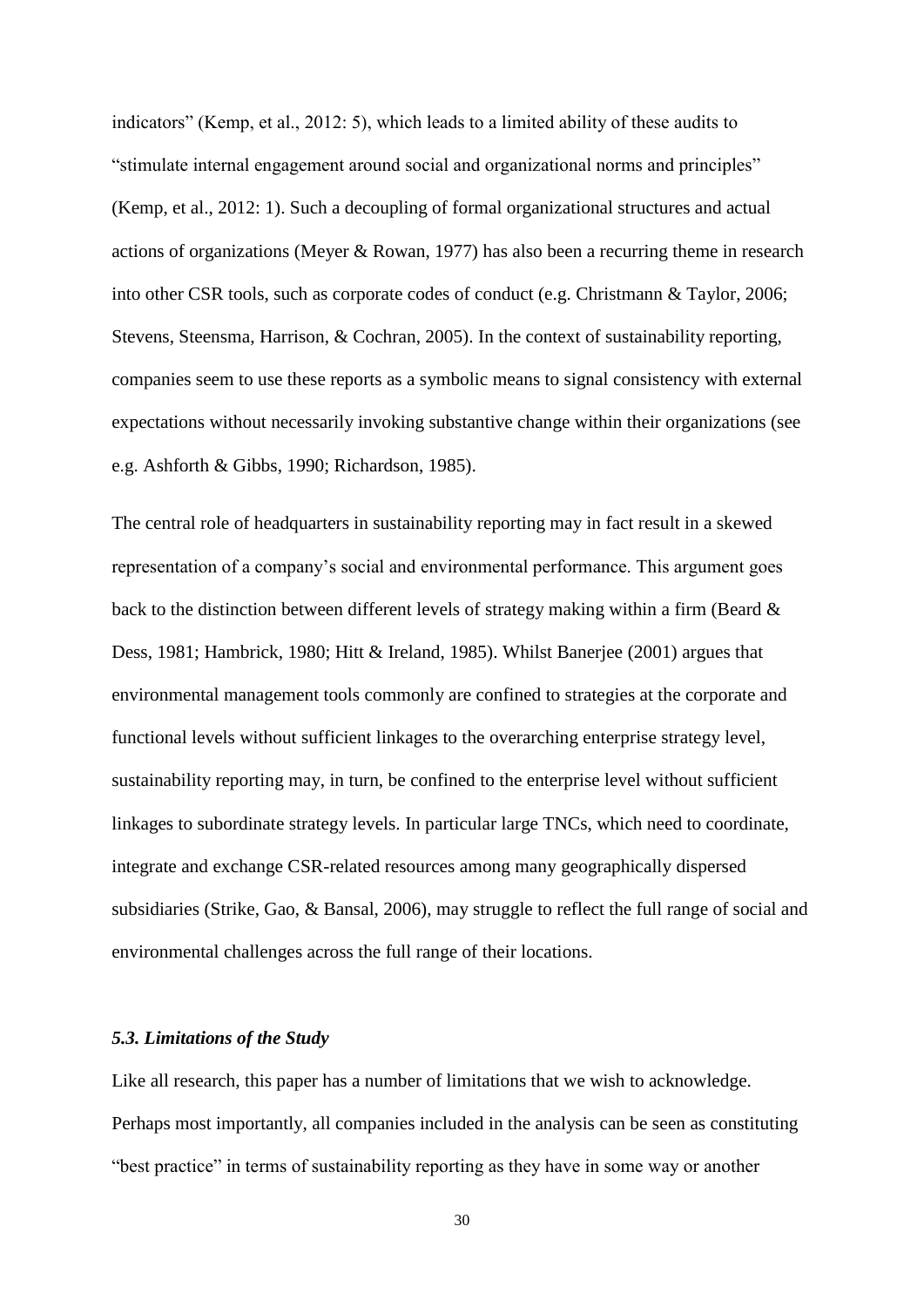adopted the GRI G3 reporting guidelines (cf. Kolk, 2010). There are further limitations arising from us analyzing only the GRI content index rather than the full report, as the majority of reports offer no external verification whether the indicators listed in the content index have actually been sufficiently addressed. Nevertheless, plausibility checks were performed on all reports included in the sample to ensure that the GRI report content index was an accurate summary of the report content. Reports that did not meet this condition were excluded from the sample. As with previous studies into sustainability reporting, this study is biased toward large companies, as larger companies are more likely to produce sustainability reports in the first place. The mean value for the number of employees of the companies included in this study is 30,856; the median value is 5,623. A final limitation is that – as with previous studies into corporate sustainability reporting – the focus of this study is on reporting rather than actual CSR performance (Gray, Kouhy, & Lavers, 1995; Moneva, Archel, & Correa, 2006).

## **6. Conclusions**

The starting point for this paper was the rise to prominence of novel forms of transnational governance that complement the state and blur the lines between the responsibilities of public and private sector actors (Held & McGrew, 1998; Kobrin, 2009; Scherer & Palazzo, 2011). TNCs increasingly respond to and participate in these emerging governance systems through their international nonmarket strategies (Baron, 1997; Bonardi, Holburn, & Vanden Bergh, 2006). These developments have the potential to generate more effective governance regimes (Haas, 2004; Scholte, 2002); yet, they are also potentially problematic due to the democratic deficit that results from the involvement of private sector organizations in public policy (Kobrin, 2009; Scherer, et al., 2013). In order to generate a more finely grained picture of this involvement of companies – from both developed and developing countries – in private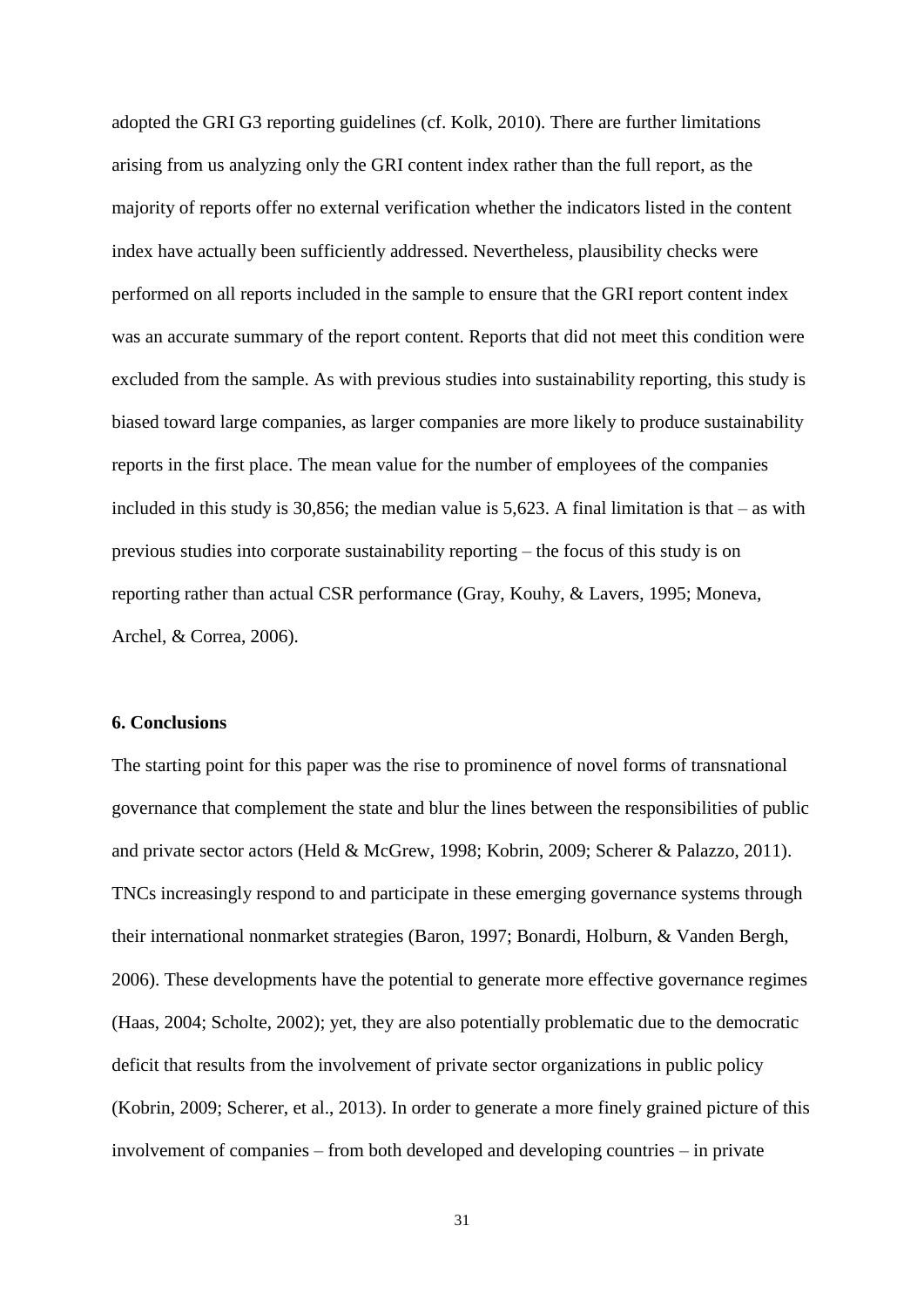governance, we investigated one particular governance structure, namely corporate sustainability reporting according to the GRI guidelines.

Our study presented evidence of the growing aspirations of developing country firms to become involved in the shaping of transnational governance systems. However, exactly what to make of their involvement is more difficult to gauge. Our study leaves open three possibilities. Firstly, they could be seen as outperforming companies from developed countries at their 'own game' of CSR. Secondly, there is the suspicion that developing country firms merely pay lip service to social and environmental commitments (a similar critique has, of course, been levelled at developed country firms; see e.g. Banerjee, 2008). Thirdly, path dependence in CSR tools may propel them along a trajectory that is different to that of firms with a longer standing history of engagement (cf. Fortanier, et al., 2011). Any of these three possibilities may lead to greater volatility for the emerging governance system.

To evaluate the effectiveness of the GRI as a governance system we applied the distinction between output, outcome and impact effectiveness (Easton, 1965; Underdal & Young, 2004). We found that the GRI has been successful in terms of output effectiveness by promoting the increased dissemination and standardization of sustainability reporting. However, we also have to conclude that the outcome effectiveness of the GRI is limited. Despite some country and sectoral differences, the overarching pattern we found was one of uniform report content across sectors and countries. Report content is thus unlikely to have been driven by materiality considerations. In other words, GRI reporting has not enabled internal and external stakeholders to meaningfully interact with the respective companies on the basis of the information provided in these reports. As a consequence, the impact effectiveness of GRI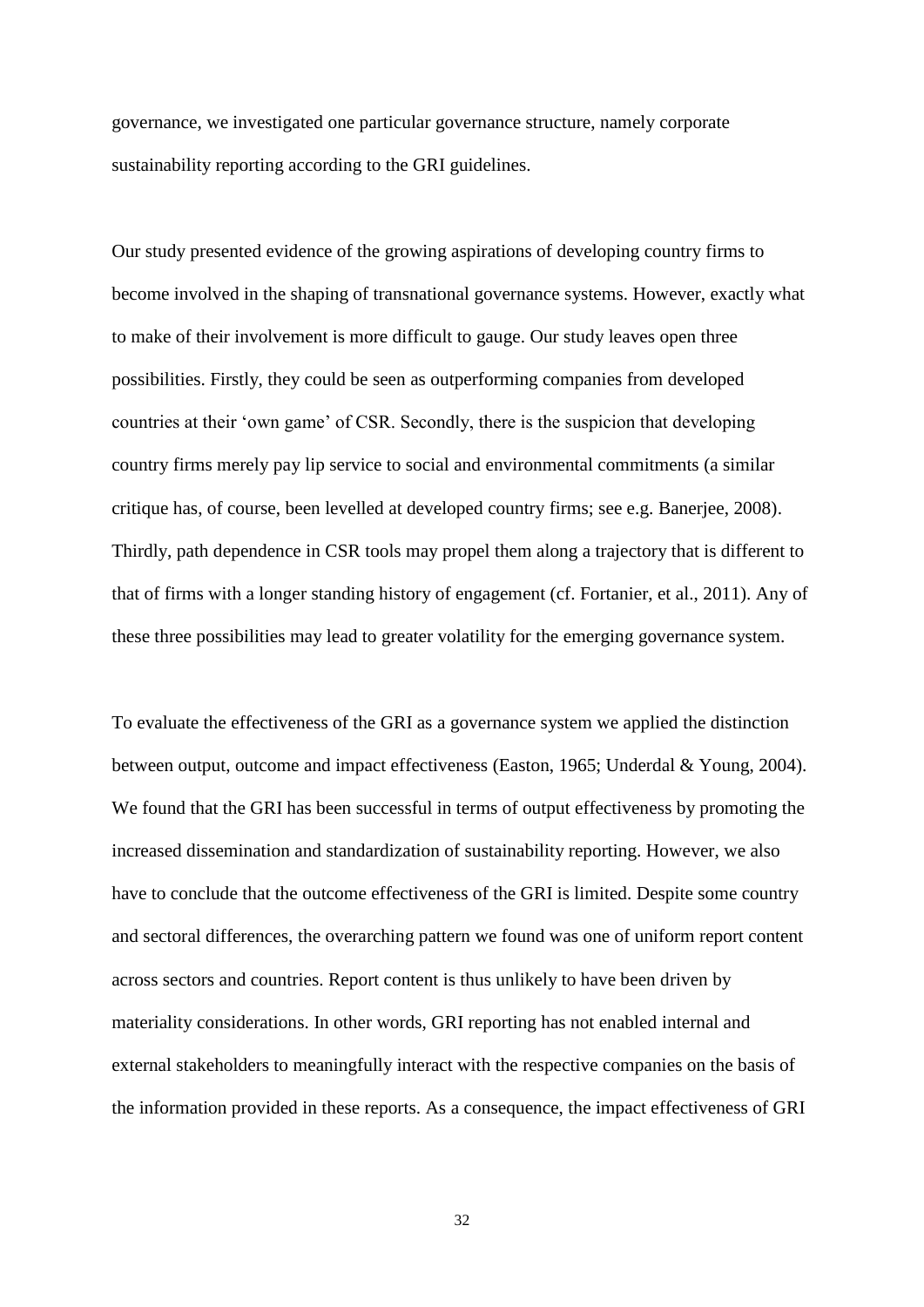reporting is also limited as it is unlikely that GRI reporting will result in measurable contributions towards problem solving in the areas the company reports on.

With regard to the 'vigorous debate' about whether private sector involvement in global governance regimes produces more sustainable outcomes (Prakash & Potoski, 2014), our study thus concludes that the involvement of the international business community in sustainability reporting as a particular form of private governance has not (yet?) led to the well-designed institutions that are a prerequisite for effectively tackling the sustainability challenges humanity faces. Having said this, the mismatch between output effectiveness on the one hand and outcome and impact effectiveness on the other hand can only occur in the absence of stakeholders actively requesting companies to be transparent and accountable on those performance aspects that they perceive to be most relevant. To put it bluntly, it seems that stakeholders expect companies to publish sustainability reports but do not necessarily expect to read these. Both reporting companies and their stakeholders will need to step up their efforts in order to allow sustainability reporting to reach its full potential.

## **References**

- Ashforth, B. E., & Gibbs, B. W. (1990). The double-edge of organizational legitimation. *Organization Science, 1*, 177-194.
- Banerjee, S. B. (2001). Corporate environmental strategies and actions. *Management Decision, 39*, 36-44.
- Banerjee, S. B. (2008). Corporate social responsibility: The good, the bad and the ugly. *Critical Sociology, 34*, 51-79.
- Bansal, P. (2005). Evolving sustainably: a longitudinal study of corporate sustainable development. *Strategic Management Journal, 26*, 197-218.
- Barley, S. R., & Tolbert, P. S. (1997). Institutionalization and structuration: Studying the links between action and institution. *Organization Studies, 18*, 93-117.
- Baron, D. P. (1997). Integrated strategy, trade policy, and global competition. *California Management Review, 39*, 145-169.
- Baron, D. P., & Diermeier, D. (2007). Introduction to the special issue on nonmarket strategy and social responsibility. *Journal of Economics and Management Strategy, 16*, 539- 545.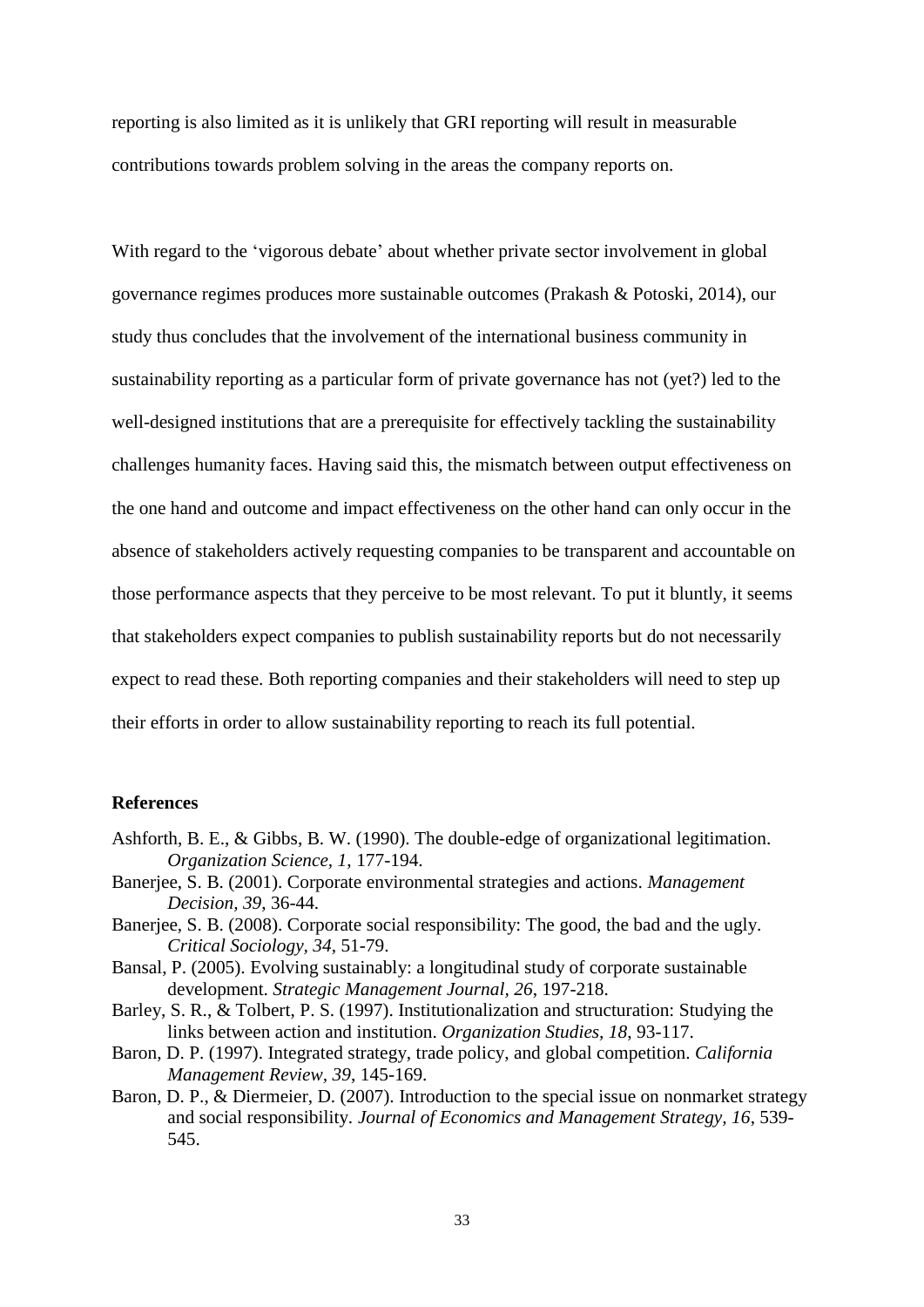- Baskin, J., & Gordon, K. (2005). *Corporate Responsibility Practices of Emerging Market Companies - A Fact Finding Study*. Paris: Organisation for Economic Co-operation and Development.
- Baskin, J. (2006). Corporate responsibility in emerging markets. *Journal of Corporate Citizenship*, 29-47.
- Baysinger, B. D. (1984). Domain maintenance as an objective of business political activity: An expanded typology. *Academy of Management Review, 9*, 248-258.
- Beard, D. W., & Dess, G. D. (1981). Corporate-level strategy, business-level strategy, and firm performance. *Academy of Management Journal, 24*, 663-688.
- Biermann, F., & Bauer, S. (2004). Assessing the effectiveness of intergovernmental organisations in international environmental politics. *Global Environmental Change, 14*, 189-193.
- Blowfield, M., & Frynas, J. G. (2005). Setting new agendas: critical perspectives on Corporate Social Responsibility in the developing world. *International Affairs, 81*, 499-513.
- Boddewyn, J. J., & Brewer, T. L. (1994). International-business political behavior: New theoretical directions. *Academy of Management Review, 19*, 119-143.
- Bonardi, J.-P., Holburn, G. L., & Vanden Bergh, R. G. (2006). Nonmarket strategy performance: Evidence from US electric utilities. *Academy of Management Journal, 49*, 1209-1228.
- Bowen, F. E. (2000). Environmental visibility: A trigger of green organizational response? *Business Strategy and the Environment, 9*, 92-107.
- Carroll, A. B., & Shabana, K. M. (2010). The business case for corporate social responsibility: A review of concepts, research and practice. *International Journal of Management Reviews, 12*, 85-105.
- Chandler, D. (2003). New rights for old? Cosmopolitan citizenship and the critique of state sovereignty. *Political Studies, 51*, 332-349.
- Chapple, W., & Moon, J. (2005). Corporate social responsibility (CSR) in Asia: a seven country study of CSR website reporting. *Business & Society, 44*, 115-136.
- Christmann, P., & Taylor, G. (2006). Firm self-regulation through international certifiable standards: determinants of symbolic versus substantive implementation. *Journal of International Business Studies, 37*, 863-878.
- Cormier, D., & Magnan, M. (1999). Corporate environmental disclosure strategies: determinants, costs and benefits. *Journal of Accounting, Auditing & Finance, 14*, 429- 451.
- Cox, D. R., & Wermuth, N. (1992). Response models for mixed binary and quantitative variables. *Biometrika, 7*, 441-461.
- Crotty, J. (2009). Structural causes of the global financial crisis: a critical assessment of the 'new financial architecture'. *Cambridge Journal of Economics, 33*, 563-580.
- Cutler, A. C. (2001). Critical reflections on the Westphalian assumptions of international law and organization: a crisis of legitimacy. *Review of International Studies, 27*, 133-150.
- den Hond, F.; Rehbein, K. A.; de Bakker, F. G. A., & Kooijmans-van Lankveld, H. (2014). Playing on two chessboards: Reputation effects between corporate social responsibility (CSR) and corporate political activity (CPA), *Journal of Management Studies*, 51, 790-813.
- De Villiers, C., & Van Staden, C. J. (2006). Can less environmental disclosure have a legitimising effect? Evidence from Africa. *Accounting, Organizations and Society, 31*, 763-781.
- Delmas, M., & Toffel, M. W. (2008). Organizational responses to environmental demands: Opening the black box. *Strategic Management Journal, 29*, 1027-1055.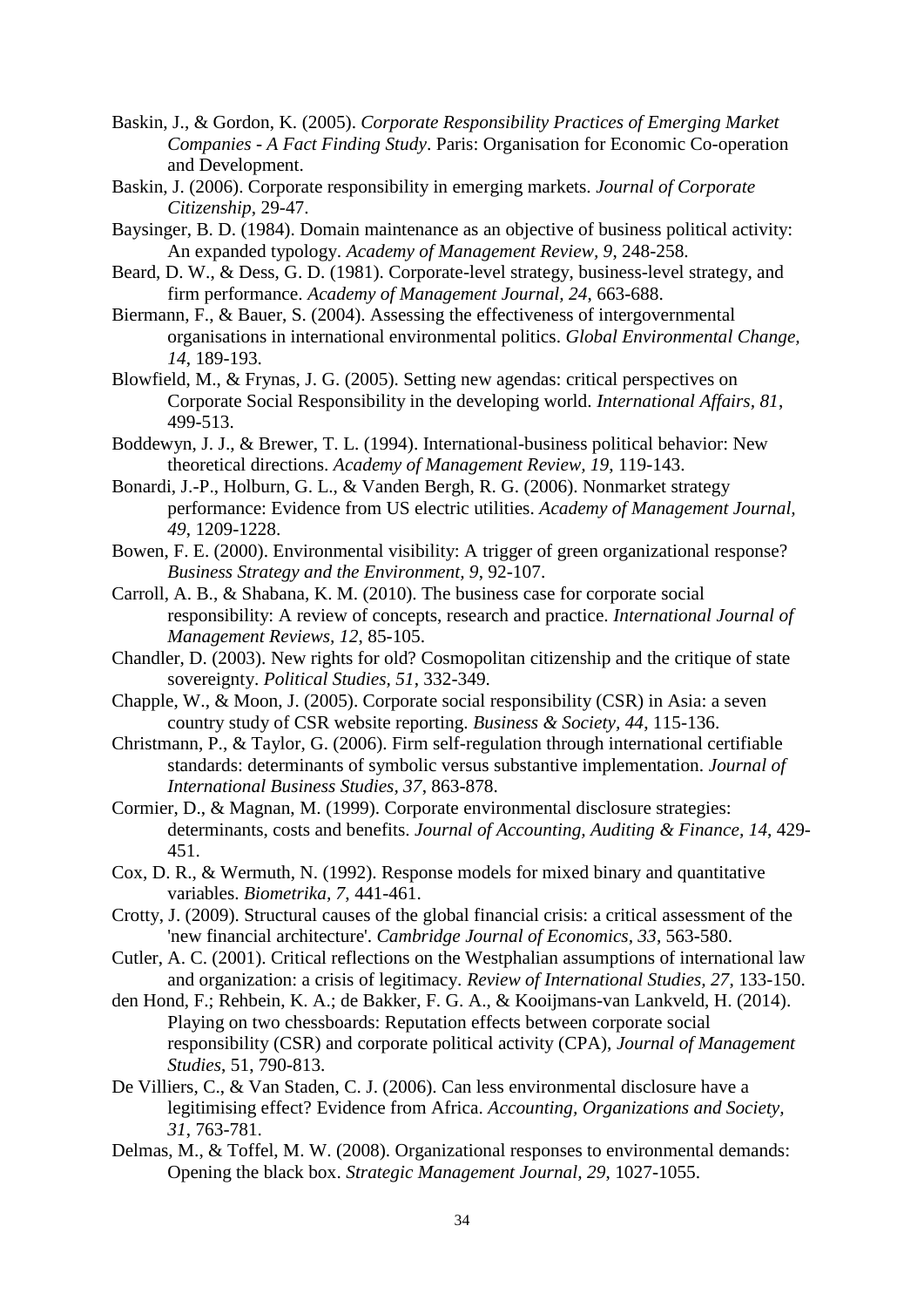- DiMaggio, P. J., & Powell, W. W. (1983). The iron cage revisited: Institutional isomorphism and collective rationality in organizational fields. *American Sociological Review, 48*, 147-160.
- Dobers, P., & Halme, M. (2009). Corporate social responsibility and developing countries. *Corporate Social Responsibility and Environmental Management, 16*, 237-249.
- Easton, D. (1965). *A Systems Analysis of Political Life*. New York: John Wiley and Sons.
- Epstein, M. J., & Roy, M.-J. (2003). Making the business case for sustainability. Linking social and environmental actions to financial performance. *Journal of Corporate Citizenship, 9*, 79-96.
- Escobar, L. F., & Vredenburg, H. (2011). Multinational oil companies and the adoption of sustainable development: A resource-based and institutional theory interpretation of adoption heterogeneity. *Journal of Business Ethics, 98*, 39-65.
- Etzion, D., & Ferraro, F. (2010). The role of analogy in the institutionalization of sustainability reporting. *Organization Science, 21*, 1092-1107.
- European Commission (2011) *A Renewed EU Strategy 2011-14 for Corporate Social Responsibility*, Brussels: European Commission.
- Eweje, G. (2006). The role of MNEs in community development initiatives in developing countries: Corporate social responsibility at work in Nigeria and South Africa. *Business & Society, 45*, 93-129.
- Fifka, M. S. (2013). Corporate responsibility reporting and its determinants in comparative perspective – A review of the empirical literature and a meta-analysis. *Business Strategy and the Environment, 22*, 1-35.
- Fortanier, F., Kolk, A., & Pinkse, J. (2011). Harmonization in CSR reporting. *Management International Review, 51*, 665-696.
- Fox, T. (2004). Corporate social responsibility and development: In quest of an agenda. *Development, 47*, 29-36.
- Fukuyama, F. (2004). *State Building: Governance and World Order in the Twenty First Century*. Ithaca, NY: Cornell University Press.
- Gray, R. H., Kouhy, R., & Lavers, S. (1995). Corporate social and environmental reporting. A review of the literature and a longitudinal study of UK disclosure. *Accounting, Auditing & Accountability Journal, 8*, 47-77.
- Greenwood, R., & Suddaby, R. (2006). Institutional entrepreneurship in mature fields: The big five accounting firms. *Academy of Management Journal, 49*, 27-48.
- GRI. (2006). *Sustainability Reporting Guidelines - Version 3.0*. Amsterdam: Global Reporting Initiative.
- Gugler, P., & Shi, J. Y. J. (2009). Corporate social responsibility for developing country multinational corporations: Lost war in pertaining global competitiveness? *Journal of Business Ethics, 87*, 3-24.
- Guthrie, J., & Parker, L. D. (1990). Corporate social disclosure practice: A comparative international analysis. *Advances in Public Interest Accounting, 3*, 159-175.
- Haas, P. M. (2004). Addressing the global governance deficit. *Global Environmental Politics, 4*, 1-15.
- Hall, J., & Vredenburg, H. (2003). The challenges of innovating for sustainable development. *MIT Sloan Management Review, 45*, 61-68.
- Hall, P. A., & Soskice, D. W. (2001). *Varieties of Capitalism: The Institutional Foundations of Comparative Advantage*. Oxford: Oxford University Press.
- Halme, M., & Huse, M. (1997). The influence of corporate governance, industry and country factors on environmental reporting. *Scandinavian Journal of Management, 13*, 137- 157.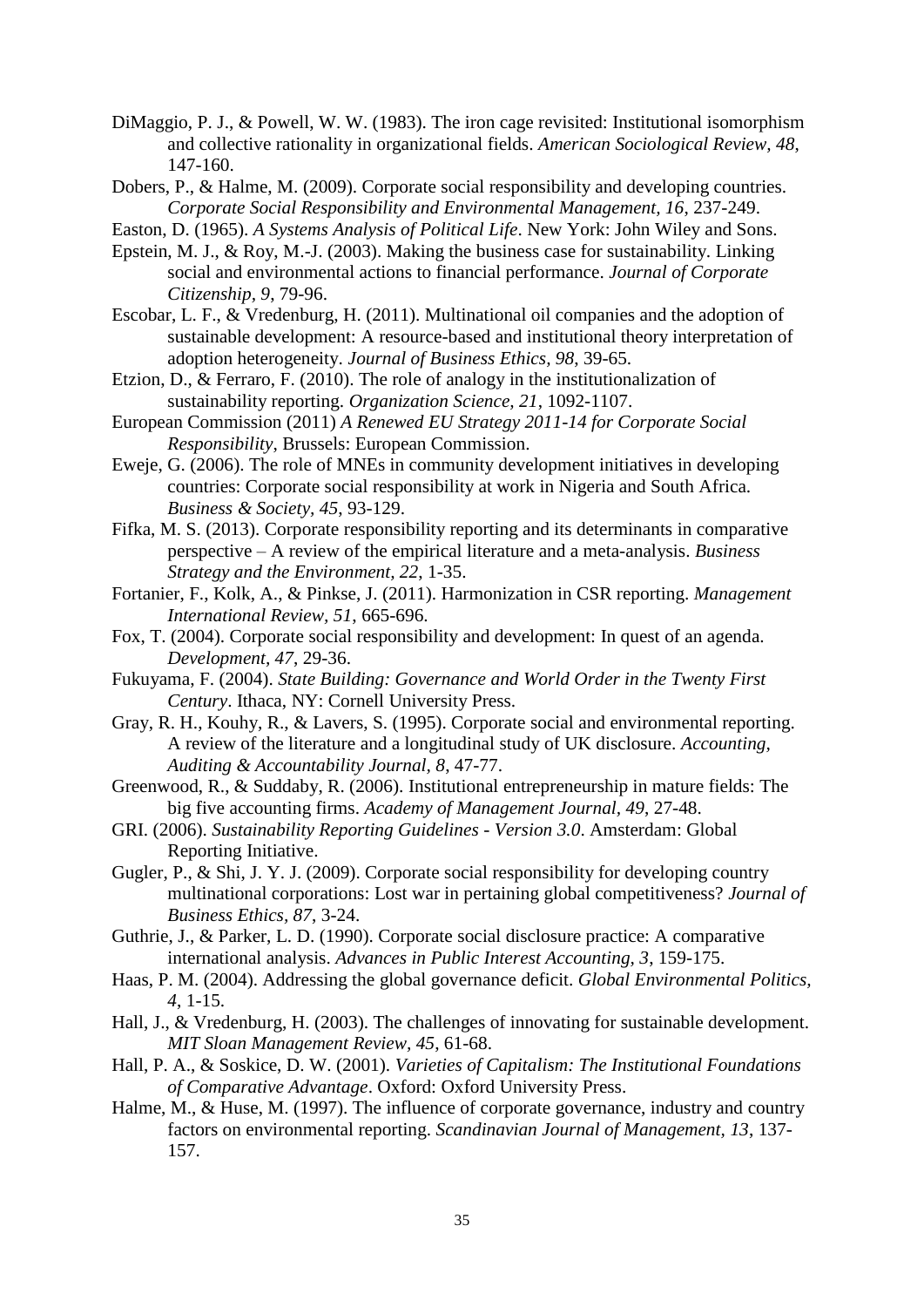Hambrick, D. C. (1980). Operationalizing the concept of business-level strategy in research. *Academy of Management Review, 5*, 567-575.

- Held, D., & McGrew, A. (1993). Globalization and the liberal democratic state. *Government and Opposition, 28*, 261-288.
- Held, D., & McGrew, A. (1998). The end of the old order? Globalization and the prospects for world order. *Review of International Studies, 24*, 219-245.
- Held, D., McGrew, A., Goldblatt, D., & Perraton, J. (1999). *Global Transformations: Politics, Economics and Culture*. Stanford, CA: Stanford University Press.
- Hillman, A. J., Keim, G. D., & Schuler, D. (2004). Corporate political activity: A review and research agenda. *Journal of Management, 30*, 837-857.
- Hitt, M. A., & Ireland, R. D. (1985). Corporate distinctive competence, strategy, industry and performance. *Strategic Management Journal, 6*, 273-293.
- Howell, D. C. (2002). *Statistical Methods for Psychology* (4 ed.). Belmont, CA: Duxbury.
- Ioannou, I., & Serafeim, G. (2012). What drives corporate social performance? The role of nation-level institutions, *Journal of International Business Studies*, *43*, 834-864.
- Jackson, G., & Apostolakou, A. (2010). Corporate social responsibility in Western Europe: An institutional mirror or substitute? *Journal of Business Ethics, 94*, 371-394.
- Jennings, P. D., & Zandbergen, P. A. (1995). Ecologically sustainable organizations: An institutional approach. *Academy of Management Review, 20*, 1015-1052.
- Kemp, D., Owen, J. R., & van de Graaff, S. (2012). Corporate social responsibility, mining and "audit culture". *Journal of Cleaner Production, 24*, 1-10.
- King, L. P. (2007). Central European capitalism in comparative perspective. In B. Hanké, M. Rhodes & M. Thatcher (Eds.), *Beyond Varieties of Capitalism: Conflict, Contradictions and Complementarities in the European Economy* (pp. 307-327). Oxford: Oxford University Press.
- Kobrin, S. J. (1998). Back to the future: Neomedievalism and the postmodern digital world economy. *Journal of International Affairs, 51*, 361-386.
- Kobrin, S. J. (2009). Private political authority and public responsibility: Transnational politics, transnational firms, and human rights. *Business Ethics Quarterly, 19*, 349- 374.
- Kolk, A. (2005). Environmental reporting by multinationals from the Triad : convergence or divergence? *Management International Review, 45*, 145-166.
- Kolk, A. (2010). Trajectories of sustainability reporting by MNCs. *Journal of World Business, 45*, 367-374.
- Kolk, A., & Perego, P. (2010). Determinants of the adoption of sustainability assurance statements: an international investigation. *Business Strategy and the Environment, 19*, 182-198.
- Kolk, A., Walhain, S., & Van de Wateringen, S. (2001). Environmental reporting by the Fortune Global 250: exploring the influence of nationality and sector. *Business Strategy and the Environment, 10*, 15-28.
- KPMG. (2011). *KPMG International Survey of Corporate Responsibility Reporting 2011*. Amsterdam: KPMG.
- Kraatz, M. S., & Block, E. S. (2008). Organizational implications of institutional pluralism. In R. Greenwood, C. Oliver, K. Sahlin & R. Suddaby (Eds.), *The SAGE handbook of organizational institutionalism* (pp. 243-275). Thousand Oaks, CA: Sage.
- Krasner, S. D. (1988). Sovereignty an institutional perspective. *Comparative Political Studies, 21*, 66-94.
- Lacy, P., Cooper, T., Hayward, R., & Neuberger, L. (2010). *A New Era of Sustainability: UN Global Compact-Accenture CEO study 2010*. New York: UN Global Compact Office and Accenture Sustainability Services.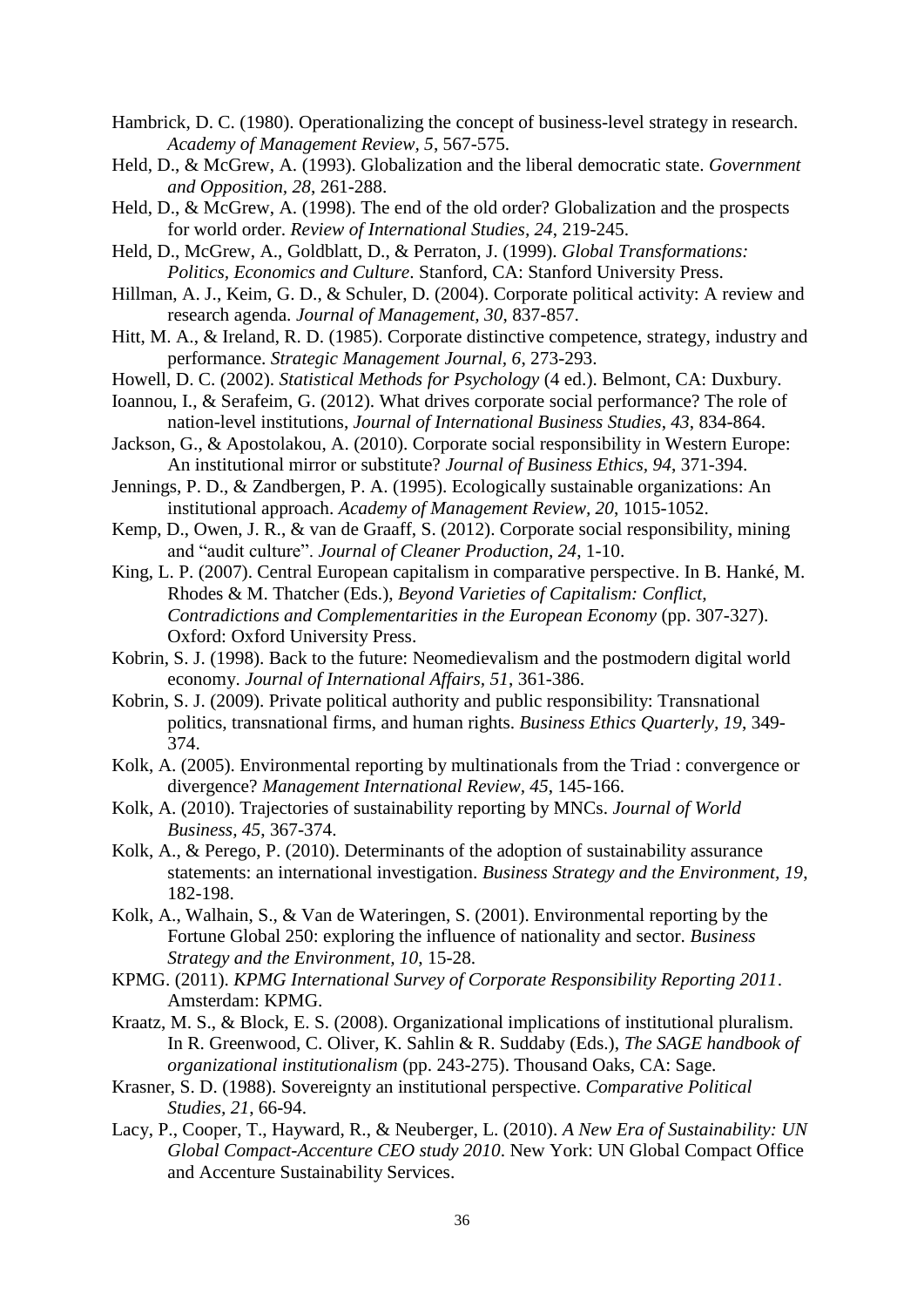- Lawrence, T., Suddaby, R., & Leca, B. (2011). Institutional work: Refocusing institutional studies of organization. *Journal of Management Inquiry, 20*, 52-58.
- Lawton, T., McGuire, S., & Rajwani, T. (2013). Corporate political activity: A literature review and research agenda. *International Journal of Management Reviews, 15*, 86- 105.
- Levy, D. L., Brown, H. S., & De Jong, M. (2010). The contested politics of corporate governance: The case of the global reporting initiative. *Business & Society, 49*, 88- 115.
- Levy, D. L., & Egan, D. (2000). Corporate political action in the global polity: National and transnational strategies in the climate change negotiations. In R. A. Higgott, G. R. D. Underhill & A. Bieler (Eds.), *Non-state actors and authority in the global system* (pp. 138-153). London: Routledge.
- Locke, R., Kochan, T., Romis, M., & Qin, F. (2007). Beyond corporate codes of conduct: Work organization and labour standards at Nike's suppliers. *International Labour Review, 146*, 21-40.
- Logsdon, J. M., Thomas, D. E., & Van Buren, H. J. V. I. (2006). Corporate social responsibility in large Mexican firms. *Journal of Corporate Citizenship, 21*, 51-60.
- Lyon, T. P., & Maxwell, J. W. (2011). Greenwash: corporate environmental disclosure under threat of audit. *Journal of Economics & Management Strategy, 20*, 3-41.
- Matten, D., & Crane, A. (2005). Corporate citizenship: Toward an extended theoretical conceptualization. *Academy of Management Review, 30*, 166-179.
- Matten, D., & Moon, J. (2008). "Implicit" and "explicit" CSR: A conceptual framework for a comparative understanding of corporate social responsibility. *Academy of Management Review, 33*, 404-424.
- Maurice, M., & Sorge, A. (2000). *Embedding Organizations: Societal Analysis of Actors, Organizations and Socio-Economic Context*. Amsterdam: John Benjamins Publishing.
- Mercer, C. (2002). NGOs, civil society and democratization: A critical review of the literature. *Progress in Development Studies, 2*, 5-22.
- Meyer, J. W., & Rowan, B. (1977). Institutionalized organizations: Formal structure as myth and ceremony. *American Journal of Sociology, 83*, 340-363.
- Moneva, J. M., Archel, P., & Correa, C. (2006). GRI and the camouflaging of corporate unsustainability. *Accounting Forum, 30*, 121-137.
- Neu, D., Warsame, H., & Pedwell, K. (1998). Managing public impressions: Environmental disclosures in annual reports. *Accounting, Organizations and Society, 23*, 265-282.
- O'Rourke, D. (2003). Outsourcing regulation: Analyzing nongovernmental systems of labor standards and monitoring. *Policy Studies Journal, 31*, 1-29.
- Oliver, C. (1991). Strategic responses to institutional processes. *Academy of Management Review, 16*, 145-179.
- Peinado-Vara, E. (2006). Corporate social responsibility in Latin America. *Journal of Corporate Citizenship, 21*, 61-69.
- Potoski, M., & Prakash, A. (2013). Green clubs: Collective action and voluntary environmental programs, *Annual Review of Political Science,16*, 399-419.
- Prakash, A., & Potoski, M. (2014). Global private regimes, domestic public law: ISO 14001 and pollution reduction, *Comparative Political Studies*, *47*, 369-394.
- Preuss, L., & Barkemeyer, R. (2011) CSR priorities of emerging economy firms: Is Russia a different shape of BRIC?, *Corporate Governance: The International Journal of Business in Society*, 11, 371-385.
- Richardson, A. J. (1985). Symbolic and substantive legitimation in professional practice. *Canadian Journal of Sociology, 10*, 139-152.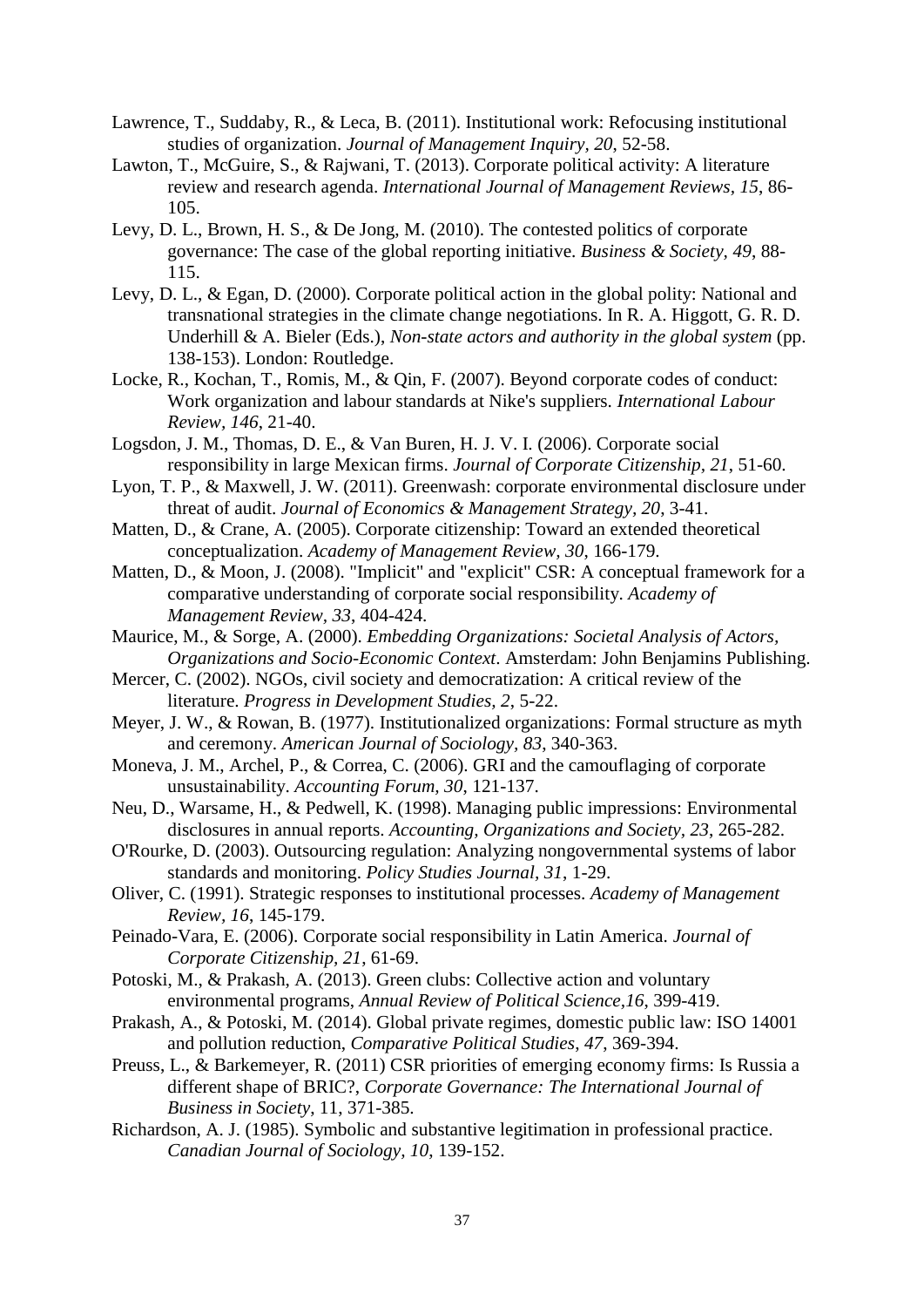- Rieth, L., Zimmer, M., Hamann, R., & Hanks, J. (2007). The UN Global Compact in sub-Saharan Africa. Decentralisation and effectiveness. *Journal of Corporate Citizenship, 28*, 99-112.
- Rosenau, J. N., & Czempiel, E.-O. (1992). *Governance without government: order and change in world politics* (Vol. 20): Cambridge University Press.
- Ruggie, J. G. (2004). Reconstituting the global public domain: Issues, actors, and practices. *European journal of international relations, 10*, 499-531.
- Scherer, A. G., Baumann-Pauly, D., & Schneider, A. (2013). Democratizing corporate governance: Compensating for the democratic deficit of corporate political activity and corporate citizenship. *Business & Society, 52*, 473-514.
- Scherer, A. G., & Palazzo, G. (2011). The new political role of business in a globalized world: A review of a new perspective on CSR and its implications for the firm, governance, and democracy. *Journal of Management Studies, 48*, 899-931.
- Scherer, A. G., Palazzo, G., & Matten, D. (2014). The business firm as a political actor: A new theory of the firm for a globalized world. *Business & Society, 53*, 143-156.
- Scholte, J. A. (2002). Civil society and democracy in global governance. *Global Governance, 8*, 281.
- Scott, W. R. (2008). *Institutions and organizations: Ideas and Interests* (3rd ed.). Thousand Oaks, CA: Sage.
- Sharma, S., & Henriques, I. (2005). Stakeholder influences on sustainability practices in the Canadian forest products industry. *Strategic Management Journal, 26*, 159-180.
- Sivakumar, N. (2008). The business ethics of Jamsetji Nusserwanji Tata A forerunner in promoting stakeholder welfare. *Journal of Business Ethics, 83*, 353-361.
- Spar, D. L., & La Mure, L. T. (2003). The power of activism: Assessing the impact of NGOs on global business. *California Management Review, 45*, 78-101.
- Stevens, J. M., Steensma, H. K., Harrison, D. A., & Cochran, P. L. (2005). Symbolic or substantive document? The influence of ethical codes on financial executives' decisions. *Strategic Management Journal, 26*, 181-195.
- Strange, S. (1996). *The Retreat of the State: The Diffusion of Power in the World Economy*. Cambridge: Cambridge University Press.
- Strike, V. M., Gao, J., & Bansal, P. (2006). Being good while being bad: social responsibility and the international diversification of US firms. *Journal of International Business Studies, 37*, 850-862.
- Teegen, H., Doh, J. P., & Vachani, S. (2004). The importance of nongovernmental organizations (NGOs) in global governance and value creation: An international business research agenda. *Journal of International Business Studies, 35*, 463-483.
- Thompson, P., & Zakaria, Z. (2004). Corporate social responsibility reporting in Malaysia: Progress and prospects. *Journal of Corporate Citizenship*.
- Underdal, A., & Young, O. R. (2004). Regime consequences: methodological challenges and research strategies. Dordrecht/Boston/London: Kluwer Academic Publishers.
- Van der Laan Smith, J., Adhikari, A., & Tondkar, R. H. (2005). Exploring differences in social disclosures internationally: A stakeholder perspective. *Journal of Accounting and Public Policy, 24*, 123-151.
- van Tulder, R. (2010). Toward a renewed stages theory for BRIC multinational enterprises? A home country bargaining approach. In K. P. Sauvant, G. McAllister & W. A. Maschek (Eds.), *Foreign Direct Investments From Emerging Markets: The Challenges Ahead* (pp. 61-75). New York: Palgrave.
- Visser, W. (2008). Corporate social responsibility in developing countries. In A. Crane, A. McWilliams, D. Matten, J. Moon & D. S. Siegel (Eds.), *Oxford Handbook of Corporate Social Responsibility* (pp. 473–503). Oxford: Oxford University Press.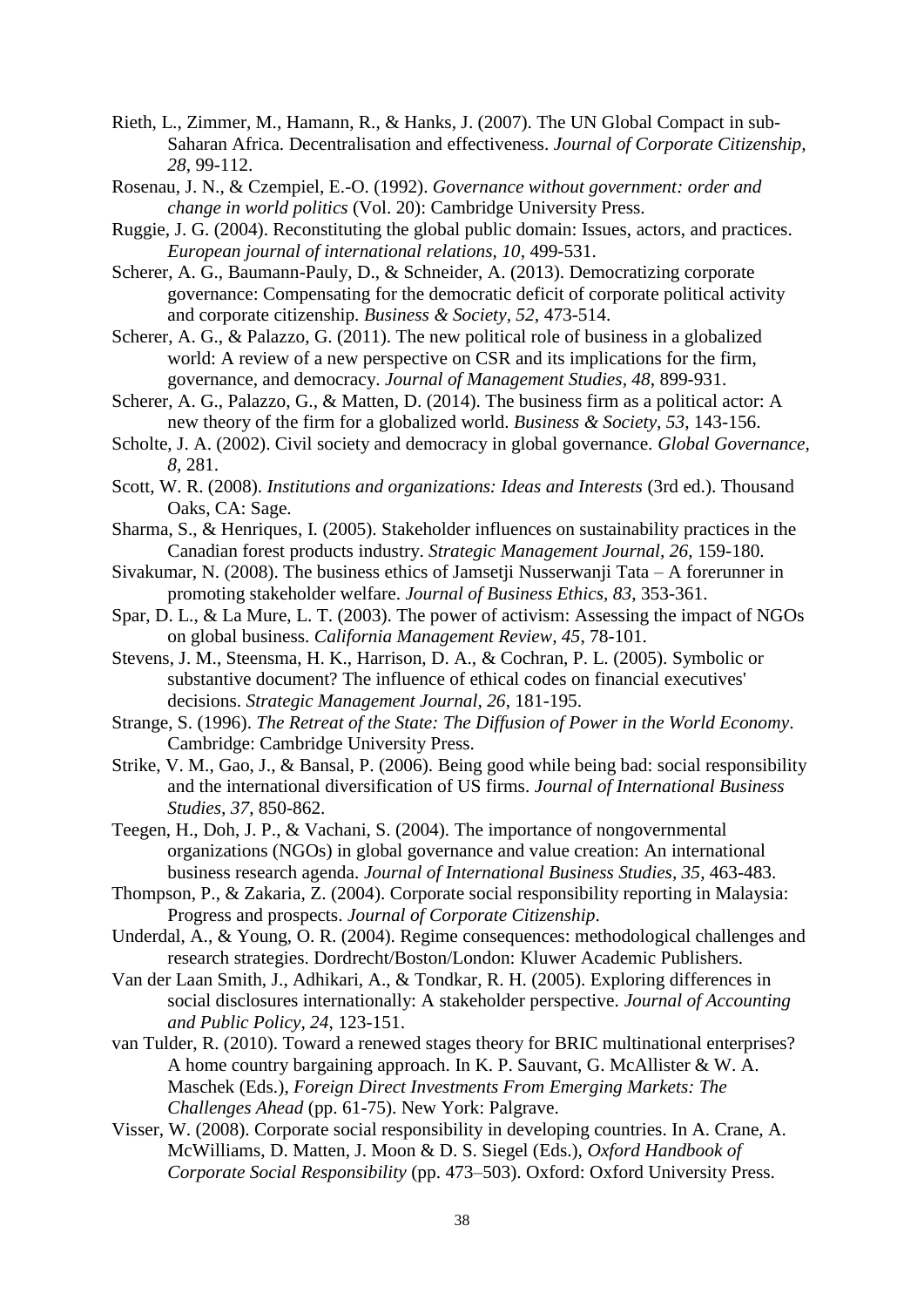- Vogel, D. (2010). The private regulation of global corporate conduct: Achievements and limitations. *Business & Society, 49*, 68-87.
- Welford, R. (2005). Corporate social responsibility in Europe, North America and Asia. *Journal of Corporate Citizenship, 17*, 33-53.
- Westphal, J. D., & Zajac, E. J. (1994). Substance and symbolism in CEOs' long-term incentive plans. *Administrative Science Quarterly, 39*, 367-390.
- Whitley, R. (1999). *Divergent Capitalisms: The Social Structuring and Change of Business Systems*. Oxford: Oxford University Press.
- Williams, O. F. (2004). The UN global compact: the challenge and the promise. *Business Ethics Quarterly, 14*, 755-774.
- Yang, Z., Wang, X., & Su, C. (2006). A review of research methodologies in international business. *International Business Review, 15*, 601-617.
- Young, O. R. (2002). Evaluating the success of international environmental regimes: where are we now? *Global Environmental Change, 12*, 73-77.
- Zhao, L., Chen, Y., & Schaffner, D. W. (2001). Comparison of logistic regression and linear regression in modeling percentage data. *Applied and Environmental Microbiology, 67*, 2129-2135.
- Zucker, L. G. (1987). Institutional theories of organization. *Annual Review of Sociology, 13*, 443-464.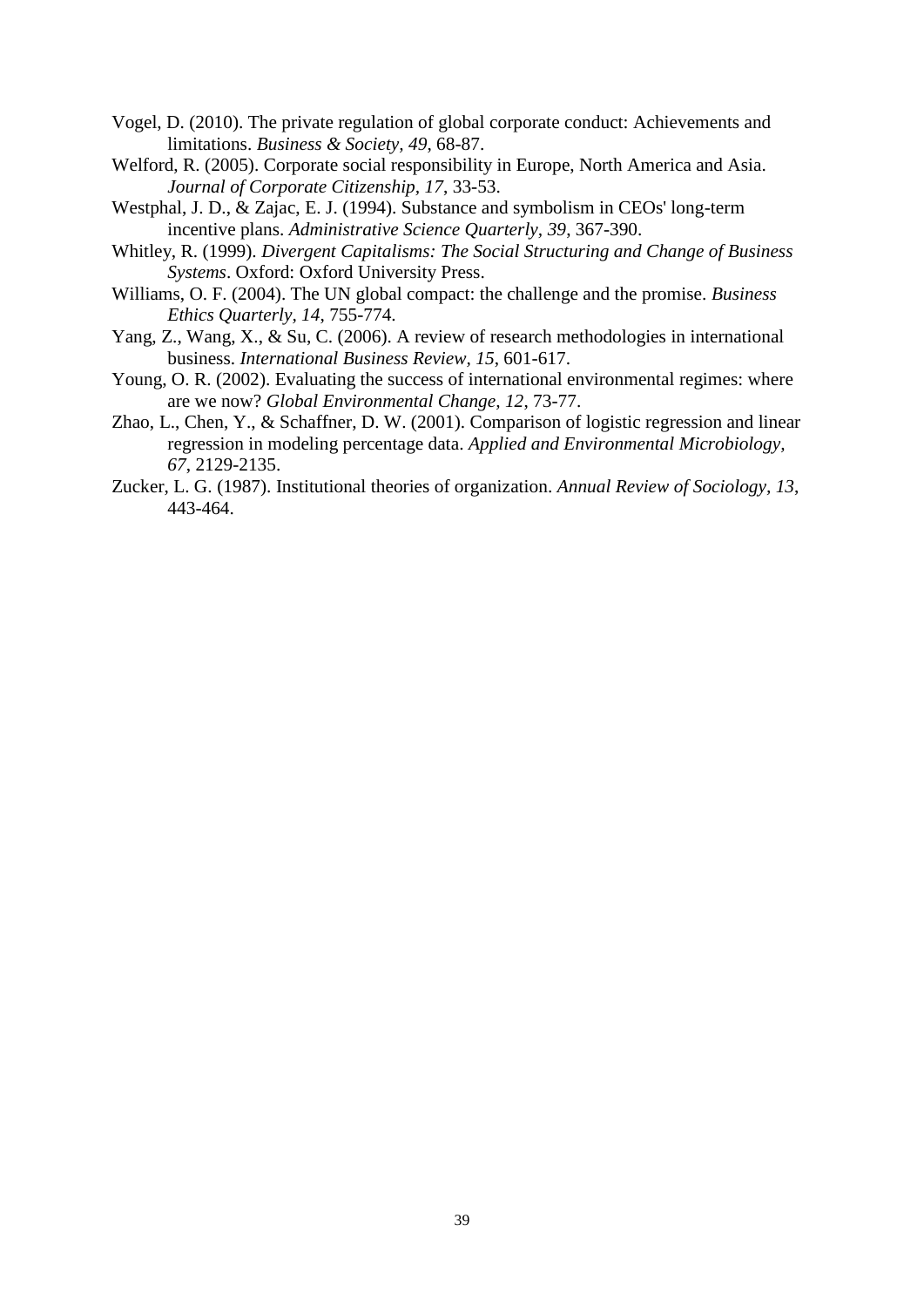

## **Figure 1: Coverage of GRI indicators: Sector-Level Comparison**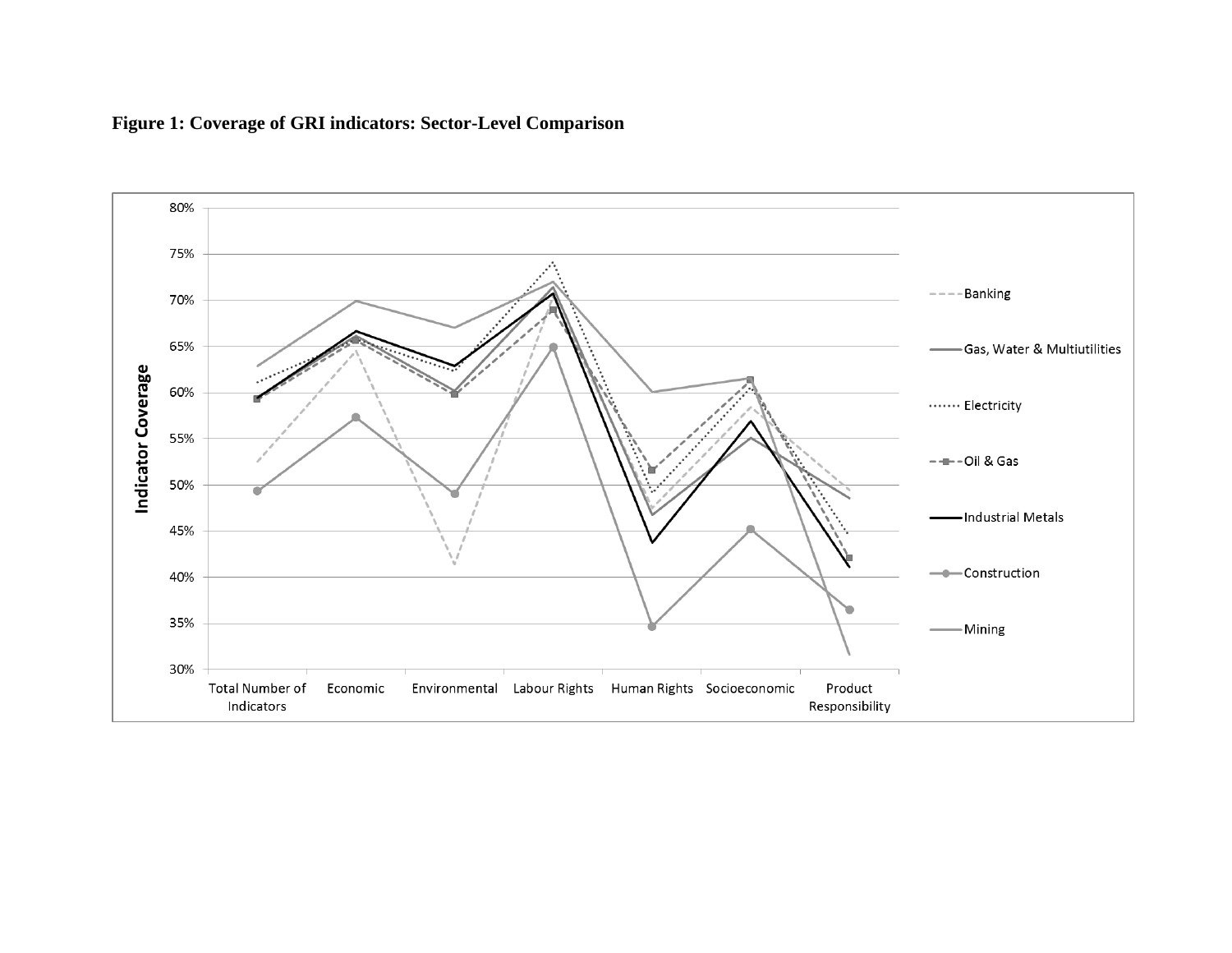

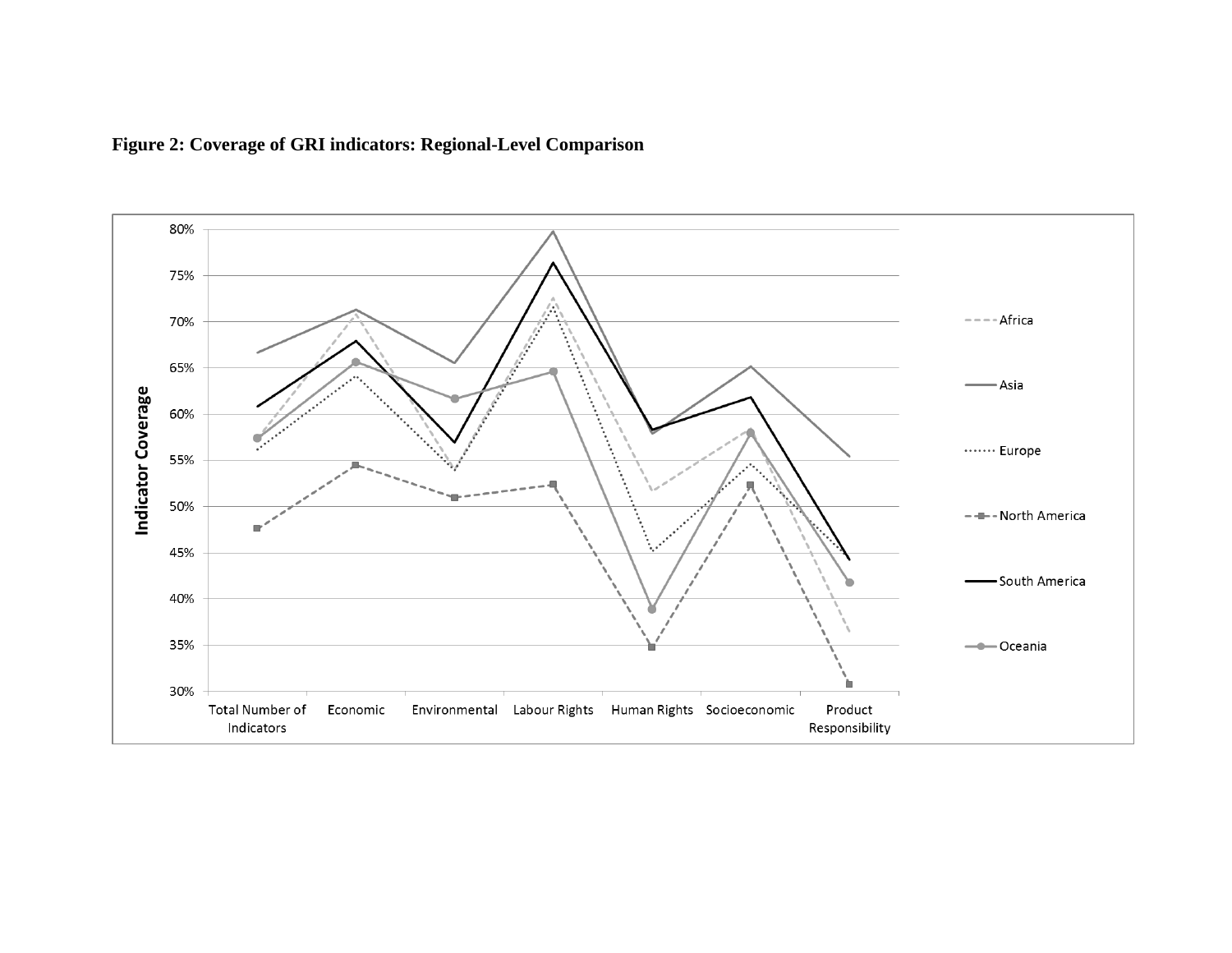## **Industrial Mining Oil &** Gas **Gas Electricity Gas, Water & Multiutilities Banking Construction Total Spain** *2 0 6 18 18 58 40* **142 Brazil** *10 8 4 37 5 7 8* **79 Italy** *0 0 6 11 22 14 22* **75 USA** *0 4 15 19 9 4 5* **56 Australia** *0 18 3 12 11 9 2* **55 Canada** *2 10 11 6 4 14 0* **47 Chile** *1 15 2 6 8 9 1* **42 South Africa** *6 19 3 0 1 8 4* **41 Portugal** *0 0 2 3 15 9 11* **40 UK** *1 7 4 0 4 6 11* **33 South Korea** *3 0 5 12 5 6 0* **31 Netherlands** *4 0 4 0 5 10 5* **28 France** *0 0 4 5 6 8 4* **27 Russia** *7 3 10 3 2 0 0* **25 Germany** *4 0 0 0 6 9 4* **23 Austria** *0 0 2 5 3 6 2* **18 Colombia** *0 1 2 9 3 1 2* **18 Switzerland** *0 3 0 2 3 6 4* **18 China** *4 0 6 6 0 1 0* **17 India** *5 3 2 0 0 1 2* **13 New Zealand** *0 0 0 10 3 0 0* **13 Peru** *0 1 0 7 0 4 1* **13 Sweden** *3 0 0 5 0 0 5* **13 Hungary** *0 0 0 4 2 7 0* **13 Mexico** *0 3 3 0 1 1 3* **11 Norway** *4 0 2 2 0 1 1* **10 Argentina** *0 1 0 3 1 5 0* **10 Japan** *1 0 1 2 0 4 0* **8 Finland** *6 0 0 1 0 0 0* **7 Philippines** *0 2 1 0 2 1 1* **7 Total 63 98 98 188 139 209 138 933**

## **Table 1: Sample Used for Analysis**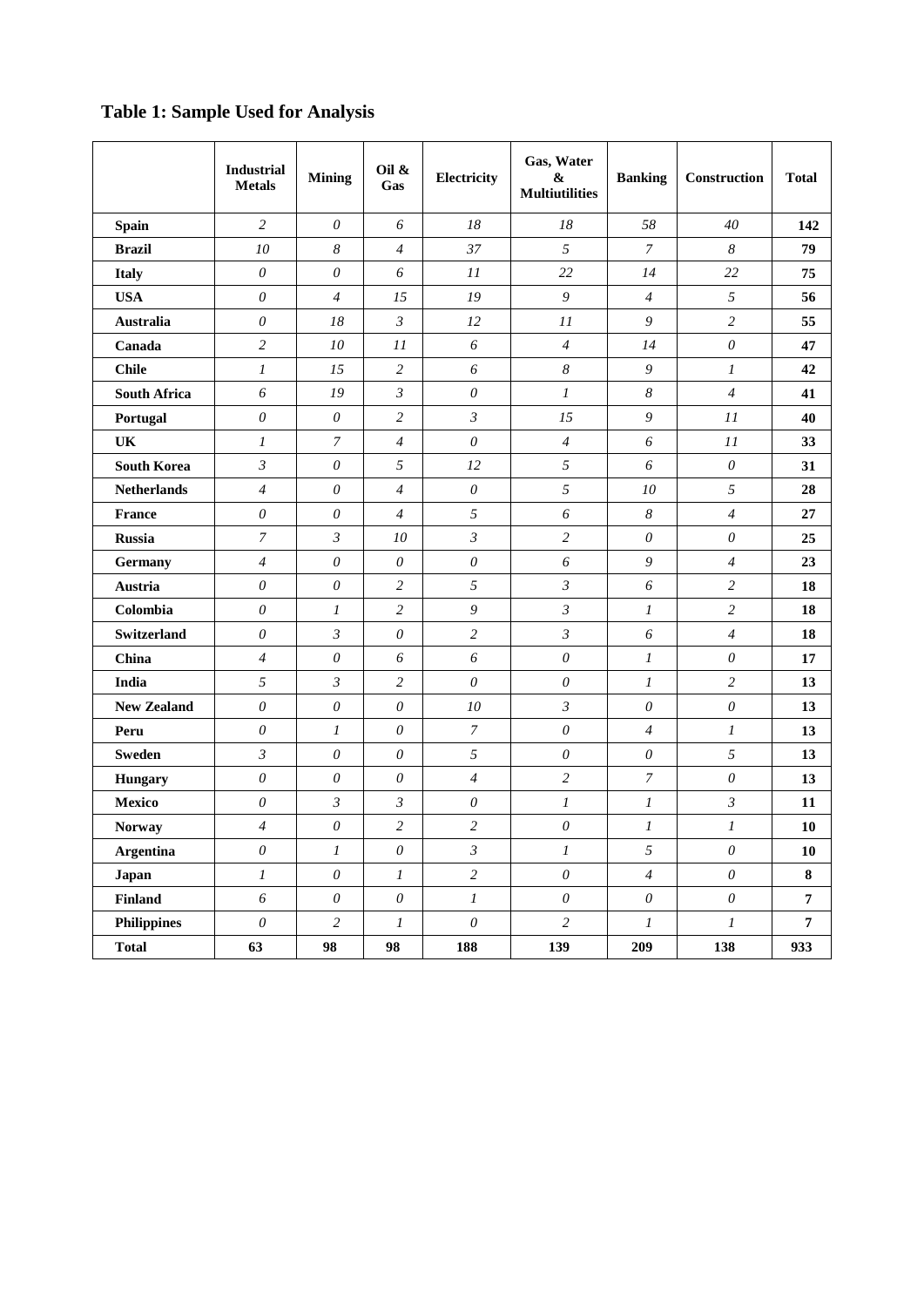# **Table 2: Results of Descriptive Analysis**

|                                  |       |         | <b>Total Number of Indicators</b> |       | Economic |       | <b>Environmental</b> |        | <b>Labour Rights</b> |      | <b>Human Rights</b> |       | Socioeconomic |       | <b>Product Responsibility</b> |      |       |       |      |       |       |      |
|----------------------------------|-------|---------|-----------------------------------|-------|----------|-------|----------------------|--------|----------------------|------|---------------------|-------|---------------|-------|-------------------------------|------|-------|-------|------|-------|-------|------|
|                                  | (n)   | Nb (79) | Mean                              | S.D.  | Nb(9)    | Mean  | S.D.                 | Nb(30) | Mean                 | S.D. | Nb(14)              | Mean  | S.D.          | Nb(9) | Mean                          | S.D. | Nb(8) | Mean  | S.D. | Nb(9) | Mean  | S.D. |
|                                  |       |         |                                   |       |          |       |                      |        |                      |      |                     |       |               |       |                               |      |       |       |      |       |       |      |
| <b>Total Sample</b>              | (933) | 45.1    | 0.571                             | 18.75 | 5.8      | 0.648 | 2.57                 | 16.7   | 0.556                | 7.52 | 9.9                 | 0.706 | 3.55          | 4.3   | 0.473                         | 3.11 | 4.6   | 0.570 | 2.58 | 3.9   | 0.432 | 3.11 |
|                                  |       |         |                                   |       |          |       |                      |        |                      |      |                     |       |               |       |                               |      |       |       |      |       |       |      |
| <b>Industrial Metals</b>         | (63)  | 46.97   | 0.595                             | 17.10 | 6.00     | 0.67  | 2.17                 | 18.87  | 0.63                 | 7.19 | 9.90                | 0.71  | 3.23          | 3.94  | 0.44                          | 2.75 | 4.56  | 0.57  | 2.61 | 3.70  | 0.41  | 2.85 |
| Mining                           | (98)  | 49.68   | 0.629                             | 16.05 | 6.30     | 0.70  | 2.24                 | 20.12  | 0.67                 | 6.52 | 10.08               | 0.72  | 2.97          | 5.41  | 0.60                          | 2.82 | 4.93  | 0.62  | 2.46 | 2.85  | 0.32  | 3.16 |
| Oil & Gas                        | (98)  | 46.83   | 0.593                             | 19.87 | 5.91     | 0.66  | 2.50                 | 17.93  | 0.60                 | 7.49 | 9.65                | 0.69  | 3.56          | 4.64  | 0.52                          | 3.29 | 4.91  | 0.61  | 2.45 | 3.79  | 0.42  | 3.31 |
| Electricity                      | (188) | 48.28   | 0.611                             | 18.56 | 5.92     | 0.66  | 2.53                 | 18.71  | 0.62                 | 6.85 | 10.38               | 0.74  | 3.39          | 4.43  | 0.49                          | 3.26 | 4.85  | 0.61  | 2.70 | 4.00  | 0.44  | 3.24 |
| Gas, Water & Multi-<br>utilities | (139) | 47.01   | 0.595                             | 19.93 | 5.96     | 0.66  | 2.59                 | 18.06  | 0.60                 | 7.18 | 10.00               | 0.71  | 3.57          | 4.21  | 0.47                          | 3.30 | 4.41  | 0.55  | 2.71 | 4.37  | 0.49  | 3.13 |
| Banking                          | (209) | 41.50   | 0.525                             | 17.64 | 5.81     | 0.65  | 2.57                 | 12.43  | 0.41                 | 6.39 | 9.86                | 0.70  | 3.72          | 4.28  | 0.48                          | 2.95 | 4.67  | 0.58  | 2.31 | 4.45  | 0.49  | 2.91 |
| Construction                     | (138) | 38.99   | 0.493                             | 19.03 | 5.16     | 0.57  | 2.94                 | 14.71  | 0.49                 | 7.96 | 9.09                | 0.65  | 3.90          | 3.12  | 0.35                          | 2.81 | 3.62  | 0.45  | 2.66 | 3.28  | 0.36  | 2.88 |
|                                  |       |         |                                   |       |          |       |                      |        |                      |      |                     |       |               |       |                               |      |       |       |      |       |       |      |
| Africa                           | (43)  | 45.33   | 0.574                             | 19.51 | 6.37     | 0.71  | 2.19                 | 16.19  | 0.54                 | 8.70 | 10.16               | 0.73  | 3.57          | 4.65  | 0.52                          | 3.29 | 4.67  | 0.58  | 2.55 | 3.28  | 0.36  | 3.47 |
| Asia                             | (76)  | 52.66   | 0.667                             | 17.47 | 6.42     | 0.71  | 2.43                 | 19.66  | 0.66                 | 7.12 | 11.17               | 0.80  | 3.18          | 5.21  | 0.58                          | 2.81 | 5.21  | 0.65  | 2.33 | 4.99  | 0.55  | 3.07 |
| Europe                           | (472) | 44.38   | 0.562                             | 18.14 | 5.78     | 0.64  | 2.65                 | 16.17  | 0.54                 | 7.17 | 10.01               | 0.72  | 3.43          | 4.06  | 0.45                          | 2.96 | 4.37  | 0.55  | 2.63 | 3.99  | 0.44  | 2.99 |
| North America                    | (103) | 37.59   | 0.476                             | 20.56 | 4.90     | 0.54  | 2.61                 | 15.28  | 0.51                 | 7.65 | 7.33                | 0.52  | 3.83          | 3.13  | 0.35                          | 3.36 | 4.18  | 0.52  | 2.54 | 2.77  | 0.31  | 3.24 |
| South America                    | (173) | 48.08   | 0.609                             | 18.72 | 6.12     | 0.68  | 2.46                 | 17.08  | 0.57                 | 8.39 | 10.70               | 0.76  | 3.08          | 5.25  | 0.58                          | 2.98 | 4.95  | 0.62  | 2.54 | 3.98  | 0.44  | 3.03 |
| Oceania                          | (66)  | 45.35   | 0.574                             | 16.95 | 5.91     | 0.66  | 2.26                 | 18.50  | 0.62                 | 5.88 | 9.05                | 0.65  | 3.55          | 3.50  | 0.39                          | 3.35 | 4.64  | 0.58  | 2.56 | 3.76  | 0.42  | 3.25 |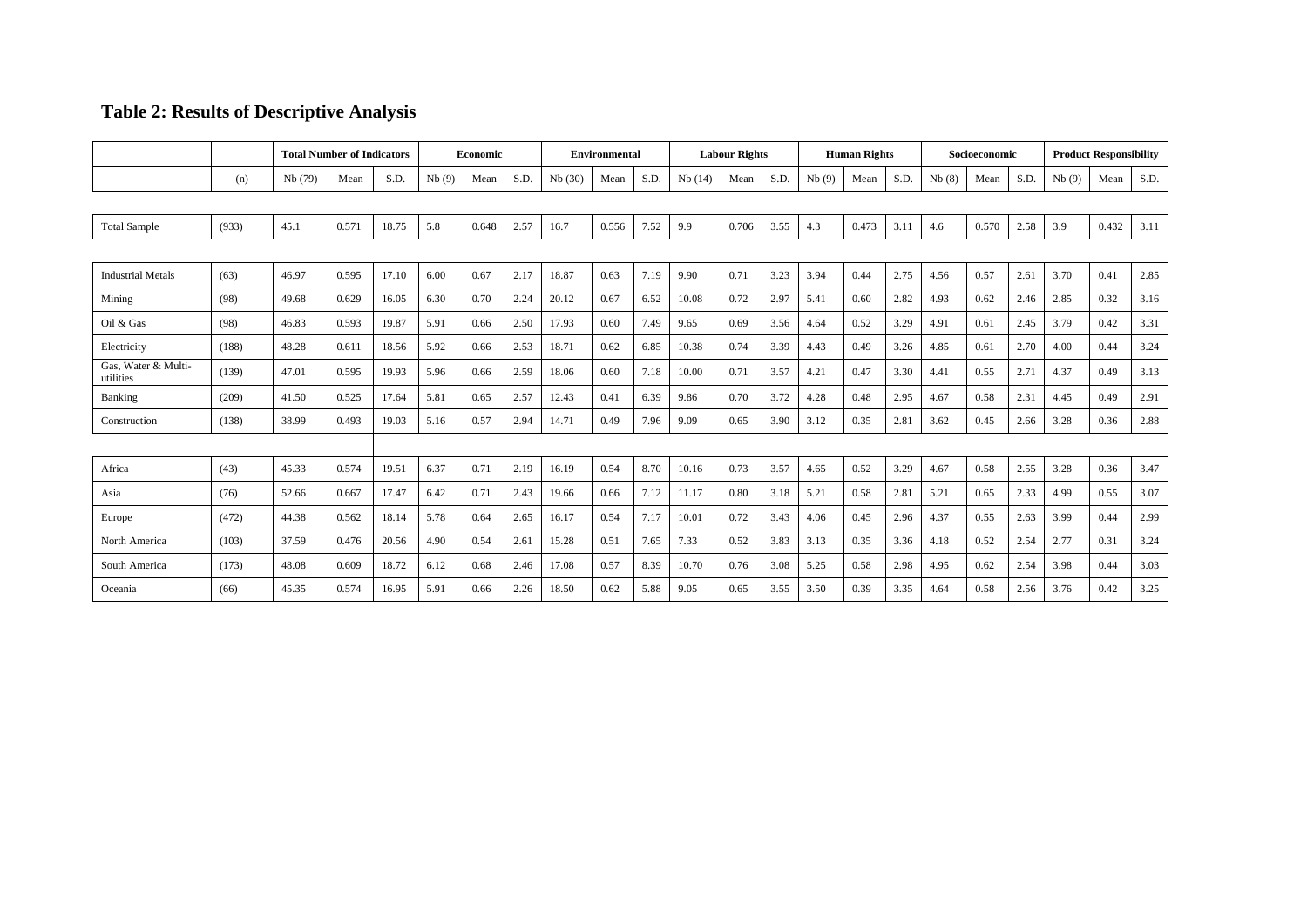# <span id="page-43-0"></span>**Table 3: Model Summaries of OLS Regressions**

|                        |              |                        |                        | Std.            | <b>Change Statistics</b> |                          |            |     |                  |                   |
|------------------------|--------------|------------------------|------------------------|-----------------|--------------------------|--------------------------|------------|-----|------------------|-------------------|
|                        |              |                        | Adjusted               | Error of        | ${\bf R}$                |                          |            |     |                  |                   |
| Total                  | $\mathbb{R}$ | $\mathbb{R}$<br>Square | $\mathbb{R}$<br>Square | the<br>Estimate | Square<br>Change         | $\overline{F}$<br>Change | df1        | df2 | Sig. F<br>Change | Durbin-<br>Watson |
| Sector                 | 0.198        | .039                   | .033                   | 18.44262        | .039                     | 6.294                    | 6          | 926 | .000             |                   |
| Country                | 0.489        | .240                   | .210                   | 16.67052        | .200                     | 8.149                    | 29         | 897 | .000             |                   |
| Other                  | 0.566        | .320                   | .289                   | 15.81771        | .080                     | 17.555                   | 6          | 891 | .000             | 1.365             |
|                        |              |                        |                        |                 |                          |                          |            |     |                  |                   |
| Economic               |              |                        |                        |                 |                          |                          |            |     |                  |                   |
| Sector                 | 0.121        | .015                   | .008                   | 2.55923         | .015                     | 2.280                    | 6          | 926 | .034             |                   |
| Country                | 0.539        | .291                   | .263                   | 2.20612         | .276                     | 12.040                   | 29         | 897 | .000             |                   |
| Other                  | 0.581        | .338                   | .307                   | 2.13916         | .047                     | 10.506                   | 6          | 891 | .000             | 1.515             |
|                        |              |                        |                        |                 |                          |                          |            |     |                  |                   |
| Environmental          |              |                        |                        |                 |                          |                          |            |     |                  |                   |
| Sector                 | 0.363        | .132                   | .126                   | 7.03356         | .132                     | 23.458                   | $\sqrt{6}$ | 926 | .000             |                   |
| Country                | 0.496        | .246                   | .216                   | 6.66146         | .114                     | 4.667                    | 29         | 897 | .000             |                   |
| Other                  | 0.556        | .310                   | .278                   | 6.39450         | .064                     | 13.743                   | 6          | 891 | .000             | 1.354             |
|                        |              |                        |                        |                 |                          |                          |            |     |                  |                   |
| Labour rights          |              |                        |                        |                 |                          |                          |            |     |                  |                   |
| Sector                 | 0.111        | .012                   | .006                   | 3.54151         | .012                     | 1.912                    | 6          | 926 | .076             |                   |
| Country                | 0.515        | .266                   | .237                   | 3.10244         | .253                     | 10.677                   | 29         | 897 | .000             |                   |
| Other                  | 0.547        | .299                   | .267                   | 3.04187         | .033                     | 7.013                    | 6          | 891 | .000             | 1.457             |
|                        |              |                        |                        |                 |                          |                          |            |     |                  |                   |
| Human rights           |              |                        |                        |                 |                          |                          |            |     |                  |                   |
| Sector                 | 0.193        | .037                   | .031                   | 3.06087         | .037                     | 5.943                    | 6          | 926 | .000             |                   |
| Country                | 0.42         | .177                   | .145                   | 2.87571         | .140                     | 5.244                    | 29         | 897 | .000             |                   |
| Other                  | 0.513        | .264                   | .230                   | 2.72878         | .087                     | 17.533                   | 6          | 891 | .000             | 1.434             |
|                        |              |                        |                        |                 |                          |                          |            |     |                  |                   |
| Society                |              |                        |                        |                 |                          |                          |            |     |                  |                   |
| Sector                 | 0.165        | .027                   | .021                   | 2.55668         | .027                     | 4.319                    | $\sqrt{6}$ | 926 | .000             |                   |
| Country                | 0.43         | .185                   | .153                   | 2.37732         | .158                     | 6.000                    | 29         | 897 | .000             |                   |
| Other                  | 0.515        | .265                   | .232                   | 2.26511         | .080                     | 16.180                   | 6          | 891 | .000             | 1.562             |
|                        |              |                        |                        |                 |                          |                          |            |     |                  |                   |
| Product responsibility | 0.17         |                        |                        |                 |                          |                          |            |     |                  |                   |
| Sector                 |              | .029                   | .023                   | 3.07409         | .029                     | 4.607                    | 6          | 926 | .000             |                   |
| Country                | 0.418        | .174                   | .142                   | 2.87994         | .145                     | 5.450                    | 29         | 897 | .000             |                   |
| Other                  | 0.475        | .226                   | .190                   | 2.79791         | .052                     | 9.895                    | $\sqrt{6}$ | 891 | $.000$           | 1.366             |

**Model Summaries**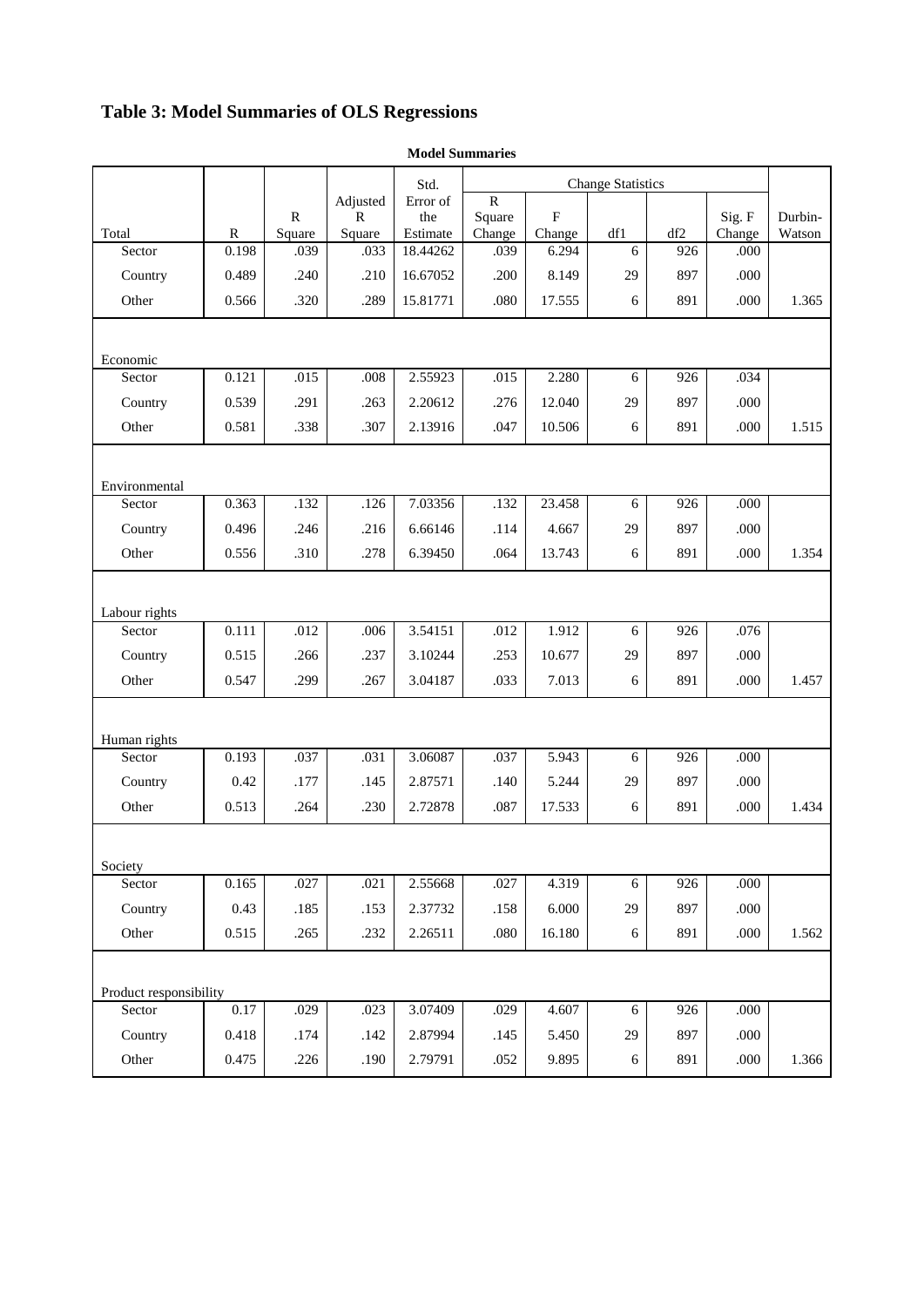**Table 4: Results of OLS Regression Analyses**

| <b>TOTAL</b>           |           | Unstandardized<br>Standardized<br>Coefficients<br>Coefficients |                   |  | <b>ECONOMIC</b>                                                        | <b>Unstandardized Coefficients</b> | Standardized<br>Coefficients |         |            |
|------------------------|-----------|----------------------------------------------------------------|-------------------|--|------------------------------------------------------------------------|------------------------------------|------------------------------|---------|------------|
|                        | Beta      | Std. Error                                                     | Beta              |  |                                                                        | Beta                               | Std. Error                   | Beta    |            |
| (Constant)             | 40.805    | 3.482                                                          |                   |  | (Constant)                                                             | 5.346                              | .471                         |         |            |
| Banking                | $-8.190$  | 1.757                                                          | ***<br>$-.182$    |  | Construction                                                           | $-933$                             | .270                         | $-129$  | **         |
| Construction           | $-9.353$  | 1.993                                                          | ***<br>$-.177$    |  | Chile                                                                  | 1.408                              | .447                         | .114    | $\ast\ast$ |
| Chile                  | 10.313    | 3.308                                                          | **<br>.114        |  | Germany                                                                | 2.492                              | 1.038                        | .150    | $*$        |
| Germany                | 18.435    | 7.672                                                          | $\ast$<br>.153    |  | Hungary                                                                | $-1.683$                           | .721                         | $-.077$ | $*$        |
| India                  | 12.316    | 5.153                                                          | *<br>.077         |  | Philippines                                                            | $-2.537$                           | .886                         | $-.085$ | **         |
| Mexico                 | 12.848    | 5.296                                                          | $\ast$<br>.074    |  | Portugal                                                               | 2.163                              | .641                         | .171    | $\ast\ast$ |
| Philippines            | $-16.914$ | 6.554                                                          | $\ast$<br>$-.078$ |  | South Korea                                                            | 2.858                              | .744                         | .199    | ***        |
| Portugal               | 14.854    | 4.742                                                          | **<br>.161        |  | Spain                                                                  | 3.362                              | .777                         | .470    | ***        |
| South Korea            | 22.674    | 5.503                                                          | ***<br>.217       |  | G3 Report Nb                                                           | .399                               | .106                         | .111    | ***        |
| Spain                  | 21.699    | 5.748                                                          | ***<br>.416       |  | <b>UNGC</b> Membership                                                 | .706                               | .163                         | .133    | ***        |
| G3 Report Nb           | 3.696     | .781                                                           | ***<br>.141       |  | Note: $R^2 = .338$ (ps < .001). *p < 0.05, **p < .01 and *** p < .001. |                                    |                              |         |            |
| <b>Total Report Nb</b> | .484      | .166                                                           | **<br>.100        |  |                                                                        |                                    |                              |         |            |
| <b>UNGC</b> Membership | 7.503     | 1.206                                                          | ***<br>.194       |  |                                                                        |                                    |                              |         |            |

|                        |                                    |            | Standardized |        | (Constant)                                                             |  | 9.936    | .670           |              |     |
|------------------------|------------------------------------|------------|--------------|--------|------------------------------------------------------------------------|--|----------|----------------|--------------|-----|
| ENVIRONMENTAL          | <b>Unstandardized Coefficients</b> |            | Coefficients |        | Banking                                                                |  | $-964$   | .338           | $-.113$      | **  |
|                        | Beta                               | Std. Error | Beta         |        | Construction                                                           |  | $-1.576$ | .383           | $-.158$      | *** |
| (Constant)             | 14.540                             | 1.408      |              |        | Chile                                                                  |  | 1.971    | .636           | .115         | **  |
| Mining                 | 2.919                              | .921       | .119         | **     | Philippines                                                            |  | $-2.493$ | 1.260          | $-.061$      | *   |
| Banking                | $-6.654$                           | .710       | $-.369$      | ***    | Portugal                                                               |  | 2.634    | .912           | .150         | **  |
| Construction           | $-3.684$                           | .806       | $-.174$      | ***    | South Korea                                                            |  | 4.075    | 1.058          | .206         | *** |
| Chile                  | 2.867                              | 1.337      | .079         | *      | Spain                                                                  |  | 3.709    | 1.105          | .375         | **  |
| Germany                | 7.116                              | 3.102      | .147         | ×.     | G3 Report Nb                                                           |  | .505     | .150           | .102         | **  |
| India                  | 5.212                              | 2.083      | .081         | $\ast$ | <b>UNGC</b> Membership                                                 |  | .980     | .232           | .134         | *** |
| Mexico                 | 5.522                              | 2.141      | .079         | *      | Note: $R^2 = .299$ (ps < .001). *p < 0.05, **p < .01 and *** p < .001. |  |          |                |              |     |
| New Zealand            | 6.537                              | 2.599      | .102         | *      |                                                                        |  |          |                |              |     |
| Philippines            | $-5.495$                           | 2.650      | $-.063$      | *      |                                                                        |  |          |                |              |     |
| Portugal               | 6.051                              | 1.917      | .163         | **     |                                                                        |  |          | Unstandardized | Standardized |     |
| South Korea            | 7.735                              | 2.225      | .184         | **     | <b>SOCIETY</b>                                                         |  |          | Coefficients   | Coefficients |     |
| Spain                  | 7.171                              | 2.324      | .342         | **     |                                                                        |  | Beta     | Std. Error     | Beta         |     |
| G3 Report Nb           | 1.220                              | .316       | .116         | ***    | (Constant)                                                             |  | 3.570    | .499           |              |     |
| <b>Total Report Nb</b> | .212                               | .067       | .109         | **     | Construction                                                           |  | $-1.192$ | .285           | $-.164$      | *** |
| <b>UNGC</b> Membership | 2.865                              | .488       | .185         | ***    | Chile                                                                  |  | 1.959    | .474           | .157         | *** |
|                        |                                    |            |              |        |                                                                        |  |          |                |              |     |

|                        |          | Unstandardized | Standardized |        |  | Philippines                                                            | $-2.168$ | .939           | $-.072$      | *   |
|------------------------|----------|----------------|--------------|--------|--|------------------------------------------------------------------------|----------|----------------|--------------|-----|
| <b>HUMAN RIGHTS</b>    |          | Coefficients   | Coefficients |        |  | Russia                                                                 | $-1.303$ | .573           | $-.081$      | *   |
|                        | Beta     | Std. Error     | Beta         |        |  | South Korea                                                            | 2.328    | .788           | .162         | **  |
| (Constant)             | 4.256    | .601           |              |        |  | Spain                                                                  | 2.377    | .823           | .331         | **  |
| Mining                 | 1.095    | .393           | .108         | **     |  | G3 Report Nb                                                           | .541     | .112           | .150         | *** |
| Construction           | $-1.225$ | .344           | $-.140$      | ***    |  | <b>Total Report Nb</b>                                                 | .062     | .024           | .093         | **  |
| Argentina              | $-2.061$ | .945           | $-.068$      | *      |  | <b>UNGC</b> Membership                                                 | .870     | .173           | .164         | *** |
| Philippines            | $-2.294$ | 1.131          | $-.064$      | *      |  | Note: $R^2 = .265$ (ps < .001). *p < 0.05, **p < .01 and *** p < .001. |          |                |              |     |
| South Korea            | 2.445    | .949           | .141         | $\ast$ |  |                                                                        |          |                |              |     |
| G3 Report Nb           | .430     | .135           | .099         | **     |  |                                                                        |          |                |              |     |
| <b>Total Report Nb</b> | .079     | .029           | .098         | **     |  |                                                                        |          | Unstandardized | Standardized |     |
| Internationalization   | 1.029    | .390           | .097         | **     |  | <b>PRODUCT</b><br><b>RESPONSIBILITY</b>                                |          | Coefficients   | Coefficients |     |
| <b>UNGC</b> Membership | 1.336    | .208           | .209         | ***    |  |                                                                        | Beta     | Std. Error     | Beta         |     |

| Unstandardized<br>Coefficients |            | Standardized<br>Coefficients |        |  | <b>ECONOMIC</b>        | <b>Unstandardized Coefficients</b> |       | Standardized<br>Coefficients |     |
|--------------------------------|------------|------------------------------|--------|--|------------------------|------------------------------------|-------|------------------------------|-----|
| Beta                           | Std. Error | Beta                         |        |  | Beta                   | Std. Error                         | Beta  |                              |     |
| 40.805                         | 3.482      |                              |        |  | (Constant)             | 5.346                              | .471  |                              |     |
| $-8.190$                       | 1.757      | $-.182$                      | ***    |  | Construction           | $-0.933$                           | .270  | $-.129$                      | **  |
| $-9.353$                       | 1.993      | $-.177$                      | ***    |  | Chile                  | 1.408                              | .447  | .114                         | **  |
| 10.313                         | 3.308      | .114                         | **     |  | Germany                | 2.492                              | 1.038 | .150                         | *   |
| 18.435                         | 7.672      | .153                         | $*$    |  | Hungary                | $-1.683$                           | .721  | $-.077$                      | *   |
| 12.316                         | 5.153      | .077                         | $\ast$ |  | Philippines            | $-2.537$                           | .886  | $-.085$                      | **  |
| 12.848                         | 5.296      | .074                         | $*$    |  | Portugal               | 2.163                              | .641  | .171                         | **  |
| $-16.914$                      | 6.554      | $-.078$                      | $*$    |  | South Korea            | 2.858                              | .744  | .199                         | *** |
| 14.854                         | 4.742      | .161                         | **     |  | Spain                  | 3.362                              | .777  | .470                         | *** |
| 22.674                         | 5.503      | .217                         | ***    |  | G3 Report Nb           | .399                               | .106  | .111                         | *** |
| 21.699                         | 5.748      | .416                         | ***    |  | <b>UNGC</b> Membership | .706                               | .163  | .133                         | *** |
| 2.606                          | 791        | 141                          | ***    |  |                        |                                    |       |                              |     |

| Note: $R^2 = .320$ (ps < .001). *p < 0.05, **p < .01 and *** p < .001. |                                    |            |              |     | <b>LABOUR RIGHTS</b> | <b>Unstandardized Coefficients</b><br>Beta | Standardized<br>Coefficients<br>Beta |                    |         |       |
|------------------------------------------------------------------------|------------------------------------|------------|--------------|-----|----------------------|--------------------------------------------|--------------------------------------|--------------------|---------|-------|
|                                                                        |                                    |            | Standardized |     |                      | (Constant)                                 | 9.936                                | Std. Error<br>.670 |         |       |
| ENVIRONMENTAL                                                          | <b>Unstandardized Coefficients</b> |            | Coefficients |     | Banking              | $-.964$                                    | .338                                 | $-.113$            | **      |       |
|                                                                        | <b>Beta</b>                        | Std. Error | Beta         |     |                      | Construction                               | $-1.576$                             | .383               | $-.158$ | ***   |
| (Constant)                                                             | 14.540                             | 1.408      |              |     |                      | Chile                                      | 1.971                                | .636               | .115    | $* *$ |
| Mining                                                                 | 2.919                              | .921       | .119         | **  |                      | Philippines                                | $-2.493$                             | 1.260              | $-.061$ | *     |
| Banking                                                                | $-6.654$                           | .710       | $-.369$      | *** |                      | Portugal                                   | 2.634                                | .912               | .150    | **    |
| Construction                                                           | $-3.684$                           | .806       | $-.174$      | *** |                      | South Korea                                | 4.075                                | 1.058              | .206    | ***   |
| Chile                                                                  | 2.867                              | 1.337      | .079         | *   |                      | Spain                                      | 3.709                                | 1.105              | .375    | **    |
| Germany                                                                | 7.116                              | 3.102      | .147         | *   |                      | G3 Report Nb                               | .505                                 | .150               | .102    | **    |
| India                                                                  | 5.212                              | 2.083      | .081         | *   |                      | <b>UNGC</b> Membership                     | .980                                 | .232               | .134    | ***   |

| Portugal                                                               | 6.051          | 1.917      | **<br>.163     |                        | Unstandardized |            | Standardized   |
|------------------------------------------------------------------------|----------------|------------|----------------|------------------------|----------------|------------|----------------|
| South Korea                                                            | 7.735          | 2.225      | **<br>.184     | <b>SOCIETY</b>         | Coefficients   |            | Coefficients   |
| Spain                                                                  | 7.171          | 2.324      | **<br>.342     |                        | Beta           | Std. Error | Beta           |
| G3 Report Nb                                                           | 1.220          | .316       | ***<br>.116    | (Constant)             | 3.570          | .499       |                |
| <b>Total Report Nb</b>                                                 | .212           | .067       | **<br>.109     | Construction           | $-1.192$       | .285       | ***<br>$-.164$ |
| <b>UNGC Membership</b>                                                 | 2.865          | .488       | ***<br>.185    | Chile                  | 1.959          | .474       | ***<br>.157    |
|                                                                        |                |            |                | Germany                | 2.619          | 1.099      | .157<br>*      |
| Note: $R^2 = .310$ (ps < .001). *p < 0.05, **p < .01 and *** p < .001. |                |            |                | Hungary                | $-1.510$       | .764       | *<br>$-.069$   |
|                                                                        |                |            |                | Norway                 | 3.639          | 1.729      | *<br>.145      |
|                                                                        | Unstandardized |            | Standardized   | Philippines            | $-2.168$       | .939       | $-.072$<br>*   |
| <b>HUMAN RIGHTS</b>                                                    | Coefficients   |            | Coefficients   | Russia                 | $-1.303$       | .573       | *<br>$-.081$   |
|                                                                        | Beta           | Std. Error | Beta           | South Korea            | 2.328          | .788       | **<br>.162     |
| (Constant)                                                             | 4.256          | .601       |                | Spain                  | 2.377          | .823       | **<br>.331     |
| Mining                                                                 | 1.095          | .393       | **<br>.108     | G3 Report Nb           | .541           | .112       | ***<br>.150    |
| Construction                                                           | $-1.225$       | .344       | ***<br>$-.140$ | <b>Total Report Nb</b> | .062           | .024       | **<br>.093     |
| Argentina                                                              | $-2.061$       | .945       | *<br>$-.068$   | <b>UNGC</b> Membership | .870           | .173       | ***<br>.164    |

| **<br><b>Total Report Nb</b><br>.079<br>.029<br>.098<br>Unstandardized<br>Standardized<br><b>PRODUCT</b><br>**<br>Internationalization<br>Coefficients<br>1.029<br>.390<br>Coefficients<br>.097<br><b>RESPONSIBILITY</b><br>*** | Beta |
|---------------------------------------------------------------------------------------------------------------------------------------------------------------------------------------------------------------------------------|------|
|                                                                                                                                                                                                                                 |      |
|                                                                                                                                                                                                                                 |      |
| <b>UNGC Membership</b><br>1.336<br>.208<br>.209<br>Std. Error<br>Beta                                                                                                                                                           |      |
| 3.157<br>(Constant)<br>.616<br>Note: $R^2 = .264$ (ps < .001). *p < 0.05, **p < .01 and *** p < .001.                                                                                                                           |      |
| Mining<br>.403<br>$-.095$<br>$-.962$                                                                                                                                                                                            | *    |
| .353<br>$-.085$<br>$-.743$<br>Construction                                                                                                                                                                                      | *    |
| .585<br>.097<br>Chile<br>1.452                                                                                                                                                                                                  | *    |
| The reference group for Sector is Electricity and for Country Brazil.<br>.937<br>.072<br>Mexico<br>2.074                                                                                                                        | *    |
| 1.137<br>2.391<br>.090<br>New Zealand                                                                                                                                                                                           | *    |
| .839<br>2.171<br>.141<br>Portugal                                                                                                                                                                                               | *    |
| .973<br>South Korea<br>3.233<br>.186                                                                                                                                                                                            | **   |
| .387<br>Spain<br>3.350<br>1.017                                                                                                                                                                                                 | **   |
| G3 Report Nb<br>.138<br>.602<br>.139                                                                                                                                                                                            | ***  |
| <b>Total Report Nb</b><br>.029<br>.076<br>.061                                                                                                                                                                                  | *    |
| <b>UNGC</b> Membership<br>.213<br>.746<br>.117                                                                                                                                                                                  | ***  |

Note:  $R^2 = .226$  (ps < .001).  ${}^*p < 0.05$ ,  ${}^{**}p < .01$  and  ${}^{***}p < .001$ .